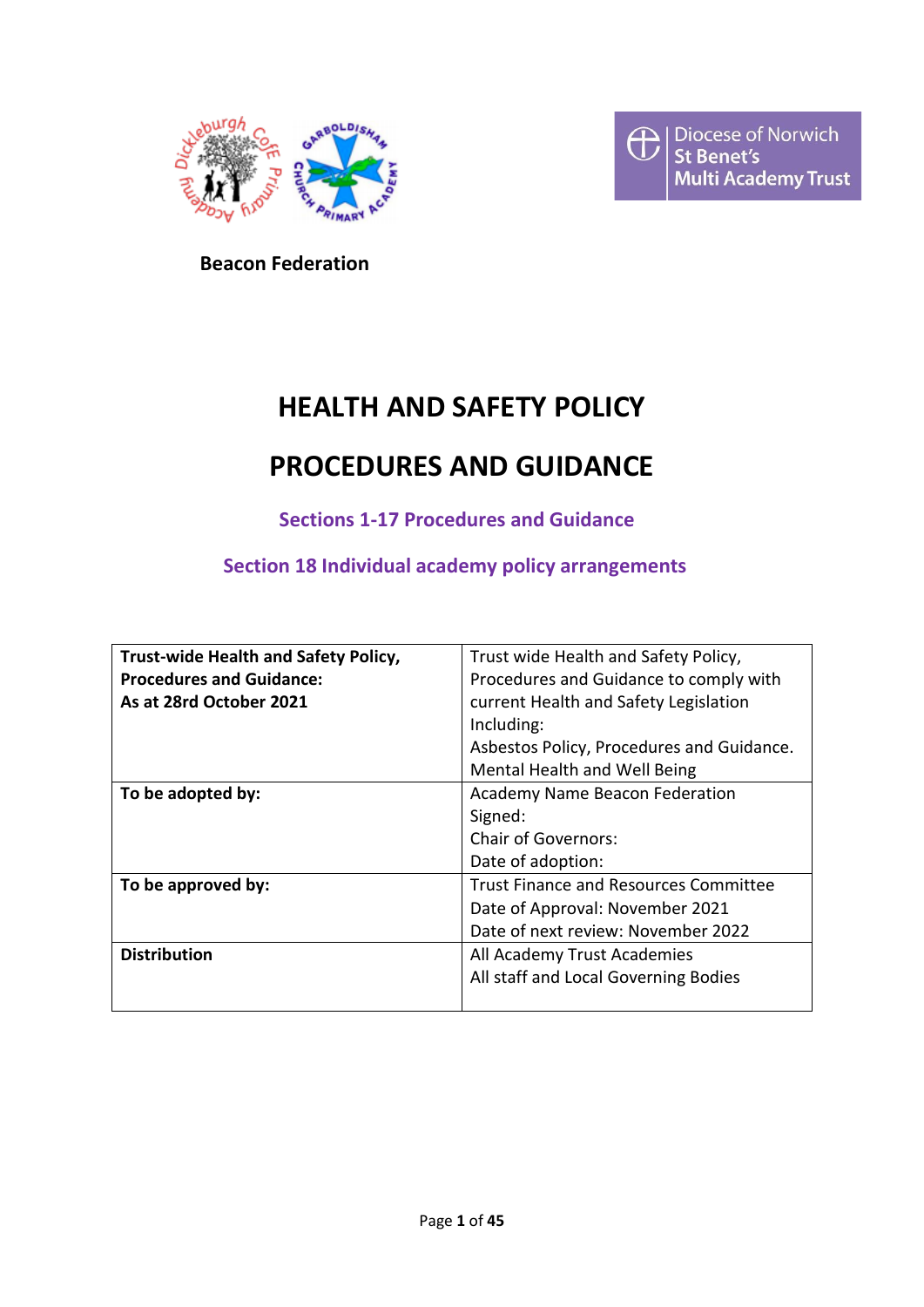# **Summary of Changes**

The model policy has been revised to reflect these changes to the statutory guidance as outlined below.

| Page | <b>Section</b>         | <b>Amendment</b>                             | Date of  |
|------|------------------------|----------------------------------------------|----------|
| Ref. |                        |                                              | Change   |
| 8    | <b>Building Safety</b> | Updated contact details for DoNESC Estate    | Oct 2021 |
|      | Management             | Manager                                      |          |
| 33   | 12b Training and       | Updated reference to include Training Matrix | Oct 2021 |
|      | competence             | (audit requirement)                          |          |
|      |                        |                                              |          |
| 46   | <b>19 COVID 19</b>     | Updated to include links to current COVID 19 | Oct 2021 |
|      |                        | templates and guidance on case               |          |
|      |                        | management during pandemic                   |          |
|      |                        | Removal of section 19.2/HS 21 due to change  |          |
|      |                        | in reporting case management                 |          |
| 47   | Appendices             | Reviewed and updated as required             | Nov 2021 |
|      |                        | HS06 Premises H&S code of practice updated   |          |
|      |                        | to include changes to Ladder safety          |          |
|      |                        | HS10a First Aid needs assessment updated     |          |
|      |                        | <b>HS21 New Training Matrix added</b>        |          |
|      |                        |                                              |          |
|      |                        |                                              |          |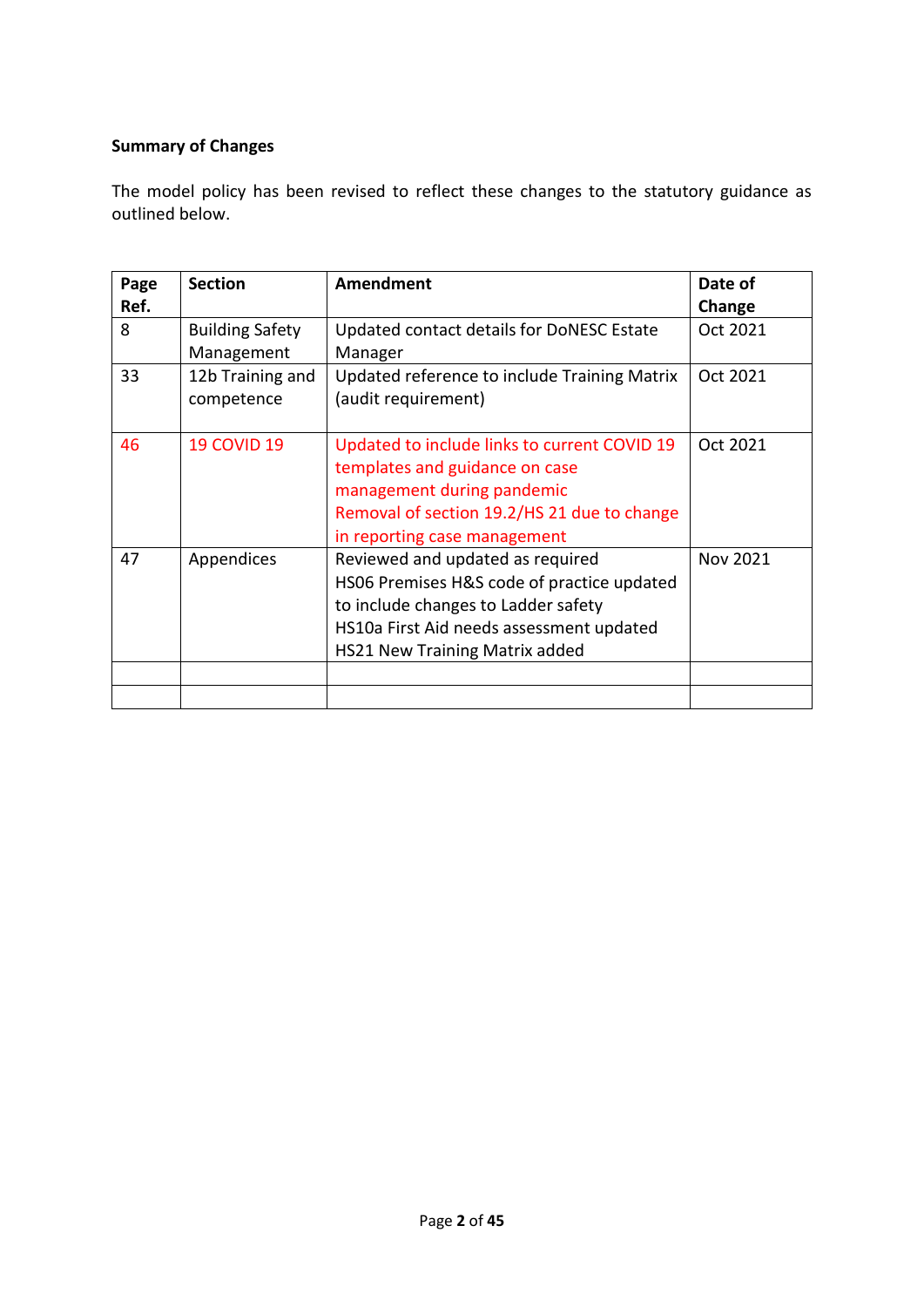# **Contents**

# **Introduction**

# **1. GENERAL STATEMENT OF INTENT**

# **2. ORGANISATION**

- a) Responsibilities of the Trust and the Central team/DoNESC
- b) Responsibilities of the Local Governing Body
- c) Responsibilities of the Headteacher/Principal
- d) Responsibilities of all Senior Managers
- e) Responsibilities of the Site Manager/supervisor/caretaker
- f) Responsibilities of all Employees
- g) Special obligations of Class Teachers
- h) Pupils/Students
- i) Visitors
- j) Health and Safety Representatives
- k) Health and Safety Committee
- **3. GUIDANCE AND REPORTING ARRANGEMENTS**
- **4. Reporting of Accidents/Incidents/Near Miss**
- **5. Electrical Safety**
- **6. First Aid**
- **7. Fire Policy**
- **8. Buildings Safety Management**
- **9. Legionella Control**
- **10. Manual Handling**
- **11. Display Screen Equipment**
- **12. Training/Inductions**
- **13. Control of Substances Hazardous to Health**
- **14. Gas Safety**
- **15. Asbestos Management**
- **16. Keeping Livestock and School Dogs**
- **17. Mental health and Wellbeing**
- **18. Individual Academy Policy Arrangements**

**APPENDICES – to this Health and Safety Policy, Procedures and Guidance are detailed on the last page.**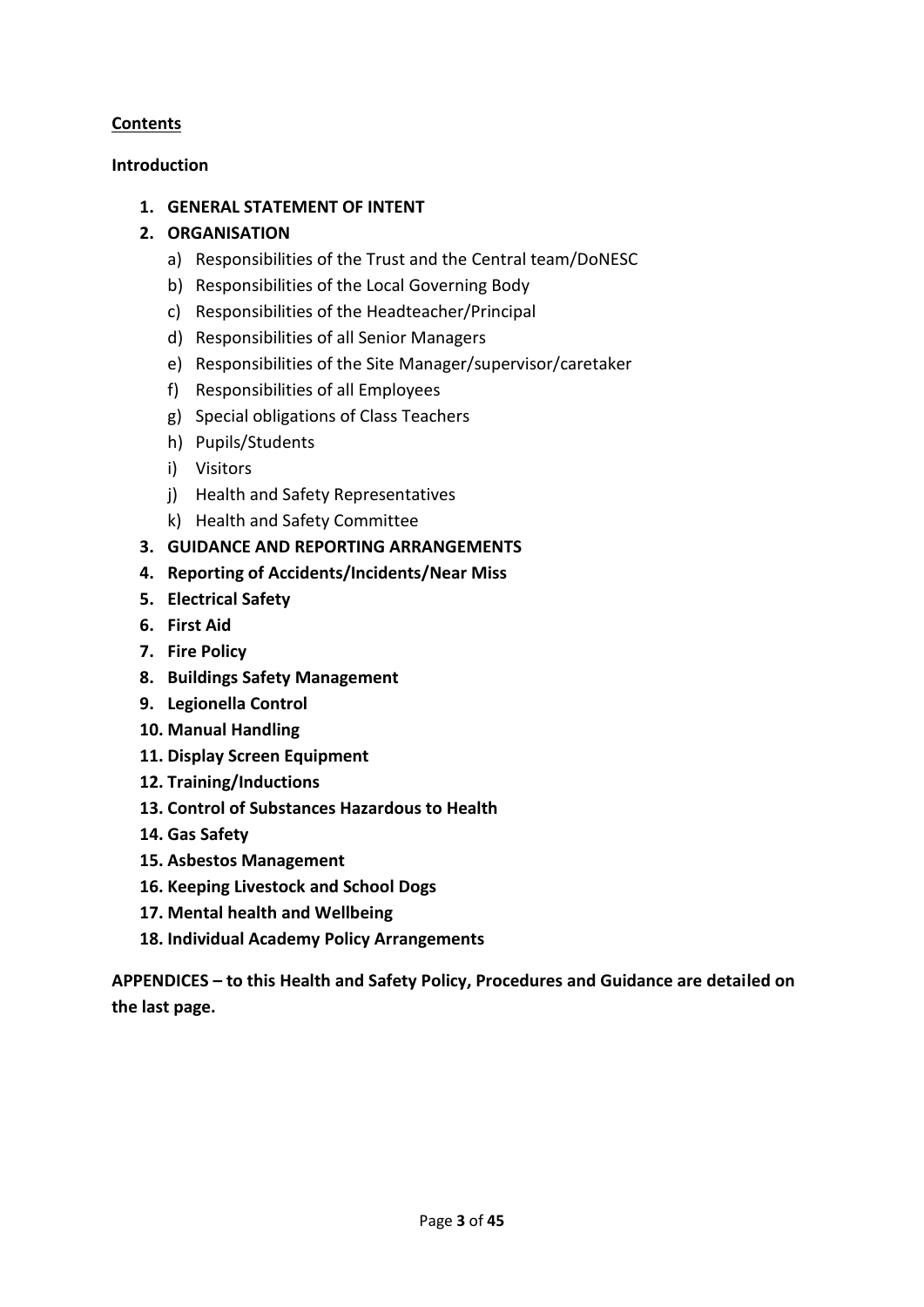#### **INTRODUCTION**

As the employer of staff, the Diocese of Norwich Education and Academies Trust (hereafter "the Trust") has the overall responsibility for the health, safety and welfare of all staff and pupils in its academies. The Trust recognises that decisions about workplace health and safety should take into account the views/priorities of the workforce and the management

This document provides an overarching framework within which each academy individual Health and Safety procedures sit.

The Local Governing Bodies of Academies within the Trust are not the employers of staff but play an important role in ensuring strategic direction and will work in close partnership with the Headteacher/Principal and Senior Management Team of the academy and the DoNESC Head of Operations and other staff of the Trust to monitor, support and promote good health and safety management. The Trust will support its academies in putting in place clear policies that focus on the key risks and in checking that control measures have been implemented and remain appropriate and effective.

In order to fulfil the Trusts monitoring role and to initiate and review health and safety policies and procedures, the Finance and Resource Committee (FARC) has been established at Trust wide level with responsibilities to undertake the role of the Trust and DoNESC Central Health and Safety Committee covering all the academies within the Trust.

This committee meets at least twice every academic year and is in addition to academy-based committees dealing with health and safety. The Joint Consultative Committee (with nominated Trade Union representatives acting as Safety Representatives), and academy-based health and safety committees will report to this central committee operation across the Trust. Where there is no academy-based health and safety committee the Local Governing Body will report to the FARC.

Although overall accountability for health and safety lies with the Trust, the Headteacher/Principal is responsible for the day-to-day health and safety of staff and pupils in individual academies in line with the Scheme of Delegation. The Headteacher/Principal will then delegate some functions to other staff, in particular the Academy Business Managers/Premises Managers/Caretakers/Supervisors etc.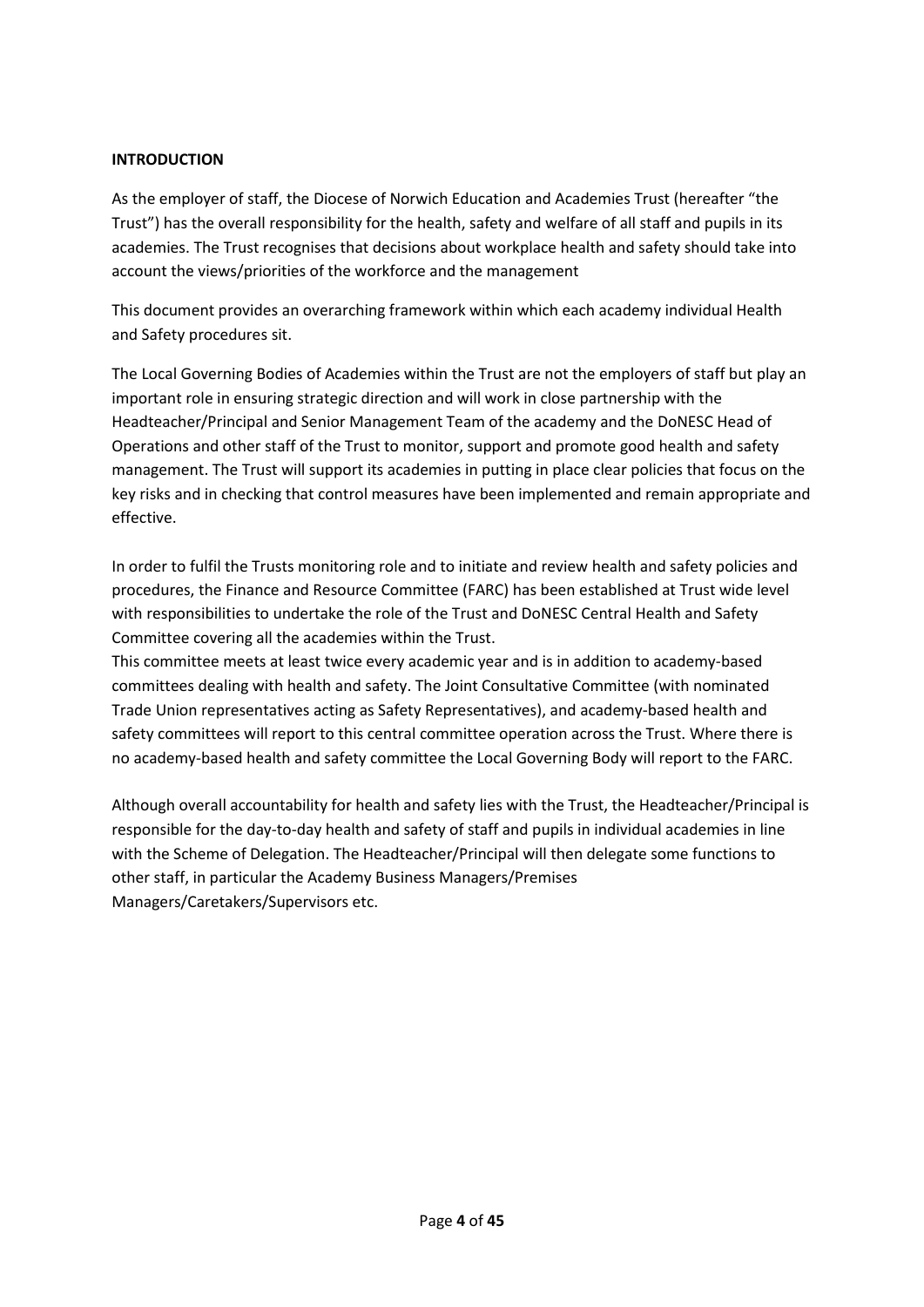# **1. GENERAL STATEMENT OF INTENT**

It is the aim of the Trust to comply with The Health and Safety at Work Act 1974 and all subsequent legislation.

The Trust is committed to taking effective action "*so far as is reasonably practical"* to ensure the health, safety and wellbeing of all the academy staff, employees, pupils, visitors, contractors and any other person affected by its activities. This includes effective communication and consultation with employees, monitoring of performance across the Trust in relation to health and safety, and nominating a member of the Trust Board to be the appointed Health and Safety Trustee.

Where necessary, the Trust will seek and recruit specialist advice to determine the risks to health, safety and wellbeing in the establishment and the precautions required to deal with them.

All employees must follow policy, procedures and guidance to ensure the maintenance of high standards of health and safety in all academy premises and activities. Serious breaches of the health and safety policy may be treated as disciplinary offences.

This Health and Safety Policy Statement of Intent and Organisation and Arrangements that support it will be reviewed annually or more frequently where there have been significant changes to the Trust

Signature:

Chief Executive Officer

Date: November 2021

Review Date due: November 2022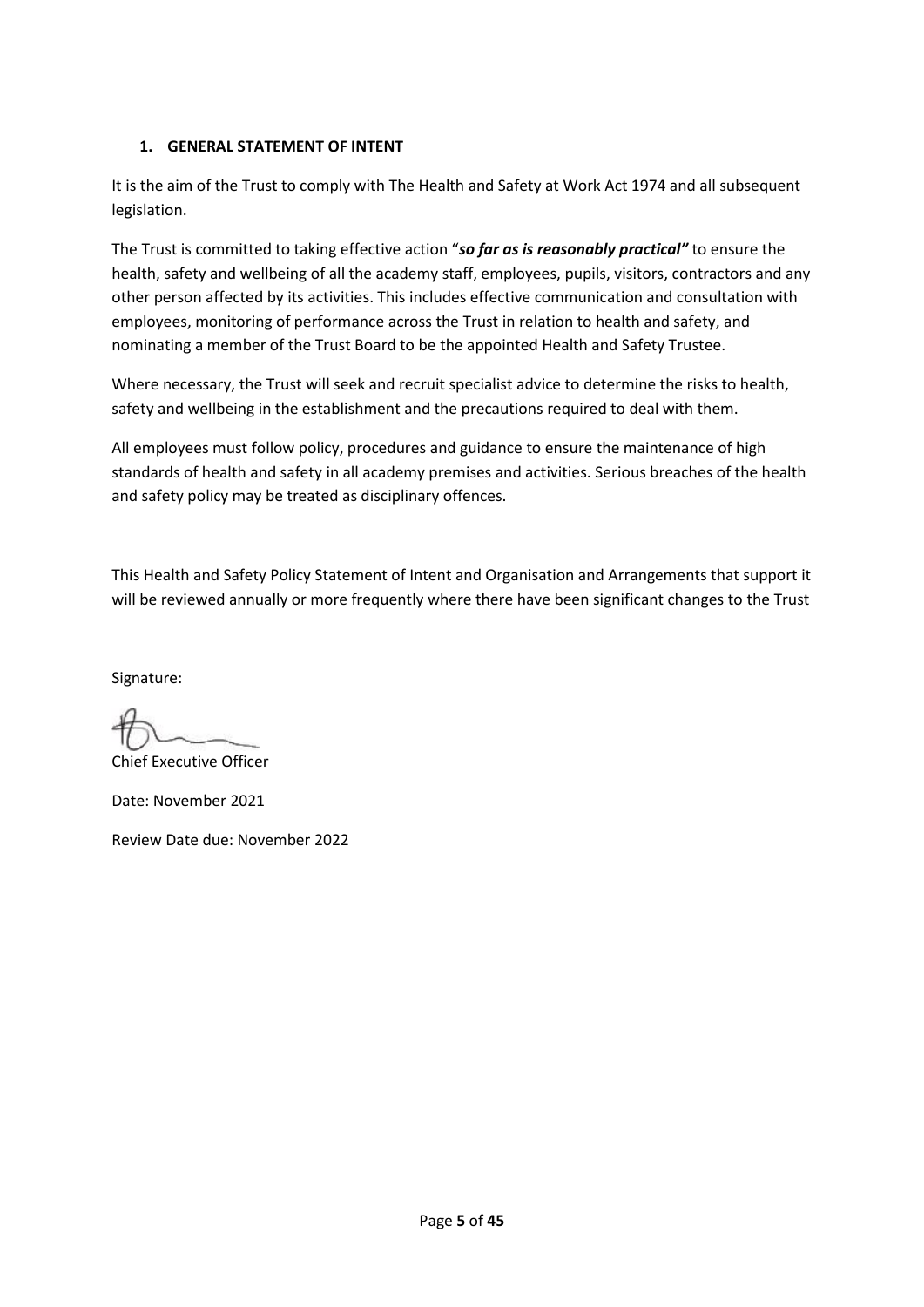**The following Trust wide Health and Safety Policy, Procedures and Guidance are required for adoption by all Trust academies.**

# **2. ORGANISATION**

# **a) Responsibilities of the Trust and the Central Team/DoNESC**

The ultimate responsibility for health and safety in the academy rests with the Trust as the employer. DoNESC will support the Trust through appointment of a qualified and approved Health and Safety Officer.

The Trust will ensure that:

- A competent person is employed and ensure that the assessment of reasonably foreseeable risks is undertaken, and control measures put in place that will reduce risks. This falls under the remit of the DoNESC Head of Operations.
- Health, safety and well-being are integral throughout the Trust academies and the central team by implementing a system of managing safely so that all academies are rated as "low risk".
- Support advice and guidance are available either through the DoNESC Head of Operations or outsourced health, safety and well-being services and procedures.

# **b) Responsibilities of the Local Governing Body**

The LGB will work together with the Headteacher/Principal, the Trust and where applicable the Local Authorities (District and County Council) to establish and meet health and safety objectives.

The LGB will address health and safety matters via Governing Body meetings and committees. The LGB will appoint a Health and Safety Governor to monitor and undertake an annual health and safety walk/check throughout the academy (HS07) Termly updates on health and safety will be submitted to the LGB by the Headteacher/Principal as part of the Headteacher/Principals report and an annual report submitted regarding the academy's health and safety performance. (HS08)

The Local Governing Body will ensure that:

- The Headteacher/Principal produces a school health and safety policy for the academy, for approval and adoption by the local governing body.
- Suitable and sufficient risk assessments of buildings and work activities are undertaken, and a written record of the assessments are kept, and appropriate control measures required are implemented "so *far as is practicable".*
- Sufficient funding is allocated for health and safety e.g., in respect of training, protective equipment, any remedial work/service and maintenance of building.
- Inspection reports, including those from the Trust/DoNESC or trade union health and safety representatives are considered and acted upon.
- Health and Safety is a standing item on all agendas.
- An annual health and safety report is published.
- A positive health and safety culture is established and maintained.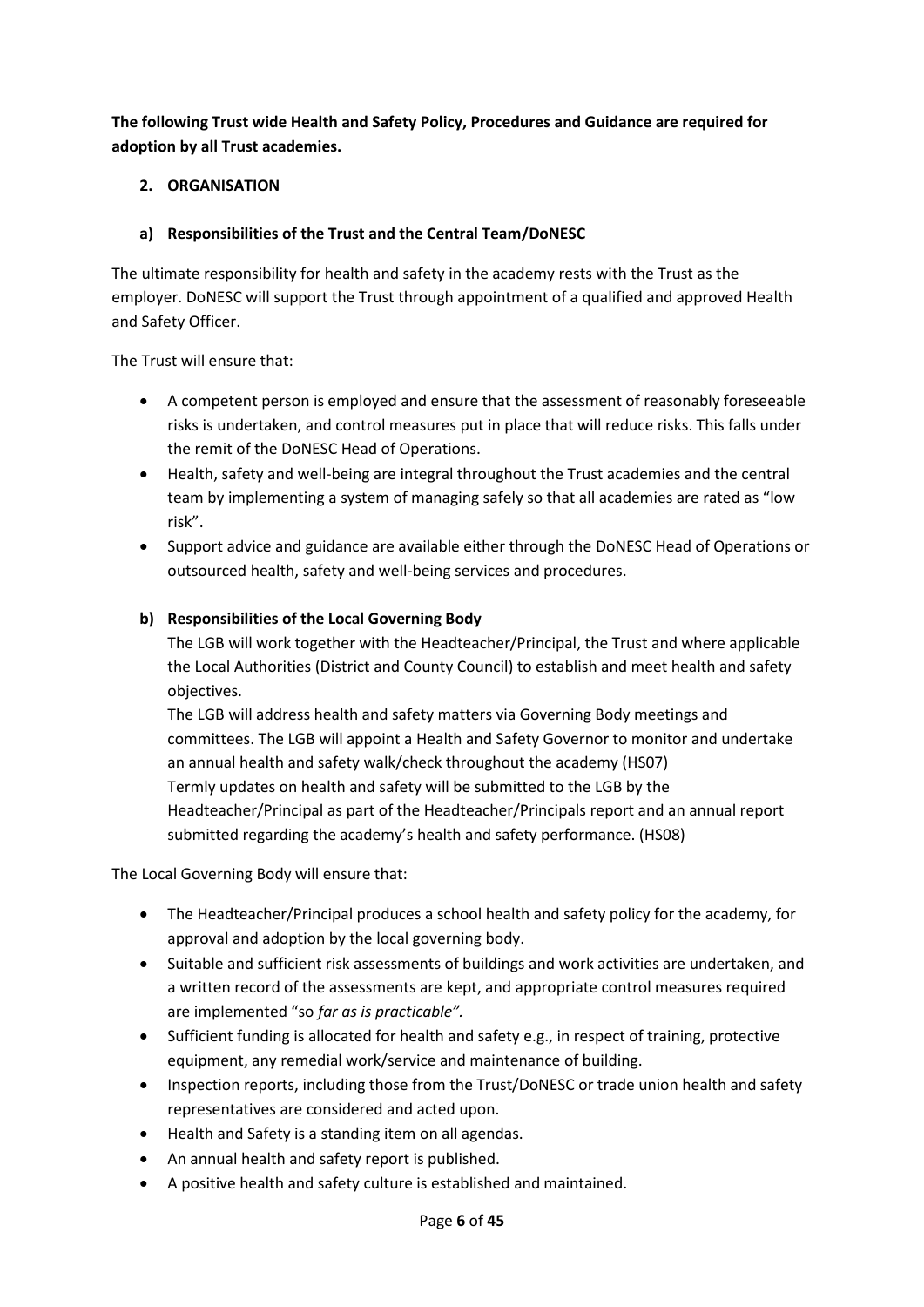# **c) Responsibilities of the Headteacher/Principal**

The Headteacher/Principal will ensure that:

- A health and safety policy is produced for approval and adoption by the Local Governing Body and that the policy is regularly reviewed and revised annually.
- They report any Accidents/Incidents/Near Misses as required under The Reporting of Injuries, Diseases and Dangerous Occurrences Regulations 2013 (RIDDOR) (HS09)
- They complete an accident/incident/near miss investigation where appropriate and implement actions required to eliminate/reduce the risks to the health and safety of people and buildings/equipment etc(HS09)
- Suitable and sufficient risk assessments of work activities are undertaken, that a written record of the assessments is kept and uploaded onto the Trust Asset register (PS Assets) and that the assessments are reviewed annually or upon change of circumstances. This includes pregnancy risk assessments and guidance for new and expectant mothers (see appendix HS14/HS14a)
- For high-risk activities, safe systems of work are identified via a risk assessment.
- Adequate and appropriate first-aid provision is in place.
- Information and advice on health and safety is acted upon and circulated to staff and governors.
- Regular inspections are carried out with reports submitted to the Local Governing Body and the DoNESC Head of Operations/Finance Manager.
- An annual report is provided to the Local Governing Body.
- There is co-operation with the Trust in meeting its legal requirements in respect of monitoring of health and safety practices and procedures.
- Staff are competent to undertake the tasks required of them and have been provided with appropriate training by competent persons.
- Staff are provided with equipment and other resources to enable their work to be undertaken safely.
- Those who receive delegated responsibilities are competent; their responsibilities are clearly defined, they have received appropriate training and are provided with equipment or other resources in order to ensure they can fulfil such duties.
- There is co-operation, with, and provision of necessary facilities for trade union health and safety representatives.
- Appropriate tasks are delegated to the Academy's Site Manager/Supervisor and other premises staff.

# **d) Responsibilities of all Senior Managers**

Deputy/assistant Headteacher/Principals, Head of School and Academy Business Managers may be required to undertake any of the Headteacher/Principals duties which have been reasonably delegated to them which may include responsibility for health and safety management.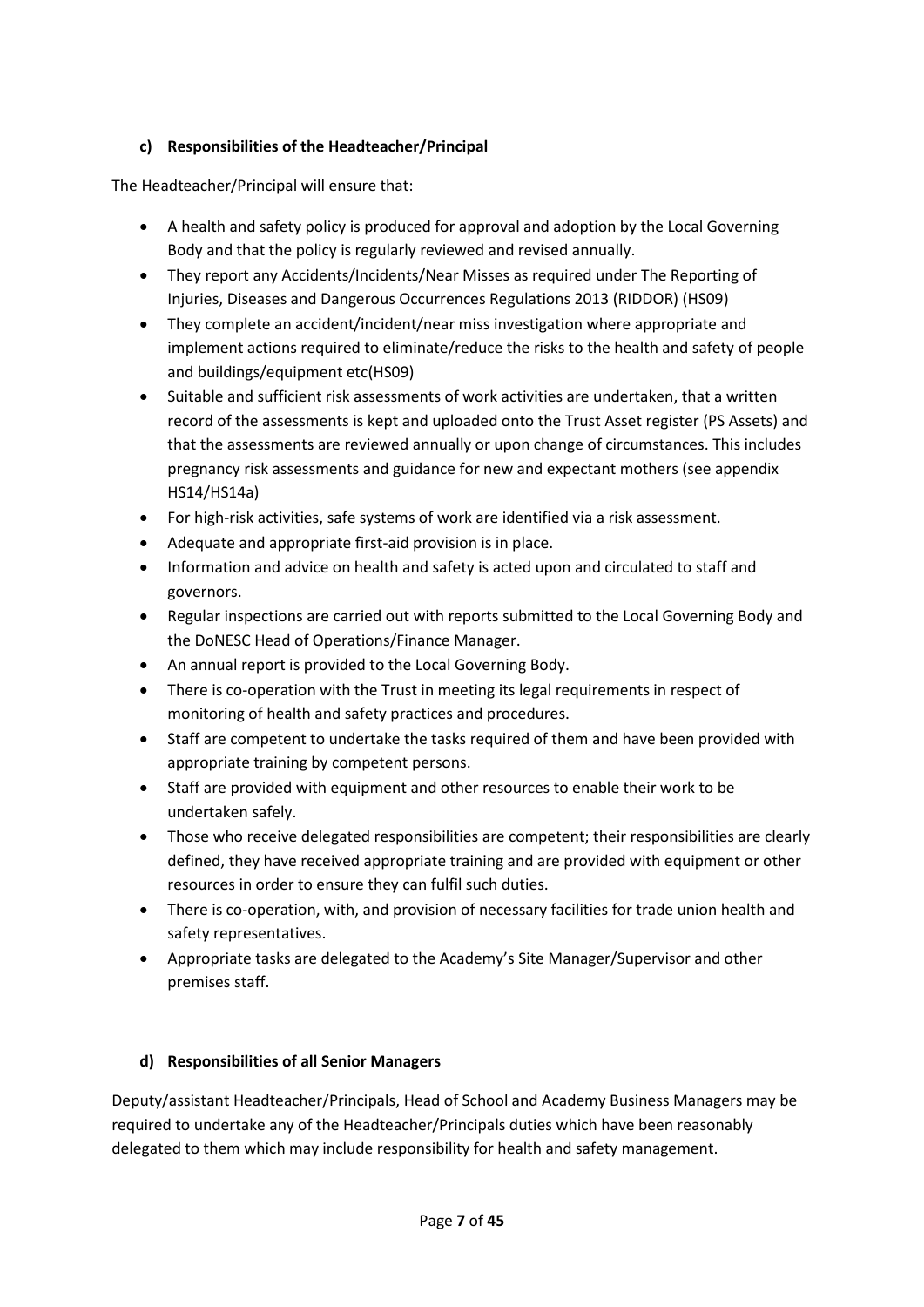Main functions are:

- Day-to-day management of health and safety in accordance with the Trust wide Health and Safety Policy, Procedures and Guidance and local codes of practices etc.;
- Drawing up and reviewing departmental/faculty procedures from the relevant local codes of practice;
- Carrying out termly inspections and making reports to the Headteacher/Principal;
- Ensuring appropriate action is taken;
- Arranging for staff training and information;
- Passing on health and safety information received to appropriate people:
- Acting on reports from above or below in the hierarchy;

# **e) Responsibilities of the Site Manager/Supervisor/Caretaker**

The Site Manager/Supervisor/Caretaker will ensure that:

- Safe means of access and egress are maintained.
- The premises are kept clean and that adequate welfare facilities are provided.
- Safe working arrangements are in place when contractors are working on the premises.
- Adequate security arrangements are maintained.
- Adequate fire safety arrangements are implemented.
- Regular testing and maintenance of electrical equipment including portable equipment takes place.
- Adequate systems are in place for the management of asbestos (where relevant) and for the control of legionella.
- All premises-related accidents/incidents/near misses are recorded and investigated.
- Regular inspections of the premises take place with safety representatives invited to take part and records kept.
- A copy of the Health and Safety Law poster is displayed in an easily accessible location.

## **f) Responsibilities of all Employees**

Implementation of the policy is a management responsibility, but the co-operation of all employees is essential.

All staff employed by the academy will act responsibly to ensure that:

- They are familiar with, and comply with, the academy Health and Safety Policy, Procedures and Guidance.
- They take reasonable care for their health and safety at work and that of other persons who might be affected by their acts or omissions both at work and during off-site activities.
- They report immediately, to the Headteacher/Principal or to their line manager any serious or immediate danger of which they become aware.
- They report immediately, or as soon as practicable, any defects noted with plant, equipment, machinery or the workplace generally to the Headteacher/Principal or to their line manager.
- There is no misuse of anything that has been provided for health and safety purposes.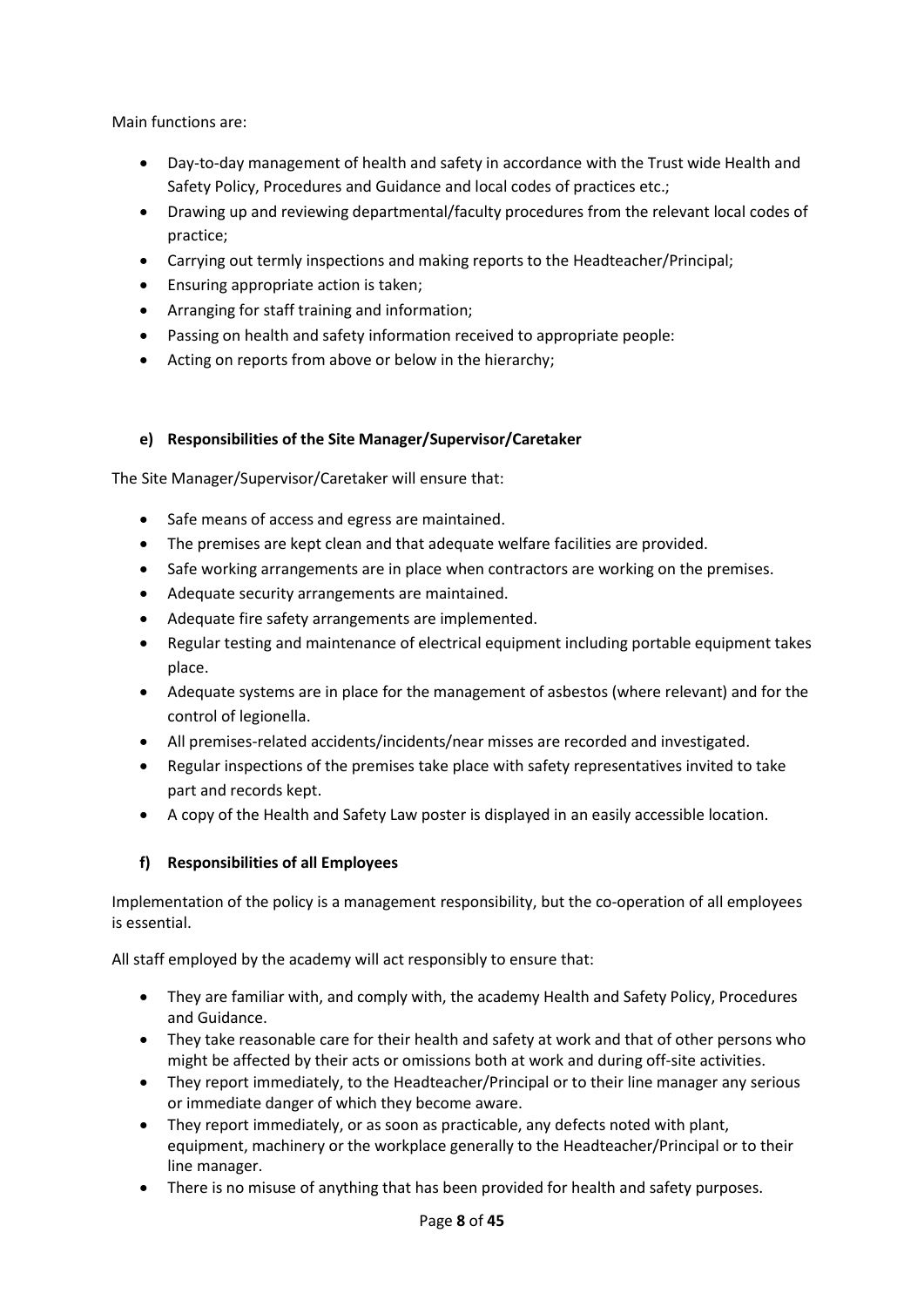• They use the correct equipment and tools for the job and any protective equipment that may be necessary.

The Health and Safety at Work Act etc. 1974 states:

"It shall be the duty of every employee while at work;

- To take reasonable care for the Health and Safety of him/herself and of any other persons who may be affected by his/her acts or omissions of work, and
- As regards any duty or requirement imposed on his employer or any other person by or under any of the relevant statutory provisions, to co-operate with hem/her so far as it is necessary to enable that duty or requirement to be performed or complied with"

The Act also states:

"No person shall intentionally or recklessly interfere with or misuse anything provided in the interest of health, safety or welfare in pursuance of any of the relevant statutory provisions"

In order that the laws be observed and responsibilities to pupils, students and other visitors to the school are carried out all employees are expected:

- To know the safety measures and arrangements to be adopted in their own working areas and to ensure they are applied.
- To observe standards of dress consistent with safety and/or hygiene.
- To exercise good standards of housekeeping and cleanliness.
- To know and apply the emergency procedures in respect of fire and first aid.
- To use and not wilfully misuse, neglect or interfere with things provided for his/her own safety and/or the safety of others.
- To co-operate with other employees in promoting improved safety measures in their academy.
- To co-operate with the union safety representative and the enforcement officer of the Health and Safety Executive.

## **g) Special obligations of class teachers**

The safety of pupils and students in classrooms, ICT rooms, libraries, halls and workshops etc. is the responsibility of class teachers who have traditionally carried responsibility for the safety of pupils and students when they are in their charge.

If for any reason, (e.g. the condition or location of equipment, the physical state of the room or the splitting of a class for practical work) a teacher considers he/she cannot accept this responsibility, he/she should discuss the matter with the Headteacher/Principal before allowing practical work to take place.

Class teachers are expected:

- To exercise effective supervision of the pupils/students and to know the emergency procedures in respect of fire, bomb scare/threat under the PREVENT duty and first aid, and to carry them out
- To know the safety measures to be adopted in their own special teaching areas and to ensure that they are applied.
- To give clear instructions and warning as often as necessary.
- To follow safe working procedures personally.
- To call for protective clothing/equipment, safe working procedures, etc. when necessary.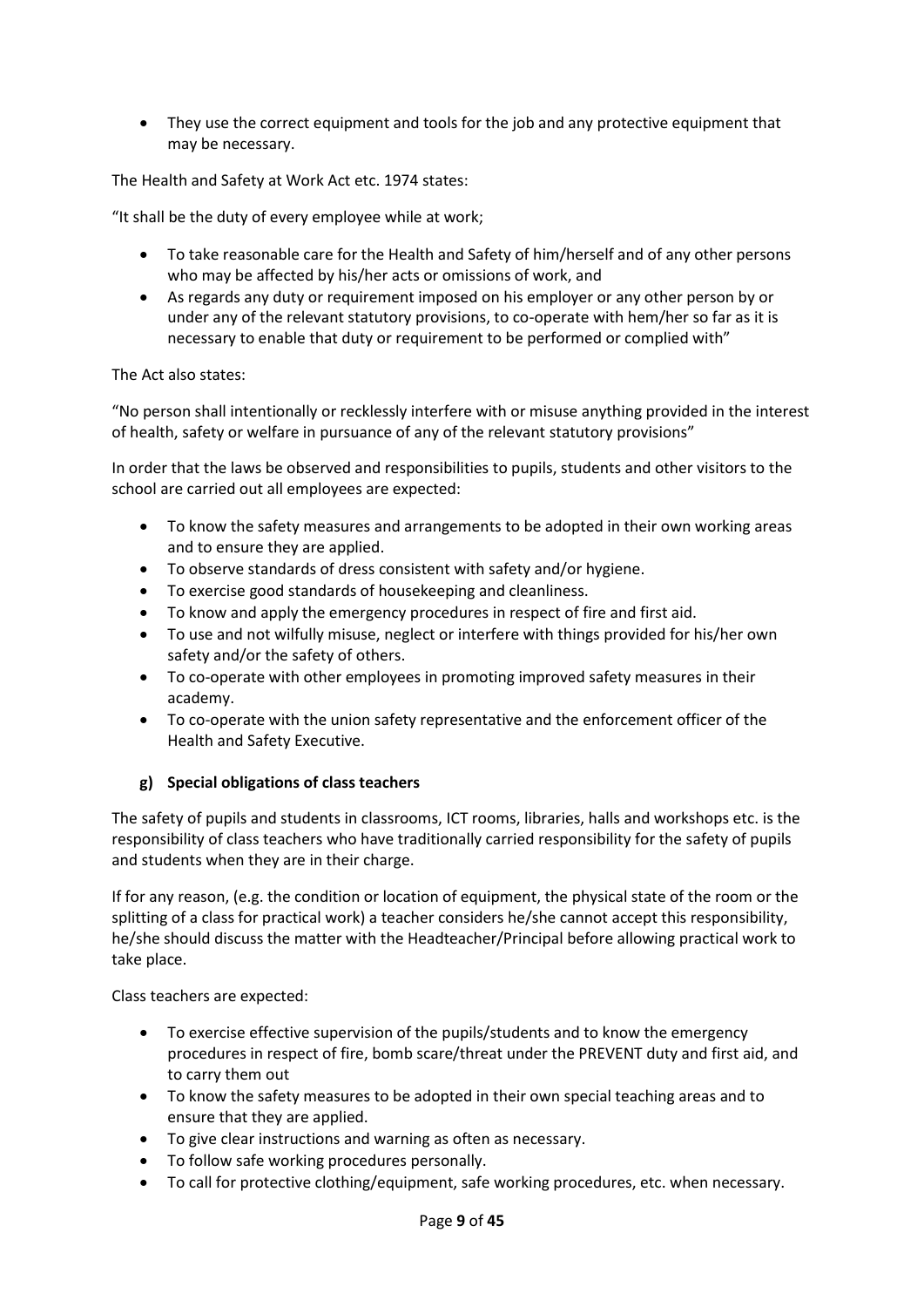• To make recommendations to their line manager etc. on safety equipment and on additions or improvement to plant, tools, equipment or machinery which are dangerous or potentially so.

# **h) Pupils/Students**

All pupils and students will:

Follow safe practices and observe safety rules including:

- To exercise personal responsibility for the safety of self and classmates.
- To observe standards of dress consistent with safety and/or hygiene (this would preclude unsuitable footwear, knives and other items considered dangerous -see Trust Offensive Weapons Policy).
- To observe all the safety rules of the academy and in particular the instructions of teaching staff given in an emergency.
- To use and not wilfully misuse, neglect or interfere with things provided for his/her safety**.**

# **i) Visitors**

Regular visitors and other users of the premises (e.g. contractors and delivery persons from specific companies) are required to observe the safety rules of the academy. In particular parents/carers helping out in school will be made aware of the health and safety arrangements applicable to them through the teacher to whom they are assigned. All visitors must report to the reception office where a "signing in" system is in operation.

## **j) Health and Safety Representatives**

Under the Safety Representatives and Safety Committees Regulations 1977, a recognised independent trade union has the right to appoint safety representatives. Recognised trade unions will inform the academy in writing when a health and safety representative has been appointed and, where this is the case, the academy will consult with that representative on health and safety matters. Trade union health and safety representatives are entitled to raise any issue of health and safety as it affects employees. The academy will consult in good time with health and safety representatives on any measures, which may affect the employees represented by the health and safety representative. The academy will ensure that paid time off is provided for the inspections that the health and safety representative is entitled to undertake as well as for training necessary to enable the health and safety representative to carry out their function effectively.

The members of staff who are health and safety representatives for the recognised trade unions are named in the list of recognised Trade Union H&S representatives (see appendix HS02).

# **k) Health and Safety Committee**

The academy's Health and Safety Committee (where relevant/in place) or Local Governing Body will report to the Trust Finance and Resources Committee which incorporates Health and Safety. The Safety Committee at both MAT level and where in operation within the individual academies, is essential to enable management and trade union representatives to work together to ensure not only compliance with the law, but to develop a positive health and safety culture within the workplace. The academy recognises that when employees are pro-actively engaged in health and safety, workplaces have lower accident rates.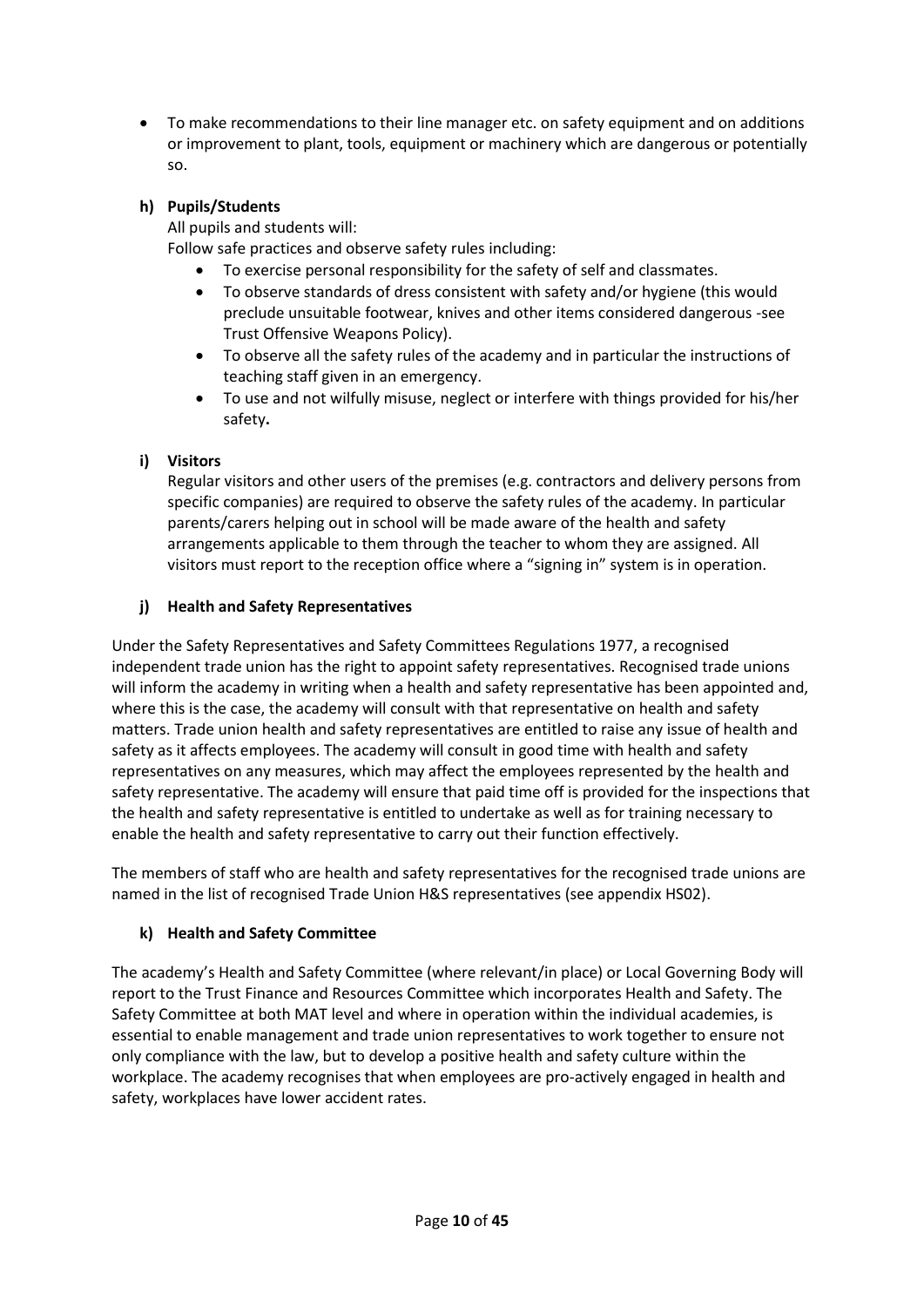The Health and Safety Committee shall consist of:

• Management and employee representative with the number of management representatives not exceeding the number of employee representatives.

Management participants should include people with senior management responsibilities for health and safety including:

- Headteacher/Principal (or their representative) and other representatives with the necessary knowledge, expertise and management authority to play a full role.
- "Link" governors(s) for health and safety
- The school workforce contingent should include the health and safety representative from each union

The employee representatives will include the accredited safety representatives from the teaching and support staff trade unions.

Membership of the safety committee is regarded as part of an individual's normal work.

Health and Safety Committees shall include the following *functions:*

- Promoting co-operation between management and employees on matters of health, safety and welfare at work.
- Studying accident and absence statistics (including absence levels due to stress) in order that unsafe conditions, acts and practices can be identified, and consideration given to the formulation of policies and guidance to eliminate the hazard and/or reduce the risk.
- Assisting in the development of safety guidance and safe systems of work.
- Monitoring the effective implementation of the Trust wide health and safety policies and procedures.
- Monitoring the effectiveness of the safety content of employee training.
- Developing policies and arrangements that will safeguard the health and safety of persons other than employees such as pupils, students, visitors and contractors.
- Participating in periodical joint inspections
- Monitoring action taken following trade union and management site inspections.

# **3 GUIDANCE AND REPORTING ARRANGEMENTS**

The academy will adopt the Trust Health and Safety Policies, Procedures and Guidance, or if/where necessary; establish its own individual policies where Trust-wide policies do not cover the academy requirements. The academy policies must be approved by the Trust to ensure it meets the employers legal and moral requirements and will be in addition to the Trust wide policies, procedures and guidance.

The Trust wide Health and Safety Policies, Procedures and Guidance **must not be amended, either to add to or remove, in any way,** apart from inserting the name of the individual Academy and on the General Statement of Intent.

Any review proposals raised by the Local Governing Body and the Trust Health and Safety Committee will be required for approval by the DoNESC Head of Operations and/or the Trust Finance Audit and Resources Committee.

## **4 Reporting of Accidents/Incidents/Near Miss**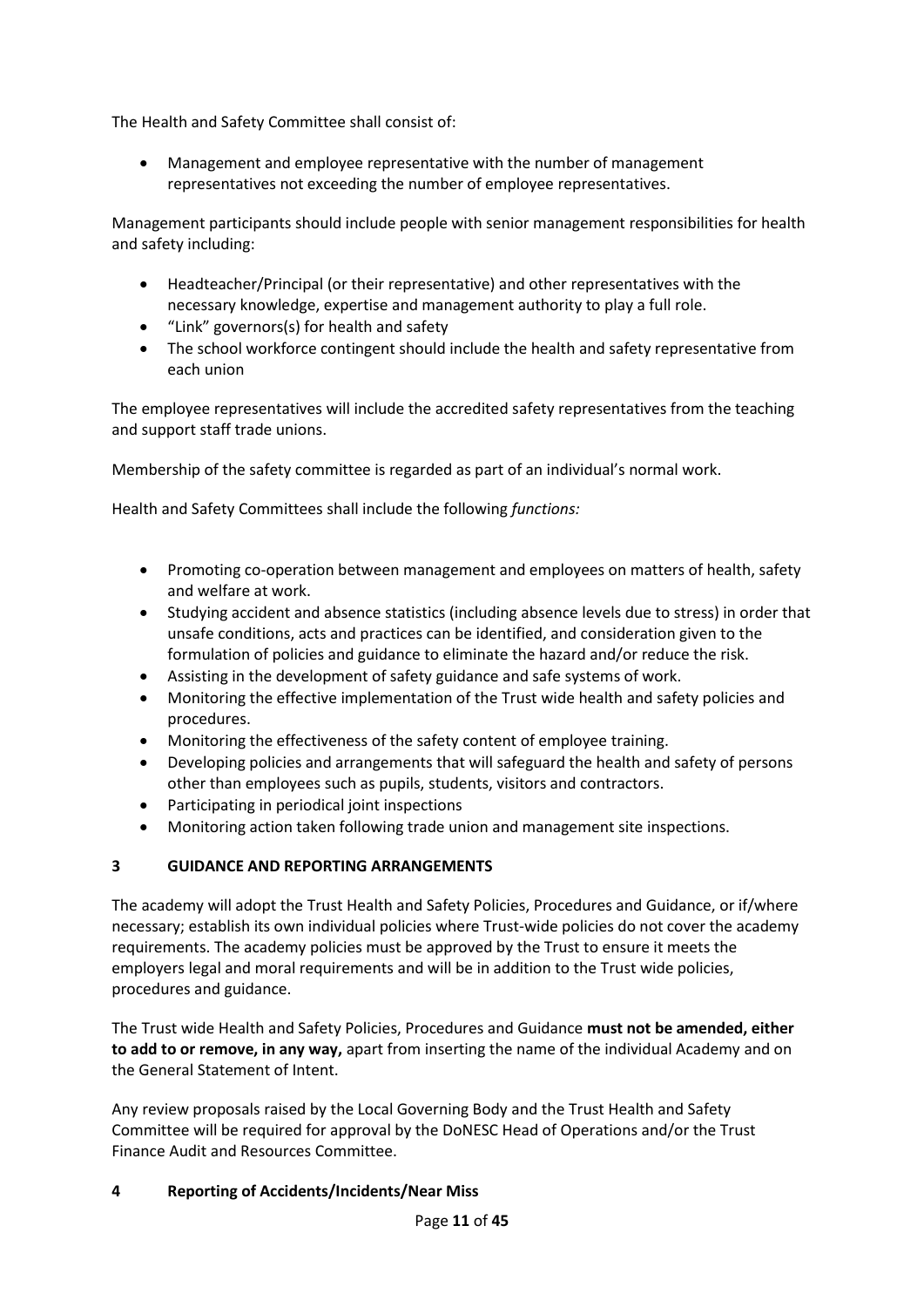The Reporting of Injuries, Diseases and Dangerous Occurrences Regulations 2013 (RIDDOR) requires employers and others in control of premises to report certain accidents, diseases and dangerous occurrences to staff, pupils, on site contractors, visitors and all members of the public when on school premises, arising out of, or in connection with work.

# **a) Clarification of definitions**

It is the understanding of the academy the definition of accidents/incident/near miss (AIN) are:

- **Accident** any unplanned event that results in personnel injury or damage to property, plant or equipment.
- **Incident** an unexpected and usually unpleasant event that has happened. Including acts of aggression/verbal abuse.
- **Near miss** is an unplanned event that did not result in injury, illness, or damage, but has the potential to do so. Other familiar terms for these events are a "*close call*" a "*narrow escape*", or in the case of moving objects, "*near collision*" or a "*near hit*"**.**

## **b) Prevent Future Incidents**

A faulty process or management system invariably is the root cause of AIN's and must be the focus for improvement.

Most AIN's producing events both serious and catastrophic were preceded by warning or near miss incidents. Recognising and reporting of AIN's can significantly improve worker safety and enhance our organisation's safety culture.

## **c) Accident/Incident/Near Miss report form**

The academy collects personal information about the injured persons(s) on the form in relation to AIN, diseases and Dangerous Occurrences arising out of or in connection with work. We may be required to share our information with the Health and Safety Executive to ensure we meet our legal responsibilities under the RIDDOR regulations 2013.

**NB** The General Data Protection Regulations 2 requires that employee's personal information must be kept secure **after** the form has been completed.

The record form must:

- Be kept safely and accessible to all staff members.
- The accident report form must be completed for all AIN's
- Be reviewed at least half termly to identify any potential or actual hazards which in turn are to be reported to the Health and Safety Committee

#### **d) What needs to be reported?**

• Injuries and ill health to people at work

Under RIDDOR the "Responsible Person" in control of the premises must report to the DoNESC Head of Operations:

Accidents which result in death or a specified injury must be reported without delay (see reportable specified injuries)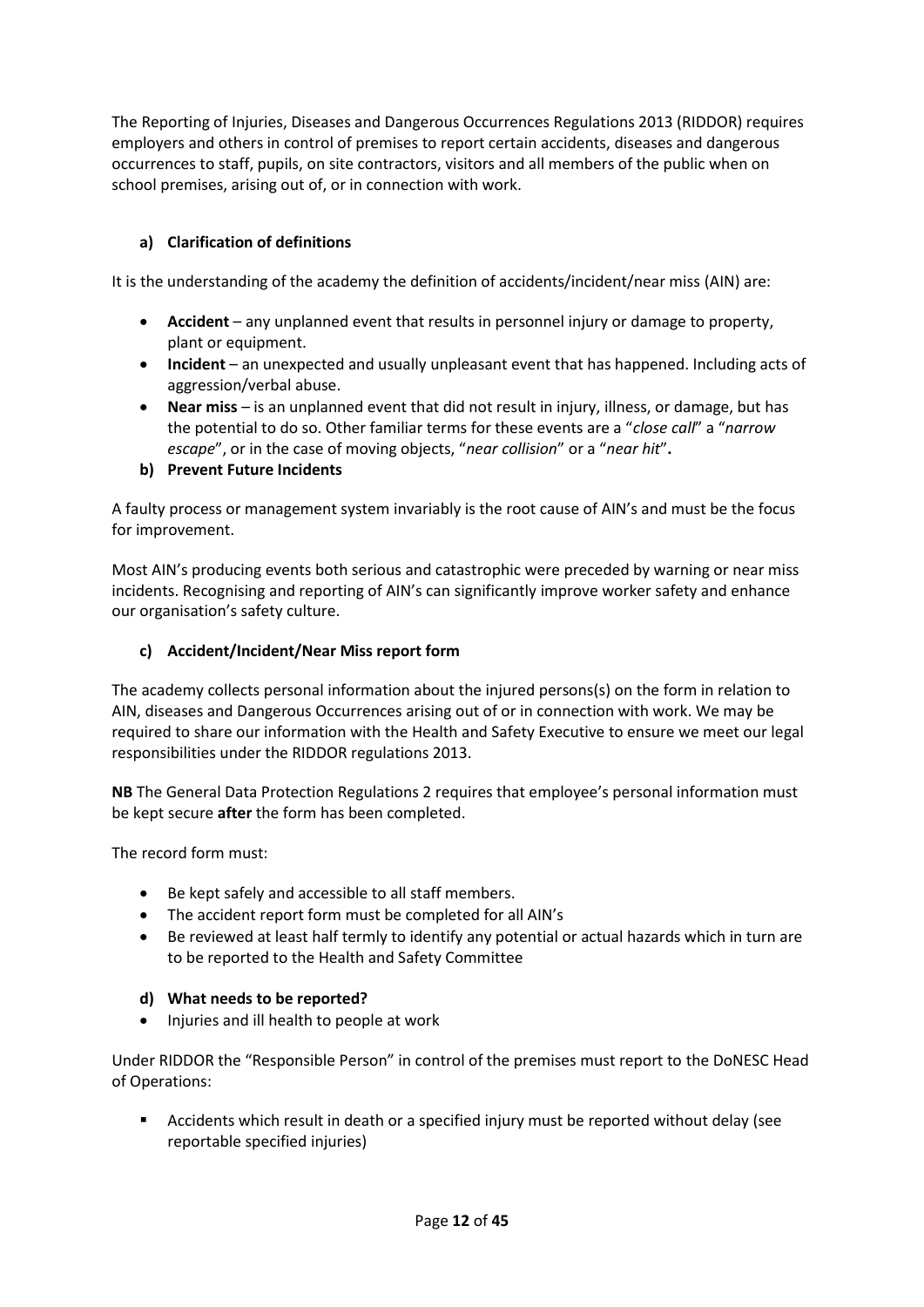- Accidents which prevent the injured person from continuing their normal work for more than seven days (not counting the day of the accident but including weekends and other rest days) must be reported within 15 days of the accident.
- Any case of work-related injuries
- **■** Any disease specified under RIDDOR that affects an employee and that a doctor confirms in writing
- Any work-related deaths and certain injuries to the self-employed people that take place while they are working on the premises/site.

**NB:** *Deaths or injuries resulting from a road traffic accident involving a school vehicle travelling on the public highway, under RIDDOR are not reportable. These are classed as road traffic incidents and are investigated by the police.*

## **e) Reportable specified injuries**

These include:

- Fractures, other than to finger, thumbs and toes
- Amputations
- Any injury likely to lead to permanent loss of sight or reduction in sight
- Any crush injury to the head or torso causing damage to the brain or internal organs
- Serious burns (including scalding), which: cover more that 10% of the body; or cause significant damage to the eyes, respiratory system or other vital organs
- Any scalping requiring hospital treatment
- Any loss of consciousness caused by head injury or asphyxia
- Any other injury arising from working in an enclosed space which; leads to hypothermia or head-induced illness; or requires resuscitation or admittance to hospital for more than 24 hrs.

## **f) Physical violence**

Examples of reportable injuries from violence include an incident where a teacher sustains a specified injury because a pupil, colleague or member of the public assaults them while on academy premises. This is reportable because it arises out of or in connection with work.

## **g) Reportable occupational diseases**

- These include (which a doctor confirms in writing):
- Carpel tunnel syndrome
- Severe cramp of the hand or forearm
- Occupational dermatitis e.g. from work involving strong acids or alkalis, including domestic bleach
- Hand-arm vibration syndrome
- Occupational asthma e.g. , from wood dust and soldering using rosin flux
- Tendonitis or tenosynovitis of the hard or forearm
- Any occupational cancer
- Any disease attributed to an occupational exposure to biological agent

## **h) Incidents to pupils and other people who are not at work**

Are only reportable under RIDDOR if the accident results in: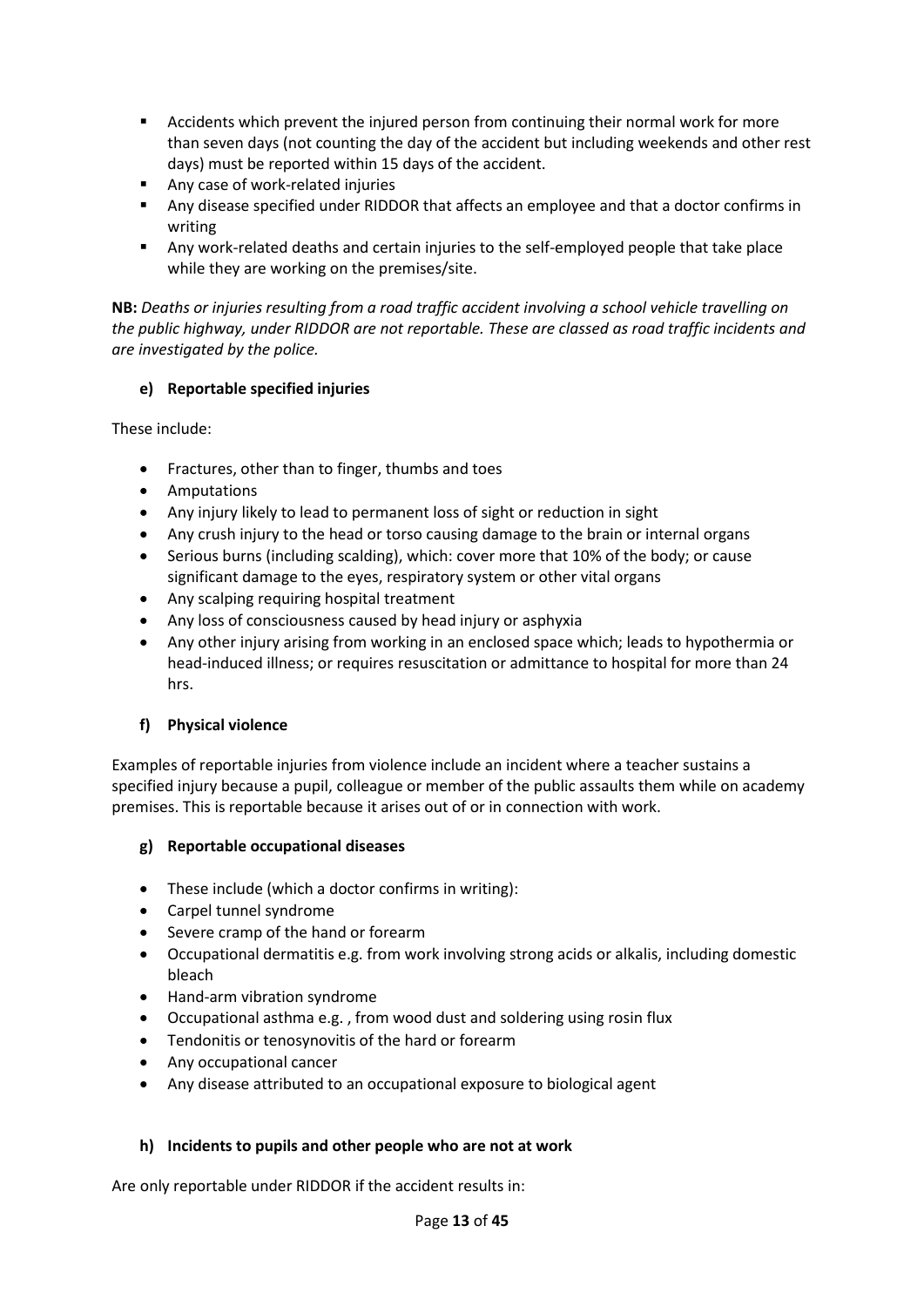- The death of the person, and arose out of or in connection with a work activity
- An injury that arose out of in connection with a work activity and the person is taken directly from the scene of the accident to hospital for treatment (*examination and diagnostic tests do not constitute treatment*.)

The lists of specified injuries and diseases only apply to employees. If a pupil injured in the incident remains at school, is taken home or is simply absent from school for a number of days, the incident is **not reportable.**

There is no need to report incidents where people are taken to hospital purely as a precaution, when no injury is apparent.

## **i) Dangerous occurrences**

Reportable dangerous occurrences in schools typically include:

- The collapse or failure of load-bearing parts of lifts and lifting equipment
- The accidental release of a biological agent likely to cause severe human illness
- The accidental release or escape of any substance that may cause a serious injury damage to health
- An electrical short circuit or overload causing a fire or explosion

# **j) Who should report and who to report to**

The RIDDOR reporting system is only for notification of those incidents which require reports under the RIDDOR regulations. Reports should only be submitted by the "Responsible Persons" i.e., Trust Head of Operations with duties under these regulations, in control of work premises where incidents occur. It is not appropriate for injured persons, members of the public or others who do not have duties under RIDDOR to use this reporting system.

Any incident that falls under RIDDOR will be reported to the HSE by the DoNESC Head of Operations using the RIDDOR incidents online reporting [: http://www.hse.gov.uk/riddor/report.htm](http://www.hse.gov.uk/riddor/report.htm)

Information on immediate reporting to the Trust should be held in your Academy Business Contingency Plans (see HS03 and HS09 Incident Report forms)

All reportable Accident/Incidents/Near misses must be reported to the DoNESC Head of Operations Sharon Money (01603 882329) using online form HS09.

## **Records must be kept for:**

- Any reportable death, specified injury, disease or dangerous occurrence that requires reporting under RIDDOR.
- All occupational injuries where a worker is away from work or incapacitated for more than seven consecutive days.
- If a worker is away from work or incapacitated for more than three days a record must be kept.
- All incidents recorded in the academy's accident book must be kept in a secure place to comply with the General Data Protection Regulations May 2018

These records must be kept for at least 3 years after the incident.

## **k) Reporting requirements of other regulators**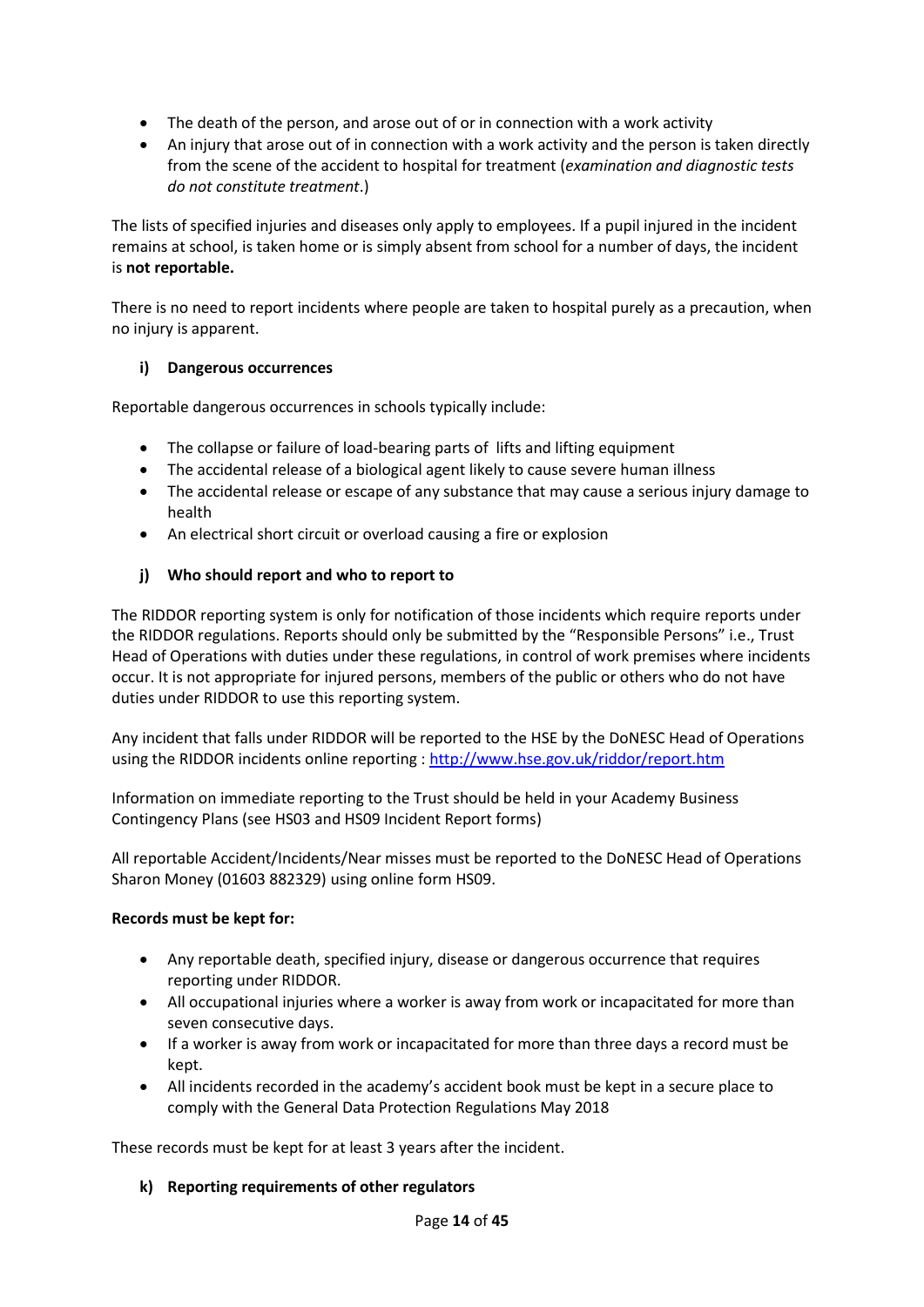There may be other reporting requirements placed on schools by other regulators in the education sector e.g. Ofsted and Local Child Protection Agencies. The requirements of thee other regulators are separate to and distinct from the legal duty to report incidents under RIDDOR.

# **5 Electrical Safety**

The Health and Safety at Work Act 1974 imposes general duties on employers to ensure the health and safety of employees and others. The Electricity at Work Regulations 1989 also set out specific requirements on electrical safety. All of these apply in schools.

- **a) Competent Persons to undertake maintenance or repair of electrical installations and portable appliance testing (PAT)**
- Under no circumstances will academy staff work on live electricity, unless they have received the appropriate training and have the level of skills and experience required to do so safely and competently. Certificate of the training would be required as proof.
- Teachers cannot be required to undertake any electrical maintenance or repair work. Without exception, such work should be allocated to an individual with appropriate training and expertise.
- Day to day testing of electrical equipment could be the task of a delegated member of staff e.g. Site Manager/Supervisor/Caretaker who have had the necessary training and equipment for this task.
- Only people who have the necessary professional training and skills required should carry out more complex work on testing and maintenance.

## **b) Risk Assessment**

Suitable and sufficient risk assessments are required to identify significant risks to health and safety and measures that are to be taken to remove or reduce risks. Risk assessments on electrical safety must take account of the requirements of the Electricity at Work Regulations, which cover electrical apparatus as well as the mains supply.

## **c) Visual inspections and tests**

All portable appliances should be visually inspected at the beginning of each term, but more frequently if its use or environment suggests this e.g., checking for loose cables or signs of fire damage, and if possible, checking inside the plug for internal damage, bare wires and the correct fuse.

All earthed portable equipment such as drills, saws, irons, hand lamps, etc. should be subject to a detailed inspection and test at a frequency dependent upon the use of the equipment and determined by a competent person. Items, which are rarely unplugged e.g. refrigerators will need inspecting and testing infrequently.

# **d) Portable Appliance Test (PAT)**

PAT must be carried out by someone with the necessary knowledge and experience to carry to a test and interpret the results should be completed in accordance with the findings of the risk assessment.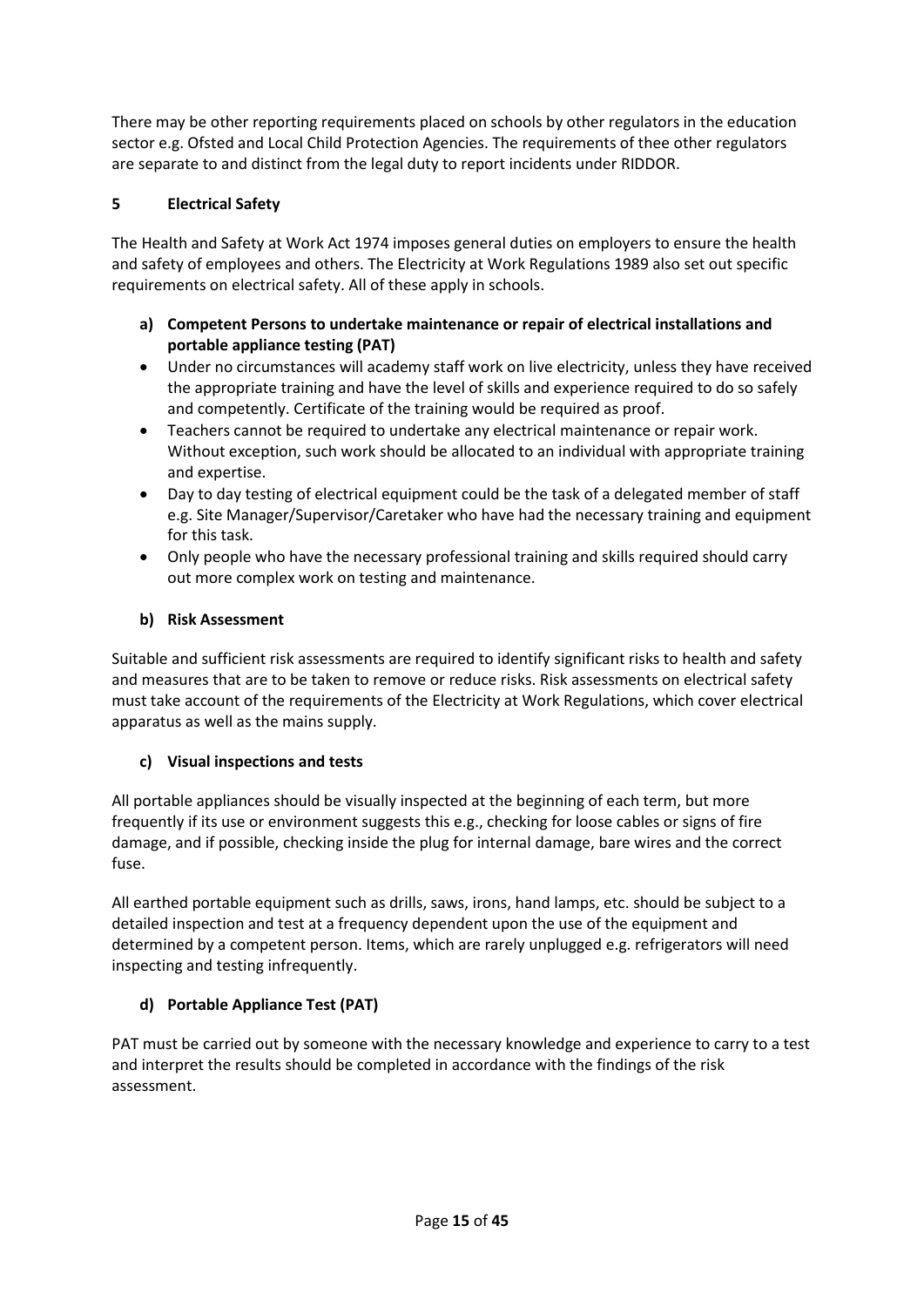# **e) Records of PAT**

A written record of the tests, in the form of a logbook or register should be maintained and be available for examination and the equipment itself should be marked with some form of identification, with the date of the most recent test included on a label.

## **f) Damaged or faulty appliances**

Must be removed from use and either repaired by someone competent or disposed of to prevent its further use. The item must be labelled with a "DO NOT USE" sticker attached until it is suitably repaired. If the item is to be disposed of, the plug must be removed and disposed of safely.

## **g) Fixed Electrical installations**

The HSE advises that fixed electrical installations (including the mains system, sockets, lights and heaters provided they have been adequately maintained), should be inspected by a competent person at least every 5 years. A more frequent inspection and testing will be necessary if the installations are subject to damage and abuse.

## **h) Record of fixed wire tests**

A test certificate should be prepared showing the date and results of the inspection and test. A copy will be kept at the school.

Equipment should always be visually checked before use in particular the condition of power cables and their terminations, as these can often be damaged, wrenched and jerked, which may loosen their connections.

**NB:** Any accidents/incidents/near misses involving electricity may need to be reported under RIDDOR see section 5. And to the DoNESC Head of Operations Sharon Money on 01603 882329.

# **i) Preventing accidents with electricity**

In the prevention of accidents and fire the academy will not accept gifts or second-hand electrical appliances, or bring in their own appliances from home, unless a competent person has tested the equipment and records provided of the test (PAT).

## **6 First Aid**

The Health and Safety (First-Aid) Regulations 1981 require employers to provide "adequate and appropriate" provision to ensure their employees receive immediate attention if they are injured or taken ill at work.

The above regulations do not place a legal duty on employers to make first-aid provision for nonemployees such as the public or children in schools. However, it is **strongly recommended** by the HSE and it is the academy's policy that provision is made for them.

## **a) Assessment of first-aid needs**

This involves consideration of workplace hazards and risks, the size of the academy and other relevant factors to determine what first-aid equipment, facilities and personnel should be provided (See HS10a)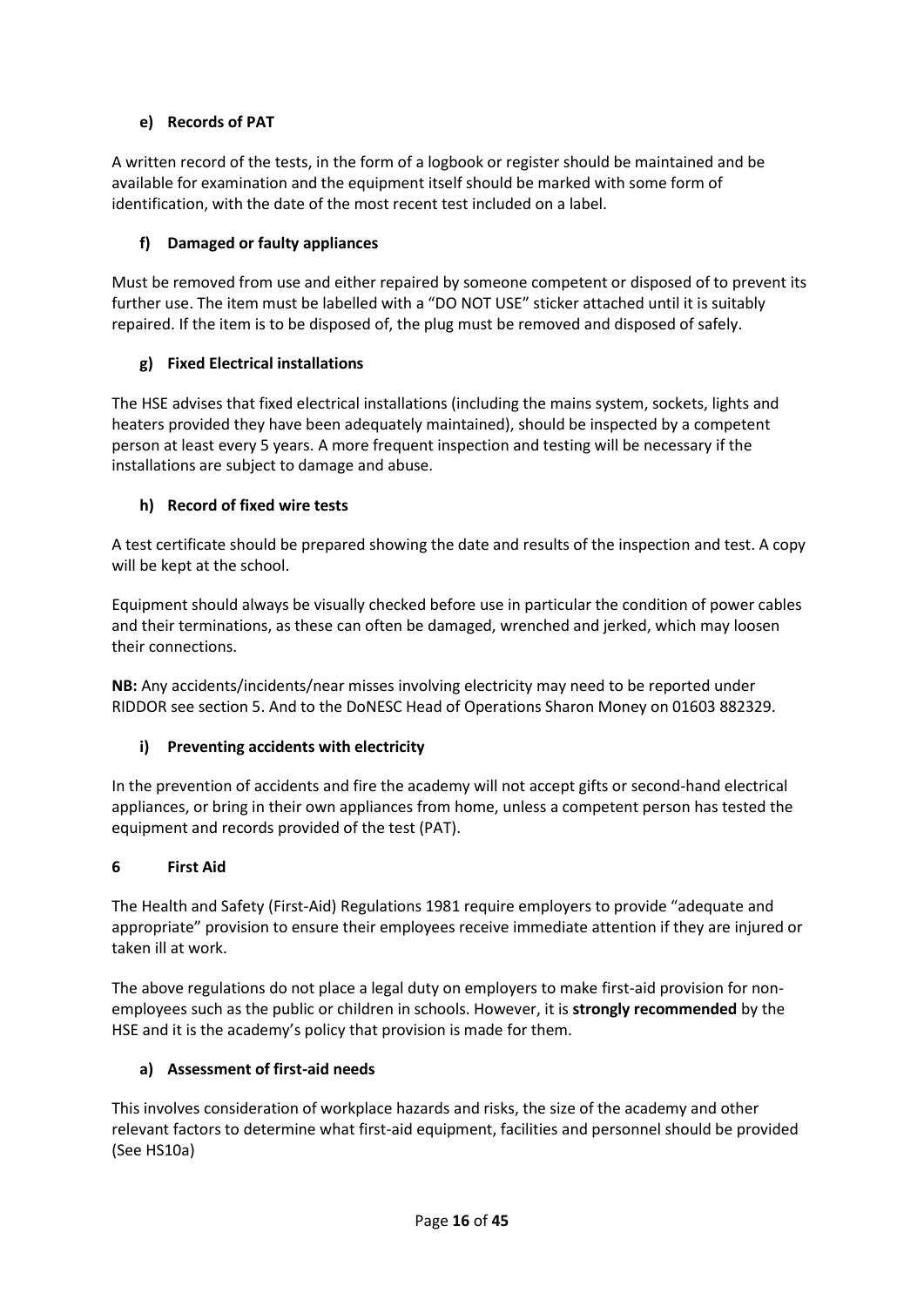## **b) Points to consider/impact on first-aid needs include:**

- The number of people at any one time that occupy the building. These should include staff, pupils, visitors, work experience students and contractors.
- The type of accidents/incidents that have been identified in the past?
- The size of the academy
- Are there any workplaces that include are remote?
- Higher level hazards, such as chemicals or dangerous machinery.
- Do any members of staff work remotely or alone?
- Is there enough provision of first-aiders to cover if some are absent?

## **c) The Trust defines the minimum first-aid provision on any school site is:**

- A suitably stocked first-aid kit(s) (determined by the first aid assessment)
- Appropriate numbers of trained qualified First Aiders (determined by the first aid assessment)
- Information for employees about first-aid arrangements e.g., names of first aiders to be displayed, clearly identifiably and accessible first aid kit(s)
- Provision of first-aid needs to be available at all times to people at work.

# **d) What should be put in the first-aid box?**

There is no mandatory list of items to put in the first-aid box; it depends on what needs have been assessed. As a guide for low-level hazards minimum stocks of first-aid items are:

- A leaflet giving general guidance on first aid (e.g., HSE's Basic advice on first aid at work).
- Individually wrapped sterile plasters
- Sterile eye pads
- Individually wrapped triangular bandages, preferably sterile
- Safety pins
- Large individually wrapped, sterile, unmediated wound dressings
- Medium-sized, individually wrapped, sterile, unmediated wound dressings
- Disposable gloves

*NB: Tablets and medicines should not be kept in the first-aid box, Please refer to separate Policy for the dispensing of medication to pupils.*

## **e) First aiders – Training and qualifications**

The first aider is someone who has completed training appropriate to the level identified in the assessment of first aid. All first aiders are required to attend an appropriate first aid course with a competent training provider (e.g., St John Ambulance, British Red Cross) and undertake appropriate refresher training.

## **f) Selecting a training provider**

When selecting a training provider you should check:

- The qualifications expected of trainers and assessors
- Monitoring and quality assurance systems
- Teaching and standards of first-aid practice
- Syllabus content
- Certification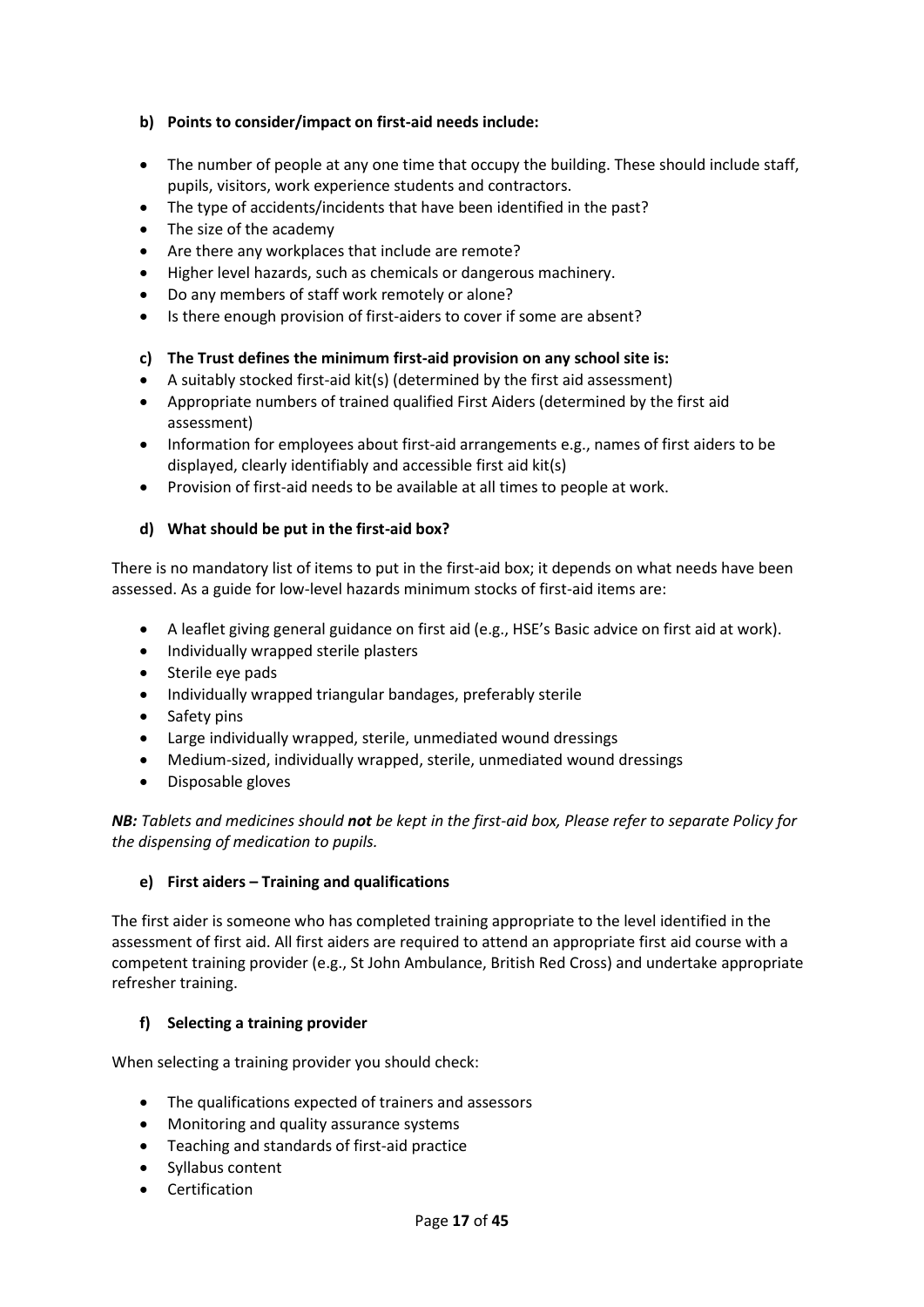## **g) First aid courses include:**

- First aid at work (FAW)
- Paediatric first aid training
- Emergency first aid at work (EFAW)
- Mental Health First Aid

#### **h) How many first aiders**

This depends on the assessment of your first-aid needs, or where there are additional special circumstances. As an example, the HSE suggested numbers available **at all times at work** are:

- Low hazard for more than 50 people at least one first-aider trained in every 100 employed
- Higher-hazard for more than 50 at least one first-aider trained for every 50 employed

#### **7 Fire Policy**

#### **a) The Responsible Person**

The Regulatory Reform (Fire Safety) Order 2005 places a duty on the "Responsible Person" to ensure that their fire safety management and in particular, fire equipment, fire notices and fire drills are in place and up-to-date.

The "Responsible Person," is the Head Teacher/Principal within the academy and is responsible for ensuring that appropriate arrangements are in place to ensure the safety of the premises and occupants. Duties include, taking:

- **Measures to reduce** the risk of fire on the premises and the risk of the spread of fire on the premises. This includes:
	- The completion of a Fire risk assessment, (see HS04) which should be suitable and sufficient and carried out by a competent Fire Risk Assessor (see sub-heading Competence of a Fire Risk Assessor, below).
	- Good housekeeping, do not allow combustible materials to accumulate.
	- Suitable firefighting equipment, which is located in appropriate positions.
	- Means of raising the alarm.
	- Fire doors to be kept closed at all times (unless they are fitted with an appropriate device which enables the door to be closed automatically in the event of a fire).
	- Daily checks on the premises to be carried out, including security to ensure that all practical measures have been taken to reduce the risk of fire both internally and externally.(see HS04 a/b)
- **Measures in relation to the means of escape from the premises** This includes:
	- Fire action notices to be displayed throughout the building with clear emergency evacuation instructions (see HS04c) the event of a fire. E.g.
		- **Any person discovering a fire**
		- Sound the alarm
		- Call the Fire & Rescue Service telephone 999
		- Leave the building by the most direct route.
		- Attack the fire using fire extinguishers or other firefighting equipment only if your escape route is blocked by the fire.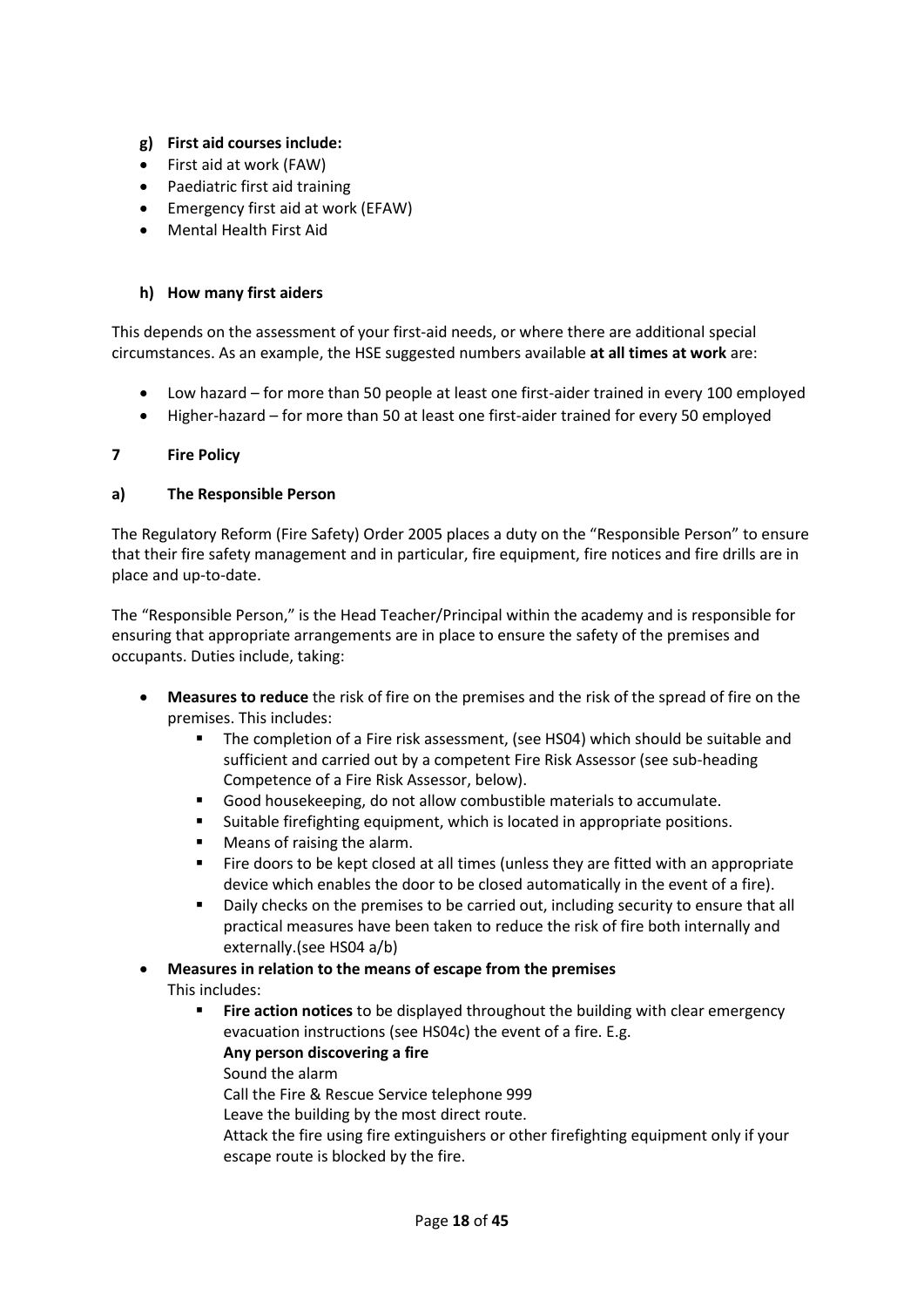#### **On hearing the fire alarm**

Leave the building by the most direct route, closing all doors behind you. Report to the assembly point for the building.

Do not take risks.

Do not return to the building for any reason until authorised to do so by the Fire & Rescue Service.

- Do not use any lifts.
- **Measures for securing that, at all material times, the means of escape can be safely and effectively used.**
	- Fire exit routes must be kept clear of obstructions at all times
	- Final fire exit doors must be kept clear of obstructions leading to a place of safety on the external parts of the building.
- **Measures in relation to the means for fighting fires on the premises.**
	- Appropriate firefighting equipment must be provided
	- Relevant staff members must be trained in the use of fire extinguishers (this is to aid an escape only).
- **Measures in relation to the means for detecting fire on the premises and giving warning**
	- Appropriate fire/smoke detection to be installed, in relevant locations.
	- Viewing panels in doors and walls, when there are rooms within rooms.
- **Measures in relation to the arrangements for action to be taken in the event of fire on the premises including:**
	- **Measures relating to the instruction and training of employees.** Fire Policy and Procedures to be disseminated to all staff Fire awareness training to be provided to all staff Fire Action Notices to be displayed throughout the building The training of Fire Marshals
	- **Measures to mitigate the effects of the fire.** Do not exceed the maximum occupancy Maintain fire exits and signage Comply with electrical and gas regulations Service and maintenance of firefighting equipment, which must be easily accessible Safe storing and using, of hazardous materials Safety inspection of buildings Maintenance of fire alarms systems Fireproofing Training of staff Fire drills

## **b) Role of Teaching Staff**

- All teaching staff have the responsibility for the safe evacuation of children in their charge.
- Teaching staff should ensure that their children line up quickly and safely and walk out of the building quietly, evacuating by the nearest safe emergency exit route.

## **c) People with disabilities**

- Teaching staff should be aware of any child in their class that has a disability and may experience difficulties in evacuating the building by the designated escape route e.g. where there is a difference in floor level with stairs or ramps. A Personal Emergency Evacuation Plan (PEEP) must be completed (see HS05 pupils or HSO5a staff/students )
- Line Managers must complete a Personal Emergency Evacuation Plan for all people with a disability.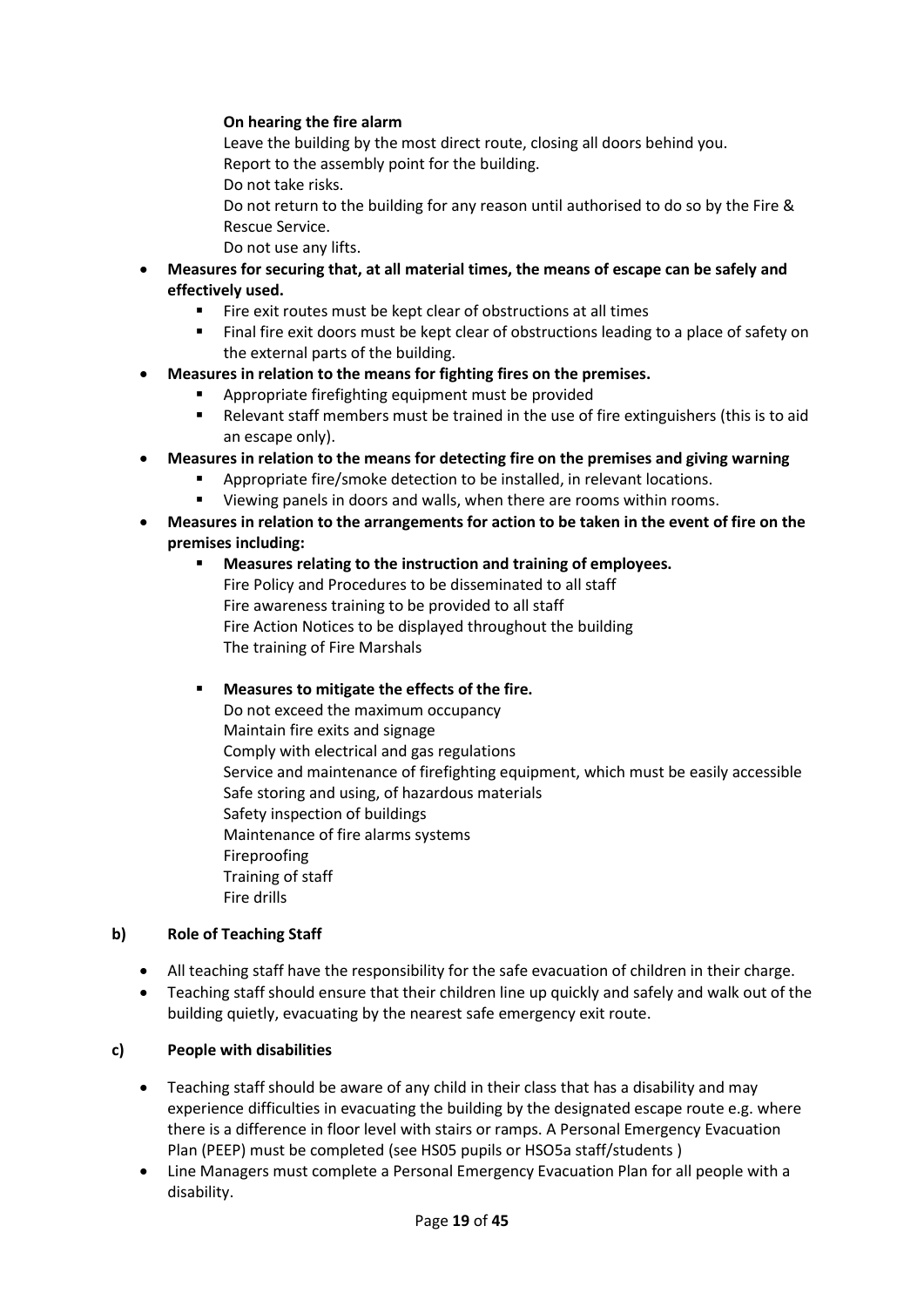## **d) All staff members**

- Must take reasonable care for their own health and safety at work and that of other persons who might be affected by their acts or omissions.
- Should follow evacuation procedures

All staff are required to take mandatory on-line fire awareness training.

## **Under no circumstances is anyone to re-enter the building unless the Emergency Services give the all clear.**

#### **e) Fire Risk Assessment**

A fire risk assessment is an organised and methodical look at the premises, the activities carried on there and the likelihood that a fire could start and cause harm to those in and around the premises (see appendix HS04).

The fire risk assessment should demonstrate that, as far as is reasonable, the needs of relevant persons including the disabled have been identified.

A suitable and sufficient fire risk assessment must be completed by a competent Fire Risk Assessor and reviewed at least every 12 months, or sooner if there have been significant changes e.g., in the layout of the building, if there are contractors working on site that may pose a hazard.

#### **f) Competence of a Fire Risk Assessor**

The academy defines as a minimum that a competent Fire Risk Assessor to be as follows:

- Completed the NCC Premises Management course and/or
- Hold at least the IOSH/ Managing Safely/NEBOSH National Certificate in Fire Safety and Risk Management, or equivalent.
- Has a demonstrable experience in completing school/college Fire Risk Assessments
- Plus
- Has a current DBS check

## **g) Housekeeping**

Good housekeeping is essential to reduce the risk and spread of fire within the school building and outbuildings.

- Combustible materials should be kept to a minimum, do not allow waste to build up.
- Empty waste bins regularly
- Do not store skips and waste bins near to the school property.
- Ensure large amounts of contractor's materials are stored safely away from the buildings (wherever possible).
- Keep flammable materials from sources of ignition (e.g do not store materials on top of a radiator).

#### **Fire Safety Management (FSM) Checks**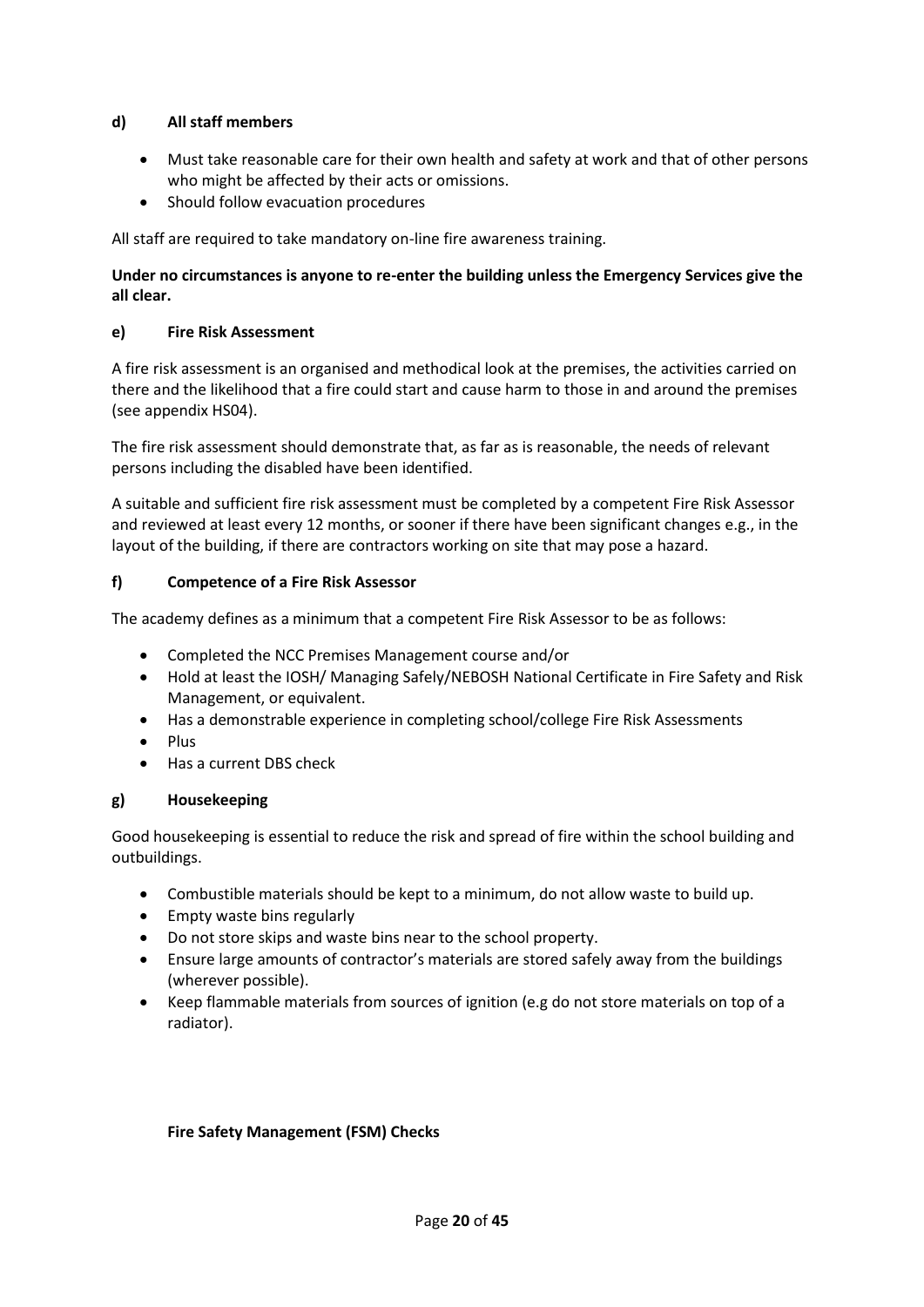To ensure compliance with fire regulations checks must be made to reduce the risk of fire at the academy. These tasks are delegated by the "Responsible Person" the Head Teacher to the Site Manager/Supervisor/Caretaker at the academy.

- a) FSM checks Daily/weekly/monthly/three monthly/six monthly/annual checks must be made and records kept.
- **Checks include**
	- Escape routes
	- Fire Warning systems
	- **Escape lighting**
	- Firefighting equipment

These checks are prioritised for service and maintenance requirements.

## **b) Fire Marshalls**

Staff expected to undertake the role of Fire Marshalls (often called fire wardens) would require comprehensive training. Their role may include:

- Performing a supervisory/managing role in any fire situation
- Assisting those on the premises to leave
- Checking the premises to ensure everyone has left
- Using firefighting equipment if safe to do so
- Liaising with the fire and rescue service on arrival
- Shutting down vital or dangerous equipment
- **c) Safe Emergency Evacuation Procedures**

Under no circumstances are lifts to be used for evacuation purposes in the event of a fire. Unless, the lift is clearly identified as an emergency evacuation lift, and this may only be used for people with disabilities.

Fire Action notices must be displayed in appropriate locations throughout the buildings next to fire call points. These will include clear instruction on what to do when raising the alarm and information regarding the nearest fire ex and assembly point(s)

All staff must be aware of emergency procedures, including:

- Fire action notices
- The locations of temporary fire alarms
- How to activate the fire alarm as a means of raising the alarm
- Locations of Fire Extinguishers (fire extinguishers must only be used to aid escape in the event of a fire)
- Emergency exit routes/final exit fire doors
- Fire assembly points
- **d) On Sounding or Hearing the Alarm**

In all cases, unless otherwise informed, all staff should treat the alarm as a real event and should respond accordingly in a calm manner.

- **On discovering a fire**
	- Sound the alarm by pressing one of the emergency fire alarms.
	- Call the Fire&Rescue Service telephone 999
	- Leave the building by the most direct route.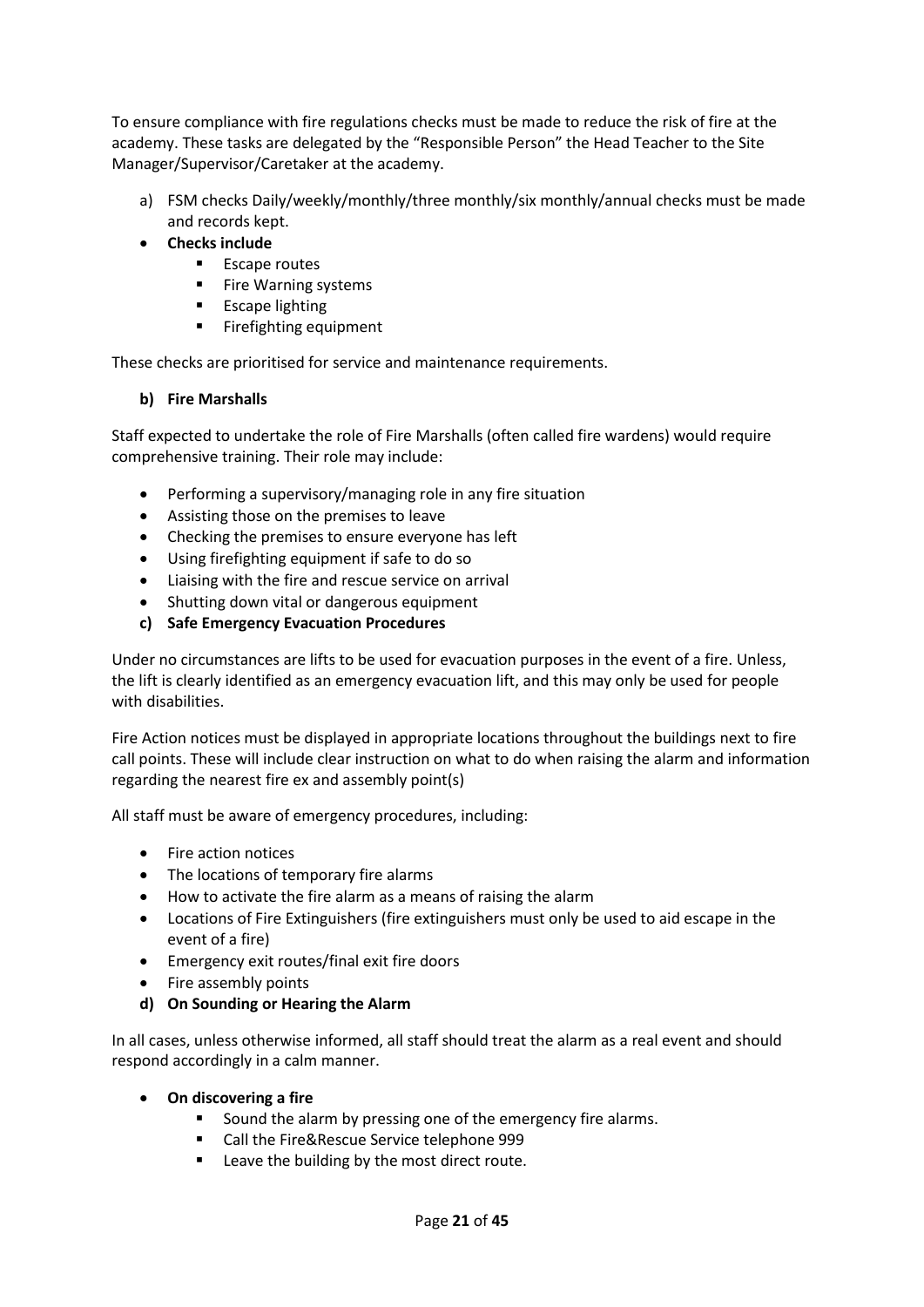- Attack the fire using fire extinguishers **only if** your escape route is blocked by the fire and in order to enable a safe evacuation.
- **On hearing the fire alarm**
	- Leave the building by the most direct route, closing all doors behind you.
	- Report to the assembly point for the building.
	- Do not take risks
	- Do not return to the building for any reason until authorised to do so by the Fire & Rescue Service.

#### **e) Fire Drills**

• **Why carry out fire drills**

Fire drills are intended to ensure, by means of training that:

- People who may be in danger act in a calm and orderly manner
- Those with responsibilities cry out their tasks to ensure the safety of all concerned
- Escape routes are used in accordance with a predetermined and practiced plan.
- Evacuation of the building is achieved in a speedy and orderly manner
- **•** People will react rationally when confronted with a fire or other emergency at school.

#### • **How often to carry out a fire drill?**

It is the policy of the academy to carry out fire drills at the beginning of each term and a record kept of drills undertaken and evacuation times.

#### • **Should you inform staff before a fire drill?**

The advantage of informing all staff of fire drills beforehand is that firstly they will not panic, which avoids potential injuries that could be caused in a rush to exit a building. Secondly if the alarm sounds without a prior warning, there will be no ambiguity as to if it is a drill or not and people will behave appropriately. Head teachers with experienced staff who have successfully completed pre-arranged fire drills may consider additional drills without providing fore warning in order to test for other hazards.

#### • **Preparing for a fire drill**

When planning a fire drill decide on something specific that will be monitored. This could be a specific aspect of the escape plan that has been highlighted as needing improvement or a more general goal, such as reducing the amount of time it takes for everyone to exit the building.

Amongst the staff, a team of fire marshals with a chief fire marshal should be appointed to supervise fire drills and check that everyone gets out safely. All marshals will require special training so that they can carry out their duties safely and effectively.

## • **Informing the fire service of a fire drill**

If the academy has a system that automatically informs the fire service when the alarm is triggered, take appropriate measures to stop this from causing the Fire Service a wasted journey. Take any systems off line before the fire drill but be sure to get them back up and running once the drill has finished.

## **During the fire drill and/or Emergency Evacuation**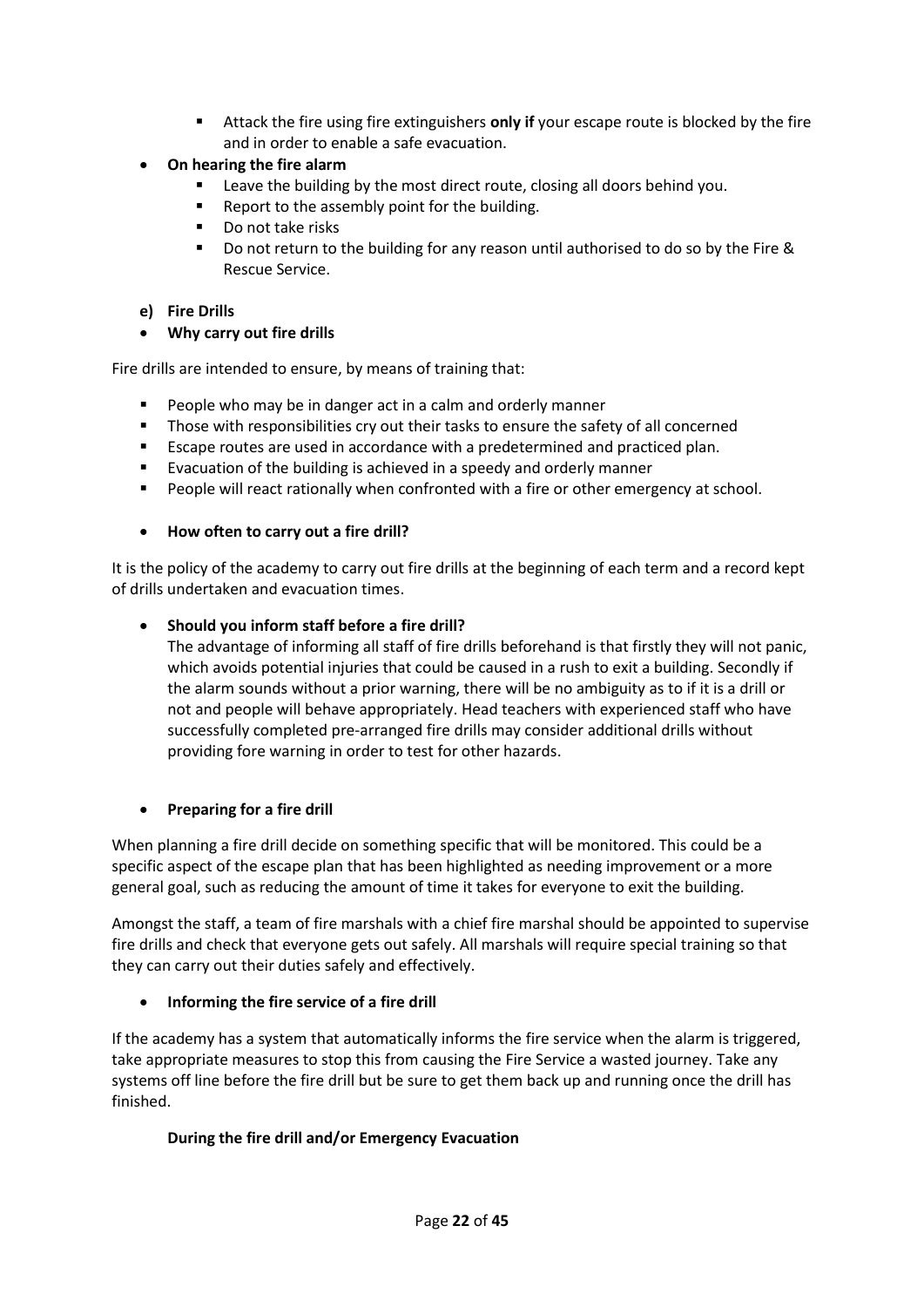To monitor fire drills, observers should be placed at points around the building in areas such as stairwells to look for good and bad practices. Any room for improvement can be noted and then discussed at the debriefing meeting after the evacuation.

In buildings where there are more than one exit routes, the main exits should be blocked off to encourage staff to use alternative escape routes as in a real fire; parts of the building could be impassable due to fire or smoke.

Set a stopwatch to record how long the full evacuation takes, teachers, academy business managers, cleaning supervisors, senior catering staff, and fire marshals should do a roll call and tick people off to make sure everyone in their class and department(s) are out of the building.

The Fire Service must be informed immediately of any person who is missing, along with their area of work.

## **f) Evacuation of people with disabilities – Personal Evacuation Plans (PEEPS)**

Off all the people who may be especially at risk you will need to pay particular attention to pupils. Staff and visitors who have special needs, including those with a disability.

Personal need will often by modest and may require only changes or modifications to existing procedures. It may be required that a PEEP needs to be developed for that individual who frequently uses the building. This PEEP needs to be completed in consultation with the individual or in the case of a pupil with their parents/guardians and/or other relevant people, with copies provided of the PEEP and records kept. (see HS05/HS05a)

- A PEEP should also be completed for any pupil (see HS05), students, staff or visitor (see HS05a) who has a disability
- The PEEP will clearly state what actions are required in those particular circumstances.

## **g) Assembly Points**

An area outside the school building must be designated as an assembly point. It must be clearly marked and easily identified by anyone who may be on the school's premises. It must be far enough away from the school building(s) to give protection from the heat and smoke given off by a fire. It should be in a position that does not put any people at risk by emergency vehicles responding to the incident.

- Once outside and at the Fire Assembly point, staff members should take a register to check that all children and staff members are accounted for:
- If there are any staff or children missing this must be reported immediately to the Fire Service – details to be provided to the Fire Service must include:
	- Name of missing person
	- Place and time last seen and by whom
	- Any other information e.g. medical condition or behaviour issues.

Staff members in charge of the class are then to supervise the class and await further instructions from the Fire and Rescue Service.

## **8 Buildings Safety Management (BSM)**

The "Responsible Person" the Head Teacher who may delegate these tasks, has a duty to provide and maintain a working environment that is safe and without risk to health. (see HS06) Support and guidance can be offered through the DoNESC Head of Operations.

Information required in the BSM records is: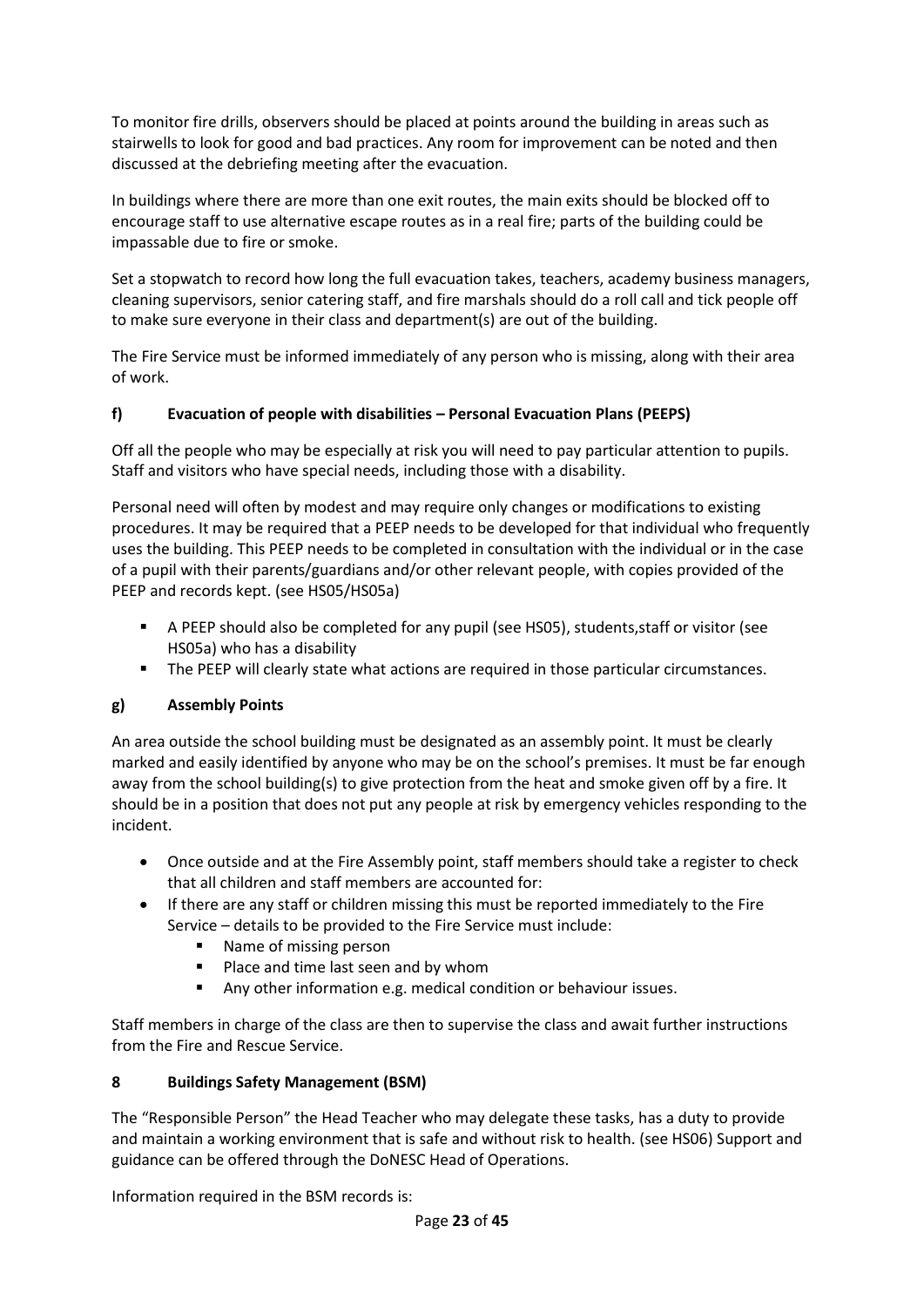- Installations that are currently in place
- Is there a testing/check/service/maintenance regime in place, if YES how often?
- Is the testing/check/service/maintenance completed by an external contractor or by competent academy employee(s)?
- Names and job title where relevant

Or

- Full contractor information
- **a) Site safety inspections, repair and maintenance checks**

Checks should be completed daily, and any repairs and maintenance that are identified must be reported to the Headteacher/Principal or their delegation person. The report should include:

- Date the work/actions were identified
- Description of work/actions required and/or what immediate actions were taken (if any).
- Name of the person reporting
- Date work was completed

It may be necessary to take photographs of the work required in order for a more accurate description to be made. (Refer to the Trust Inspection Checklist for Premises Form HS07)

#### **Drug Litter**

All drug litter should be reported immediately to the Headteacher/Principal or their delegation person and safe removal of the litter must be carried out following guidance set out by the [Department of Education](https://assets.publishing.service.gov.uk/government/uploads/system/uploads/attachment_data/file/221089/pb10970-drugrelatedlitter.pdf)

(If the drug litter is found adjacent to the academy property on local authority/highways land then the relevant District Council Environmental Health Officers must be informed as they have a duty to retrieve and dispose of drug litter found on local authority land.)

#### **Contractors**

• **Construction/Building Work/Refurbishment or Demolition**

Under **no** circumstances must plans for/construction/building work/refurbishment or demolition on academy premises begin without consulting Howard Nelson DoNESC Chief Executive Officer howard.nelson@donesc.org 01603 881759 or Sharon Money Head of Operations sharon.money@donesc.org 01603 882329.

#### • **Suitability of all contractors**

The person responsible for contractors on academy premises is that of the Headteacher/Principal, or their delegated staff member and/or where applicable the DoNESC Head of Operations/DoNESC Estates Manager Darren William[s darren.williams@donesc.org](mailto:darren.williams@donesc.org) The approved Building Maintenance supplier is KERSHAW who have completed approved contractor pre-checks for their staff and subcontractors before attending academy premises to carry out work. Therefore checks and procedures needed to be carried out on other contractors (if not confirmed on the Trust approved list of contractors held by Contracts and Compliance Assistant Fiona Garner fiona garner@dneat.org) include:

• A Contractor Pre-contract Checks form (see appendix HS12) must be completed by the contractor(s) and delegated person and approved before any work commences.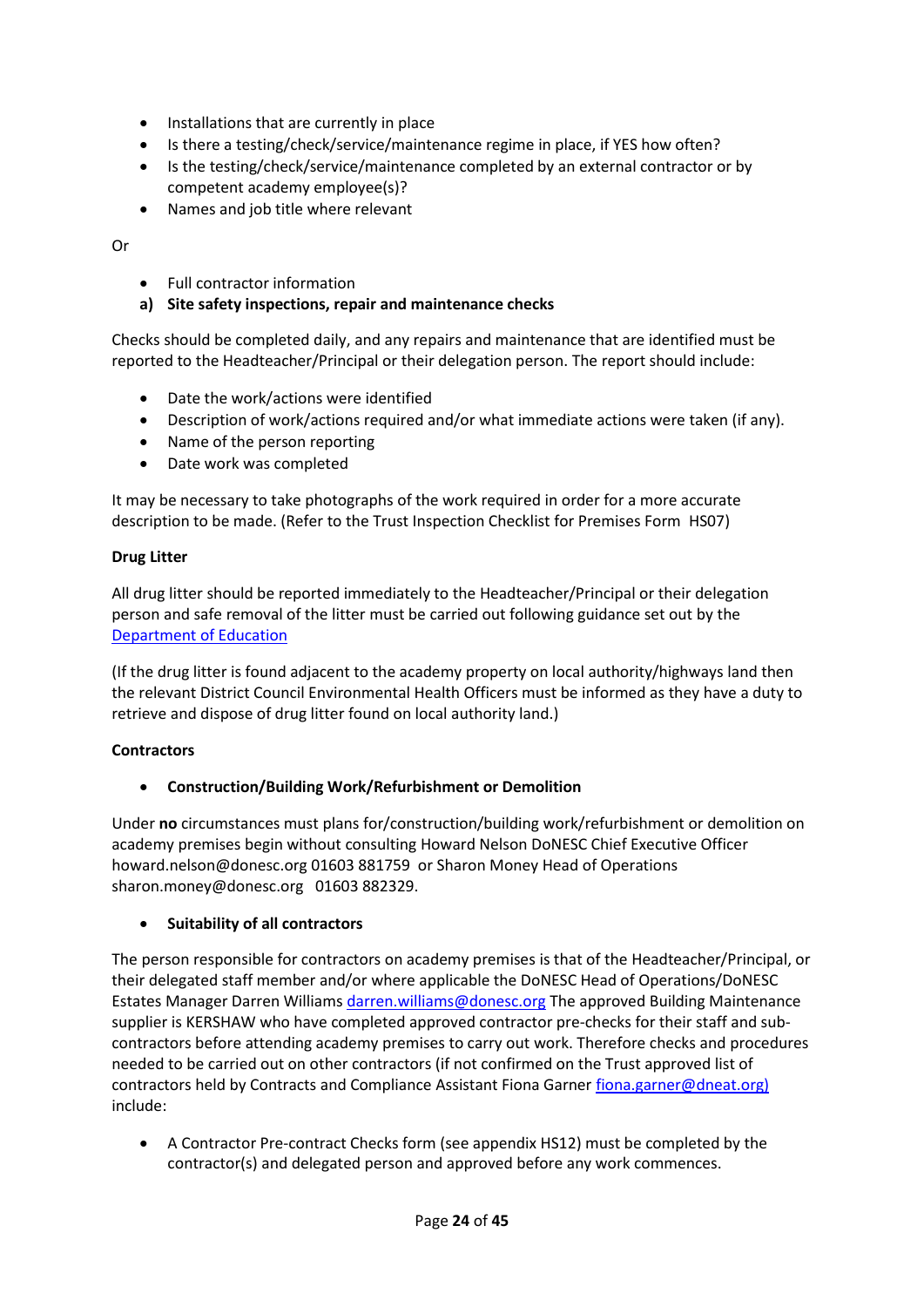- Competence of the contractor to complete the job safely e.g. their skills, training, knowledge and experience in the work to be completed is essential. The more complex the task the more competent the contractor will need to be.
- Contractors are required to comply with legislation, relevant regulations and the academy's Health and Safety Policy, Procedures and Guidance.
- **An assessment of the hazards and risks involved with the work**
	- The delegated person who is responsible for the contractor(s), together with the contractors (s) must discuss the planned work to be completed; suitable and sufficient Risk Assessments and Method Statements must be provided by the contractor.
	- What can cause harm to people, or damage to building, plant and equipment. E.g., hazards associated with equipment the contractor(s) will be using including vehicles, tools and noise.
	- Are there any harmful substances used in the processes?
	- Who might be harmed and how?
	- How will the risks be controlled?
	- Considerations include:
	- Any risk from each other's work that could affect the health and safety of others e.g. access and egresses to the site, pedestrian routes, will local residents be affected. Will the work affect other relevant staff/pupils/visitors/other contractors?
	- Make sure you agree the measures needed to control risks with the contractor before work starts.
	- Is a documented safe system of work (Permit to Work) required?
	- Once you have agreed action to control risks, be clear about who will do what and when.
- Provide the contractor with information and instruction about all the health and safety potential risks on site that they may need to be aware.
- The "Responsible Person" or the delegated person and the contractor must work together and coordinate activities to ensure the work can be completed safely and without risks to health. E.g., regular meetings throughout the course of the work. The level of cooperation and coordination will depend on:
	- The job to be done
	- The number of contractors (or subcontractors) involved
	- The risks involved

#### *and*

- Consult with others affected on site. You must consult with employees on health and safety matters by law.
- Consult with employees on how the contractor's work will affect their health and safety.
- Make sure they know how to raise any concerns they may have about the contractors and their work.
- Pay particular attention to those who first language may not be English.
- Do not assume that contractors will be aware of all risks, even if they seem obvious to you.
- **Managing/supervising the work**
	- Who will be responsible for the work and what do you expect them to do?
	- Who is in charge of supervising their work and how? What welfare arrangements have been made for workers?
	- How will the work be done and what precautions will be taken? Always refer back to risk assessments/method statements to ensure the contractor is complying with the control measures and processes identified in the assessments
	- What equipment should or should not be worked on/used?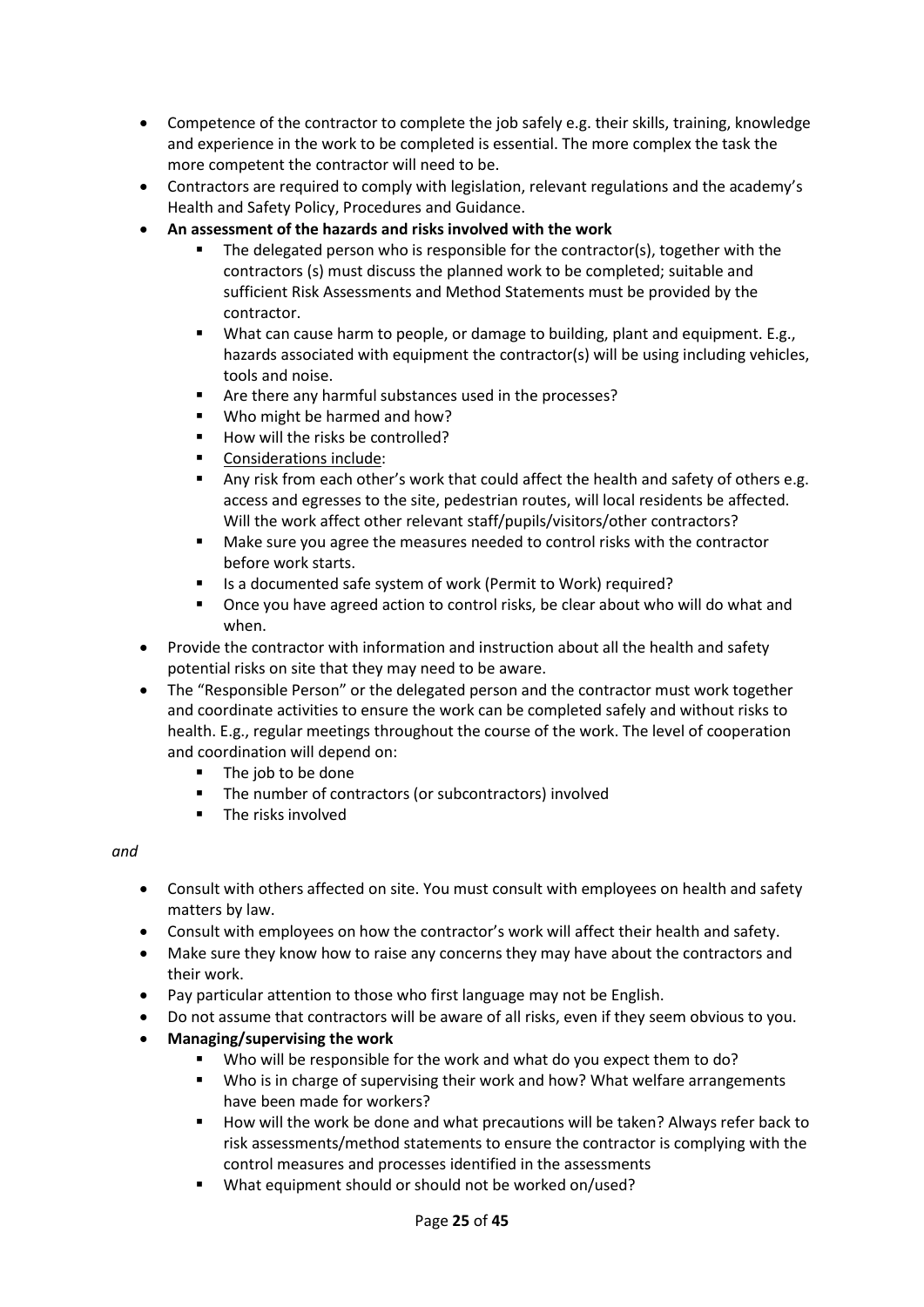- What personal protective equipment (PPE) is to be used and clarify who will provide it? (It is the contractor's responsibility to ensure that PPE is suitable for the job being undertaken and they are responsible for the supply of PPE).
- What are their working procedures (refer to risk assessments/method statements) including permit to work/hot work (Refer to The Trust [Hot works certificate](http://www.dneat.org/dneat-academy-procedures))
- What arrangements are there for stopping the work, if there are serious health and safety concerns?

Once the work has started, the Site Manager/Supervisor needs to ensure checks are made on how the work is going, in line with what was agreed. This can be done by:

- Regular checks "are control measures working?"
- Investigating (and recording) of things go wrong, this may be: near misses, accidents and ill health. What went wrong? What can we do to prevent re-occurrence?
- **Contractor information and academy Health and Safety requirements, to be provided to the contractor**
	- **General safety rules**

Must sign-in upon arrival and sign-out when leaving

Before starting work at the Academy/Site, report to the Site Manager/supervisor. Must comply with the academy's Contractor Health and Safety Policy and Procedures.

Must sign the contractor log book when work has been completed.

Comply with the Health and Safety at Work etc. Act 1974, and any subsequent legislation.

Take care of themselves and any other person(s) that may be affected by their acts of omissions.

Be directly responsible for the acts and omissions of their workers.

Comply with Regulations, and work to best practice, e.g., Guidance and Approved Codes of Practice that are relevant to their work.

Comply with the conditions, procedures and control measures as defined by their method statements and risk assessments.

Provide their workers with adequate PPE and shall use/wear relevant PPE as necessary.

Provide suitable and safe work equipment

Cease to use and report any safety related defects found with all/any work equipment they are using.

Report any issues with health and safety including accidents/incidents/near misses. Provide their own First Aid provision.

Not intentionally damage or misuse anything provided in the interests of Health and Safety whilst on Academy premises.

Report to the Headteacher/Principal, Business Manager or Site Manager/supervisor any incidents that may directly or indirectly affect health and safety and well-being of persons on the academy site.

Remain in the area of work undertaken and shall not enter any other area without permission of the Headteacher/Principal, Business Manager or Site Manager/supervisor.

Not store any hazardous substances on the Academy premises without permission of the Headteacher/Principal, Business Manager or Site Manager/supervisor. Not smoke (including vaping) in/on any part of the Academy/Site buildings or anywhere on site.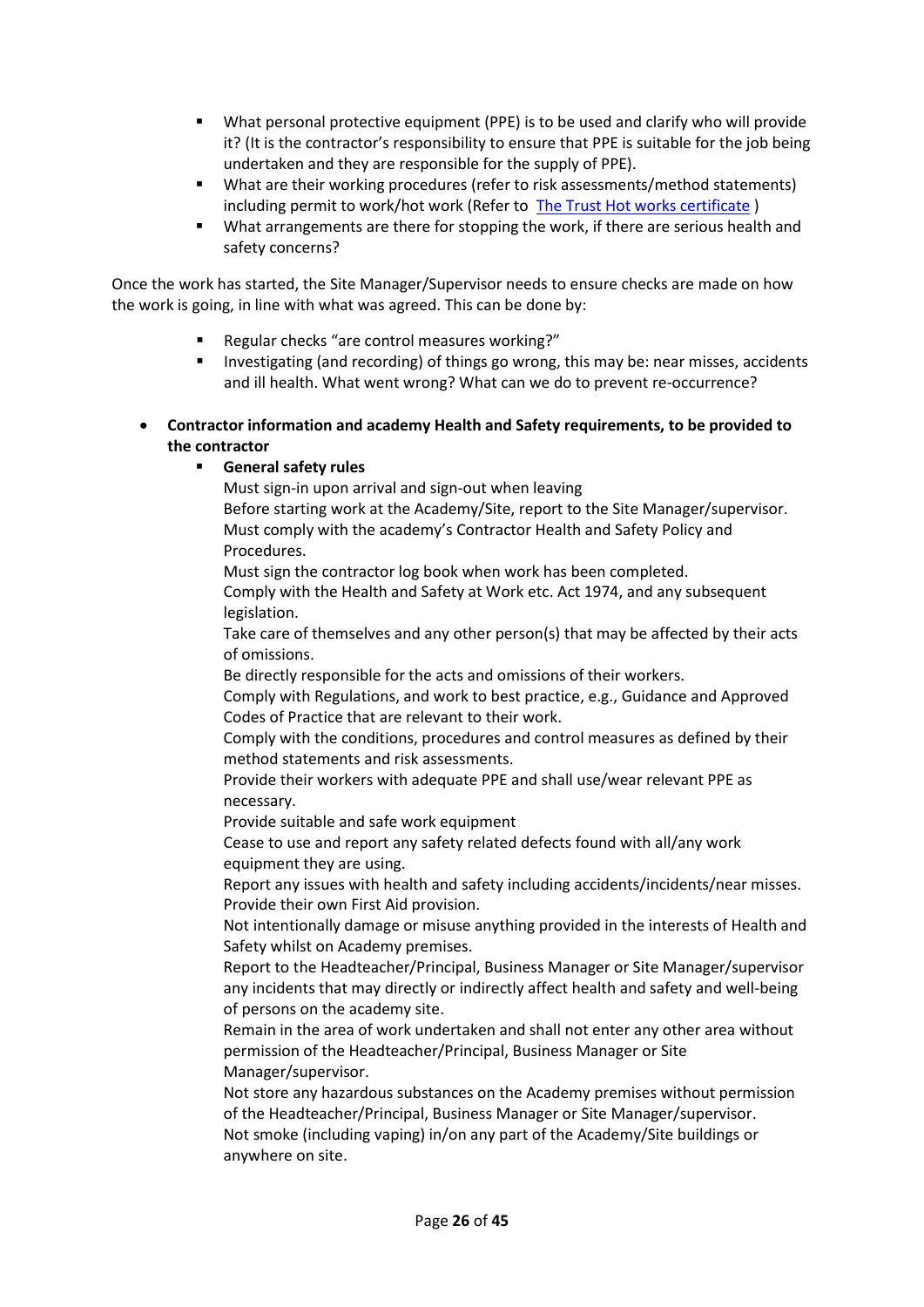This may not be a comprehensive list and therefore contractors should be reminded that, at all times, they must work in a safe manner.

- **Specific safety rules**
	- **Fire Alarm/emergency evacuation**

All contractors must make themselves familiar with the emergency fire produces for the Academy.

If a contractor discovers a fire they must raise the alarm immediately and follow the emergency fire procedure instructions provided on the Fire Action Notices throughout the building.

# • **Permit to Work (PTW)**

PTW are a formal management system used to control high-risk activities. These enable an assessment of risk to be made and to specify control measures, which will be put in place in order to minimise the risk. (see appendix HS11 Permit to work form)

They are necessary for such activities as maintenance or construction work by external contractors, unless a suitable and sufficient risk assessment indicates otherwise.

*NB If work is carried out by the Trust approved Building Maintenance company KERSHAW they will undertake all checks and PTW's If the academy uses other contractors then it is the responsibility of the academy to produce the PTW.*

Examples of types of work which permits will be required include:

- Working at height, e.g., on roofs
- Confined spaces, e.g. ducts
- Hot work e.g., welding, soldering or cutting using hot flame techniques
- Live working on electricity supply systems
- Work involving interaction with asbestos
- Excavation and the digging of trenches

Intention of the PTW is to:

- Ensure that the work is intended to take place is properly authorised
- Clarify the nature and extent of the work
- Specify which precautions must be taken and which activities are prohibited.
- Consideration should also be taken of the activities of other people on the Academy/Site, which may be affected by the proposed work. These activities may need to be temporarily suspended or modified.
- Indicate the date, time and location that the specified activities may occur.
- Ensure that all those persons who have control of or any who are affected by the activity are made aware.
- Provide a record of the work, that the specified precautions have been understood and implemented, and that the workplace and/or equipment are returned to a safe condition.

Academy employees are not permitted to undertake work, which will require a PTW.

- **Key Points of PTW**
	- The Academy/Site Manager/supervisor is responsible for enforcing the use of PTW's
	- A competent person who understands the risks and the necessary control measures to put in place should only issue permits. (*NB for work carried out by the Trusts approved contractor, Kershaw will undertake the PTW)*
	- A permit should be task specific and the necessary risk assessments and methods statements still need to be completed by the contractor in liaison with the Site Manager/Supervisor. PTW are not a replacement.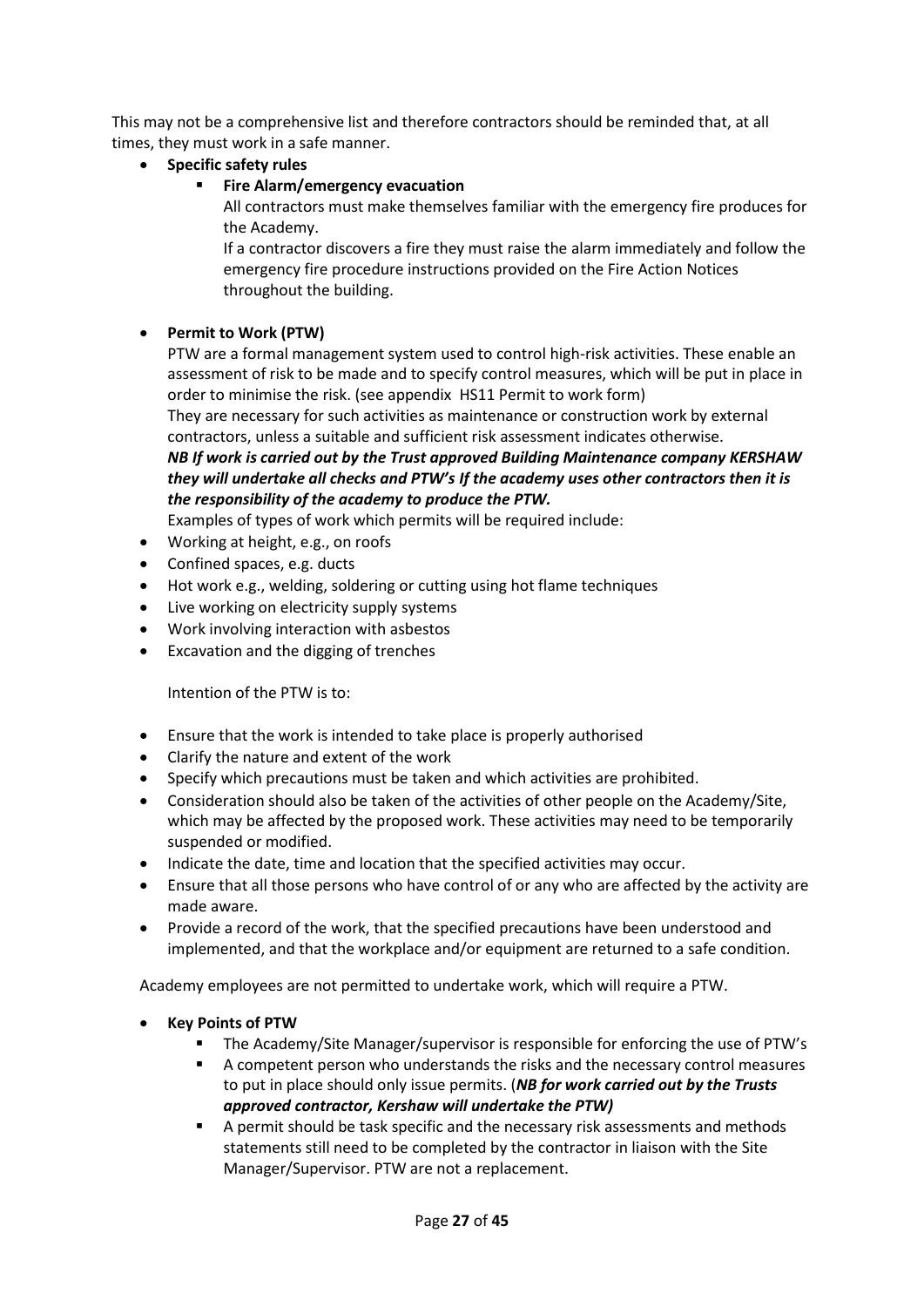- **PTW should only be in place for a limited duration and be clearly dated with specific** conditions attached.
- PTW should state these requirements, for example, electrical isolation.
- **•** The Site Manager/Supervisor should only sign and date the permit when they are satisfied that all precautionary measures have been taken.
- **■** If the risk is too high, e.g. because of bad weather/conditions or dangerous structure then a permit should not be issued, and work not commenced.
- All PTW records must be retained by the Site Manager/Supervisor

**Examples** of control measures that should be considered when issuing a **PTW** include:

- **Roof works**
	- Testing roof fragility
	- Edge protection
	- Prevention of falls of materials or objects
	- PPE
	- **Emergency procedures**
	- Adequate means of access
- **Hot works**
	- Good housekeeping
	- Use of protective curtains (where relevant)
	- All " hot works" equipment should be regularly maintained and inspected
	- Ensure a competent person visits the area after hot works has finished to ensure that no smouldering embers or hot surfaces remain
	- Provision of suitable fire extinguishers
	- Ensure that sprinklers (if installed) are isolated and reactivated after the works.
- **Isolation**
	- When working on electrical systems, they should be physically isolated i.e., "locked off" (with the contractor's own padlock) etc., this should be stated on the permit.
- **Other control measures include:**
	- Warning signs and often a lookout need to be posted around the area where work is being carried out.
- **Cancellation of PTW**
	- When the operations laid out in the permit have been completed, it should be cancelled immediately and returned to the Site Manager/Supervisor. They should ensure that the work detailed on the permit has been done satisfactorily. They should then sign off the permit to ensure that it is fully cancelled.
	- **.** This may only be done when all personnel and equipment involved in the work detailed on the permit has been removed from the permit working area.
	- Only then, when the Site Manager/Supervisor and contractor are satisfied that it is safe, can there be a return to normal service.
- **Vehicles on site**
	- The speed limit whilst on Academy/site is 5 mph
	- All vehicles must be parked in accordance with the Academy designated parking areas, if unsure then ask at reception or with Site Manager/Supervisor/Caretaker.

All contractors should be reminded that primary school children can often become distracted and are not aware of the dangers of moving vehicles. Contractors must remain vigilant at all times.

## **9 Legionella control**

The Health and Safety at Work etc. Act 1974 places a duty on employers to ensure health, safety and welfare of employees, so far as is reasonably practicable. In order to achieve compliance with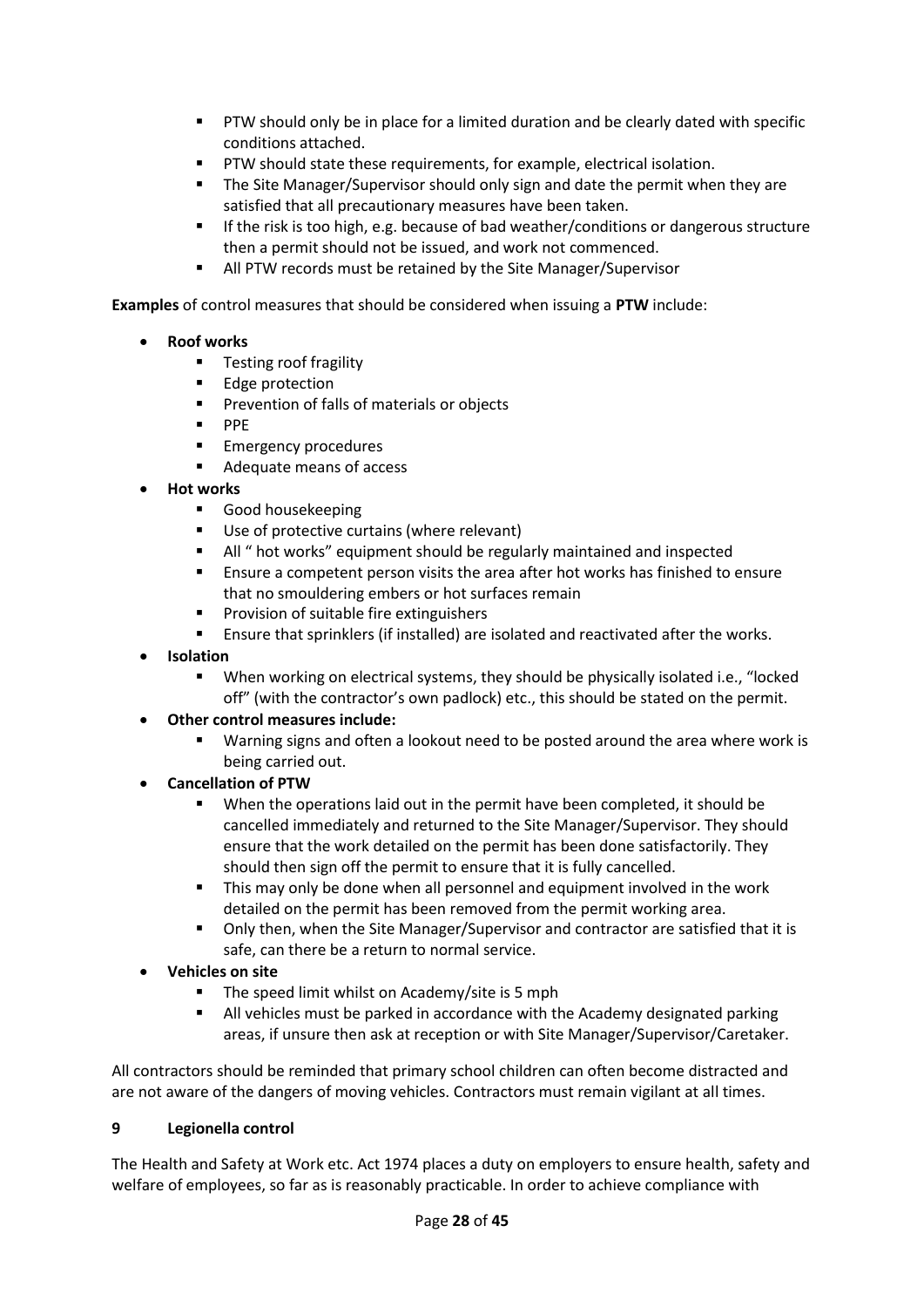legislation, it is essential that the Headteacher/Principal who is the duty holder to ensure the following written control scheme is in place:

- **Identify and assess the sources of risk** for which employees, pupils or visitors may be exposed to within the academy. The assessment should include a survey to identify whether there are conditions, i.e areas of water stagnation, present that will encourage bacteria growth, this includes legionella.
- **Identify the hot and cold-water temperatures** throughout the buildings water storage and distribution system to locate any systems or areas where water may be stored or distributed between 20-45 ° C.
- **Identify all areas or services** capable of releasing an aerosol such as showers, spray taps and where necessary put measures in place to control the risks.
- Keep an up to date plan of the water system layout including parts temporarily out of use
- **Identify whether there are susceptible individuals** present that may be exposed to such aerosols.
- **a) Managing risk**

The following guidance should be actioned and a record kept of:

- **Weekly tasks**
	- Weekly flushing of any outlets and showers that are infrequently used (less than once per week). Precautions should be taken to minimize aerosol release when implementing a flushing programme.
- **Monthly tasks**
	- Water temperatures should be recorded at the nearest and furthest outlets from the storage tanks and water heaters.
	- Water temperatures in the flow and return pipes to storage tanks and water heaters should be monitored and recorded.
	- Hot water temperatures should be recorded from outlets after 1 minute of operation. Cold water should be tested after 2 minutes of operation.
	- A programme should be set to ensure that all the taps within the building are checked at least once, annually.
- **Quarterly**
	- All showerheads and hoses should be dismantled, cleaned and descaled on a quarterly basis. This action should be recorded.
- **Six monthly**
	- The cold water storage tanks should be inspected and temperatures recorded to cover storage, supply and distribution temperatures and general conditions.
- **Annually**
	- The condition of the tanks should be reviewed annually. Where the presence of organic material, vermin and water quality deterioration is identified, remedial action should be conducted. Where required a sample should be taken from the drain outlet.
- **b) Schools holidays, low occupancy periods, six week summer break**

It is extremely important to manage the risk of legionella during school holidays and periods of low water usage or closures. Such times will provide the perfect opportunity for bacterial growth and proliferation including the growth of legionella within the academies water systems and services.

The following actions should:

When the school is occupied but at a significantly lower capacity to normal then the outlets which are used less than once per week should be flushed weekly.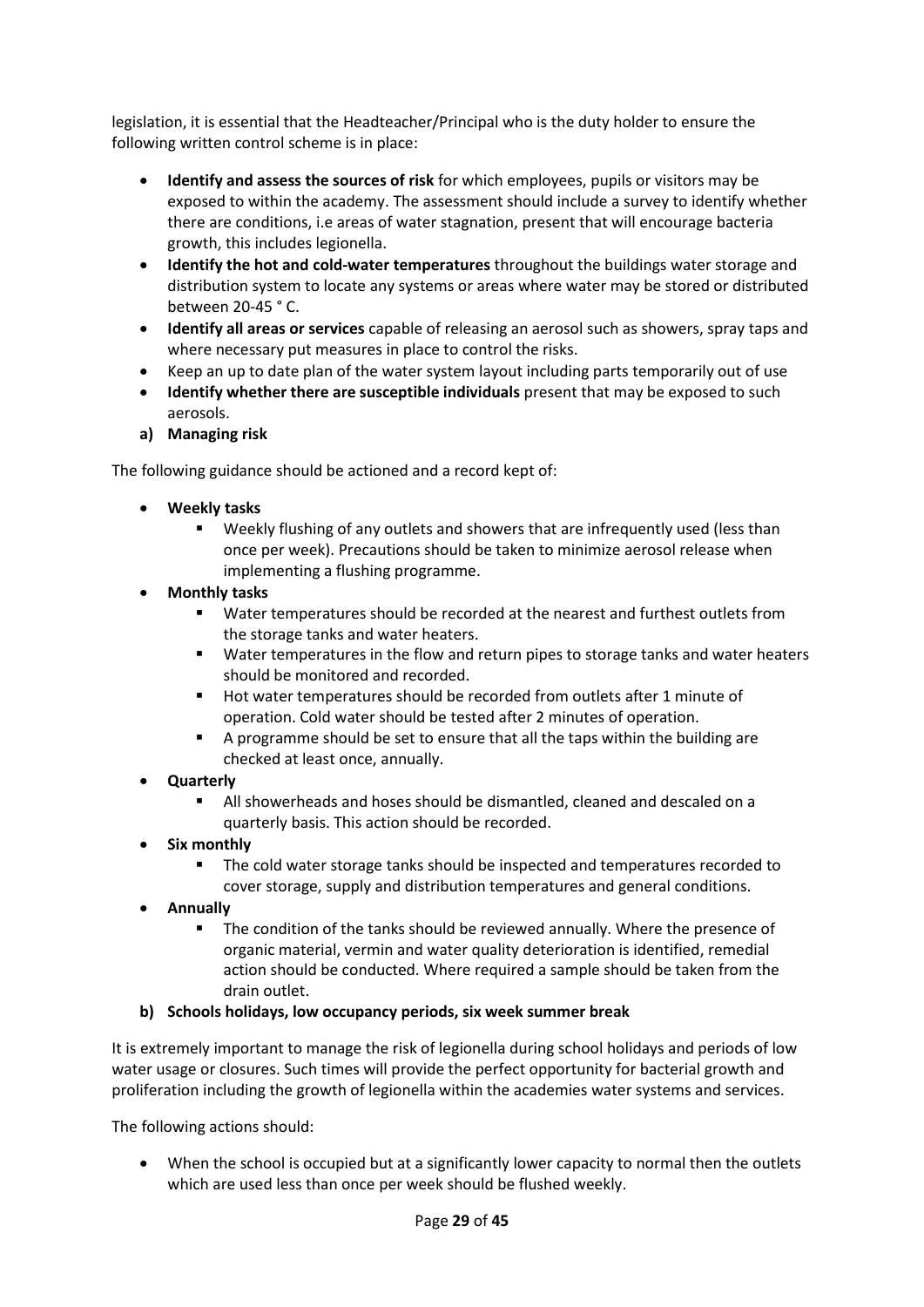• When the school is not in use at all during the holiday periods including outbuildings, sports halls/gym etc.) Then all tanks, calorifiers and associated outlets should be thoroughly flushed prior to the commencement of the new term. This should be recorded. Water samples should also be considered for collection prior to the start of the new term.

## **10. Manual handling**

The Manual Handling Operations Regulations 1992 (MHOR), (as amended in 2002) apply to a wide range of manual handling activities, including lifting, lowering, pushing, pulling or carrying. The load may be either animate, such as a person, or inanimate, such as a box.

The MHOR establish a clear hierarchy of measures for dealing with risks from manual handling:

- Avoid hazardous manual handing operations, "so far as is reasonably practicable"
- Assess any hazardous manual handling operations that cannot be avoided
- Reduce the risk of injury, so far as is reasonably practicable
- **a) Manual Handling Risk Assessment**

The responsible person, the Headteacher/Principal or their delegated member of staff is responsible for the following:

- Manual handling risk assessments will be completed for moving loads that cannot be avoided (see appendix HS16/HS16a/HS16b).
- Information, instruction and training will be provided to employees.
- Wherever possible the load to be moved will be reduced e.g. is it possible to split the load into smaller units?
- Use appropriate equipment for reducing the need for manual handling, e.g., trolleys to eliminate/or reduce the risk of injury.

The following **guidelines** should not be exceeded and each individual must be aware of their own physical capabilities and should not attempt to move any object that is beyond their capabilities.

• **For men and women**

## Force to stop or **start the load Men 20kg, Women 15kg**

## Sustained force to **keep the load in motion Men 10 kg, Women 7 kg**

Manual handling problems often come from poor workplace environment or job design. Hazardous activities include:

- Lifting heavy or awkward loads
- Using excessive force
- Repeated handling of heavy loads
- Poor posture and twisting when handling

All employees must complete on-line manual handling training. This should be available to all staff on-line and records kept of training undertaken.

## **11** Display Screen Equipment

The Health and Safety (Display Screen Equipment) Regulations 1992 explains that the employer needs to protect employees from risks associated with DSE i.e., computers and laptops.

A user is defined in the regulations as "an employee who habitually uses display screen equipment as a significant part of his/her normal work". This is usually interpreted as continuous period of an hour or more on most days of the week. The employee's line manager will identify DSE users.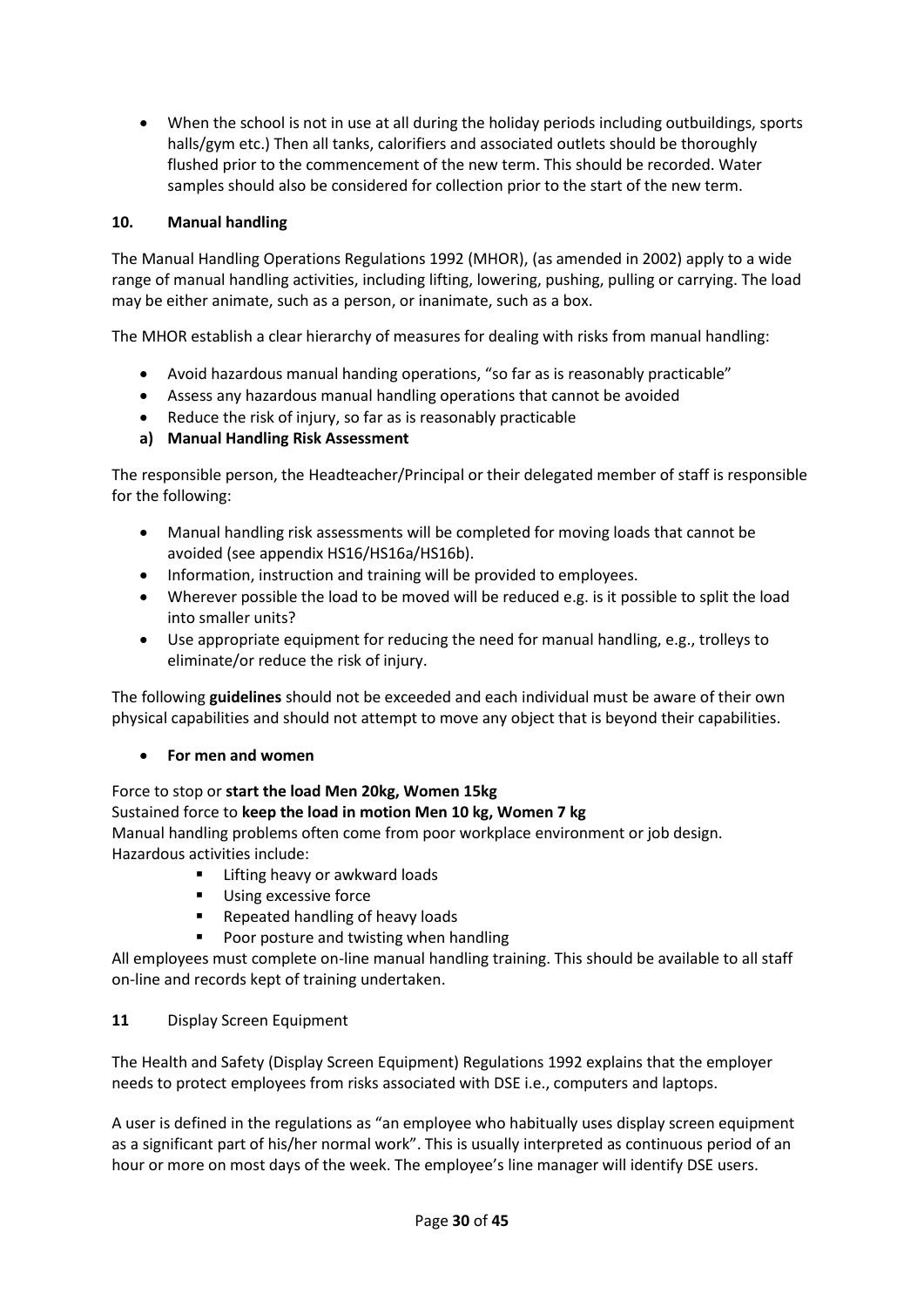To comply with DSE regulations the "Responsible Person" the Headteacher/Principal or delegated member of staff must:

- Analyse workstations to assess and reduce risks (see appendix HS15/15a)
- Make sure controls are in place
- Provide information and training
- Provide eye and eyesight tests on request and special spectacles if needed
- Review the assessment when the user or DSE changes

All DSE users must complete on-line DSE training and assessment which will provide a workstation assessment and provide information and training. Records must be kept of training completed.

# **a) Health risks with DSE**

Some DSE users may experience fatigue, eyestrain, upper limb problems and backache from overuse or improper use of DSE. These problems can also be experience from poorly designed workstations or work environments. The causes may not always be obvious and can be due to a number of factors,

Changes in activity may help users, the following is advised:

- Stretch and change position
- Look into the distance from time to time and blink often
- Change activity before you get tired rather than recover
- Short frequent breaks are better than longer, infrequent ones.

# **b) Eye tests**

Upon request of the DSE user, identified by their line manager, (see above) the academy will pay for a test to be carried out by a qualified optician. Only "users" are entitled to receive corrective appliances paid for by the academy.

"Normal" corrective appliances are at the user's own expense, but users needing "special" corrective appliances will be prescribed a special pair of spectacles for display work only. The academy liability for the cost of these is restricted to payment of the cost of a basic appliance, i.e. of a type and quality adequate for the user's work.

There is no evidence to suggest that DSE work will cause permanent damage to eyes or eyesight. Eye tests are provided to ensure users can comfortably see the screen and work effectively without visual fatigue.

# **c) Working from home**

Staff may need to work from home and it is the responsibility of the employer to ensure that if using DSE in the home on a regular basis then a DSE risk assessment be carried out. This must be done in conjunction with the DSE user and line manager and a copy held by on the staff file. (see HS15/HS15a)

# **12 Training and competence**

The Health and Safety at Work etc. Act 1974 places a duty on the employer to provide information, instruction, training and supervision. All employees are required to cooperate with the academy and the Trust in undertaking their legal duties.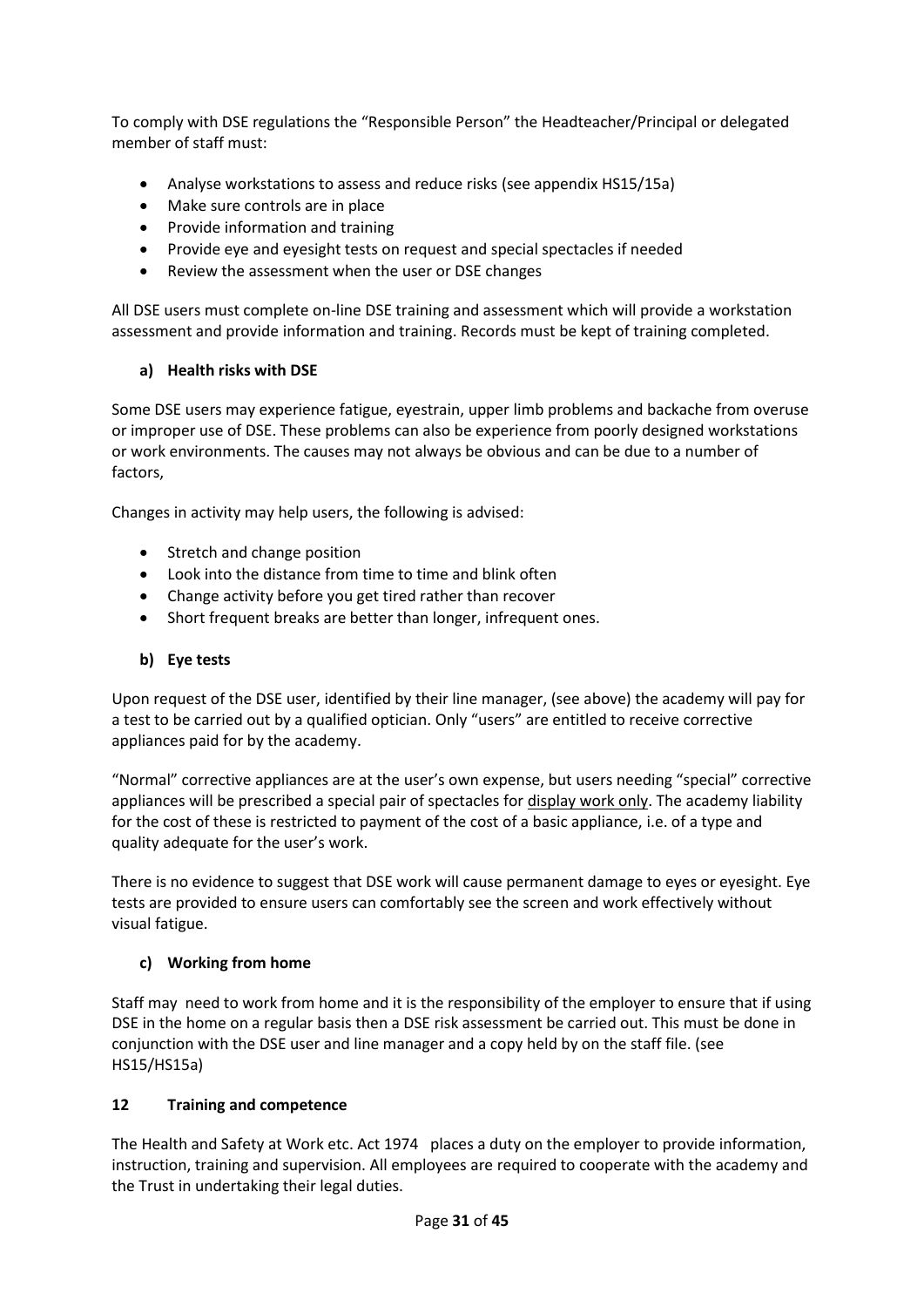The HSE describes competence as "the combination of training, skills, experience and knowledge that a person has and their ability to apply this to perform a task safely". Other factors, such as attitude and physical ability, can also affect someone's competence.

Someone's level of competence only needs to be proportionate to their job and place of work. You would not need, for example, the same health and safety competence to work in an office as you would on a construction site.

The academy will appoint competent people to assist them in meeting their health and safety duties.

Where members of staff do not have the necessary training to complete a task e.g., carrying out risk assessments, then appropriate training will be provided. Or it may be that manual handling training, or DSE training is required in order for someone to complete "so far as is reasonable" their tasks in a safe manner.

The completion of mandatory on-line training for all staff is required. (See details below)

#### **a) Health and Safety Inductions – new staff**

All new employees of the academy will complete a Health and Safety induction and records kept, this will be provided by their relevant line manager at the beginning of their employment (unless there are extenuating circumstances). Inductions must include:

- The location of the Health and Safety Law Poster
- Health and Safety responsibilities outlined in their job description
- How they can access health and safety policies and information?
- Who can they talk to about any health and safety concerns or issues they may have?

#### • **First Aid Provision**

- First Aid boxes
- First Aiders
- **Accident/Incident/Near Miss reporting**
	- Location of Accident/incident/near miss forms
	- Reporting procedures
- **Fire and Emergency Procedures**
	- What to do in an emergency
	- What does the fire alarm sound like e.g., continuous or intermittent sound?
	- A walk around the fire escape routes, final fire doors and route(s)
	- Location of assembly points
- **Welfare facilities**
	- Eating, drinking and rest arrangements
	- Toilet facilities
- **Personal Protective Equipment (PPE)**
	- Relevant to the job-any PPE should be suitable and sufficient for the hazards identified in the risk assessment
	- Who is responsible for ordering supplies of PPE?
	- Safe storage of PPE
- **b) Health and Safety training – all employees**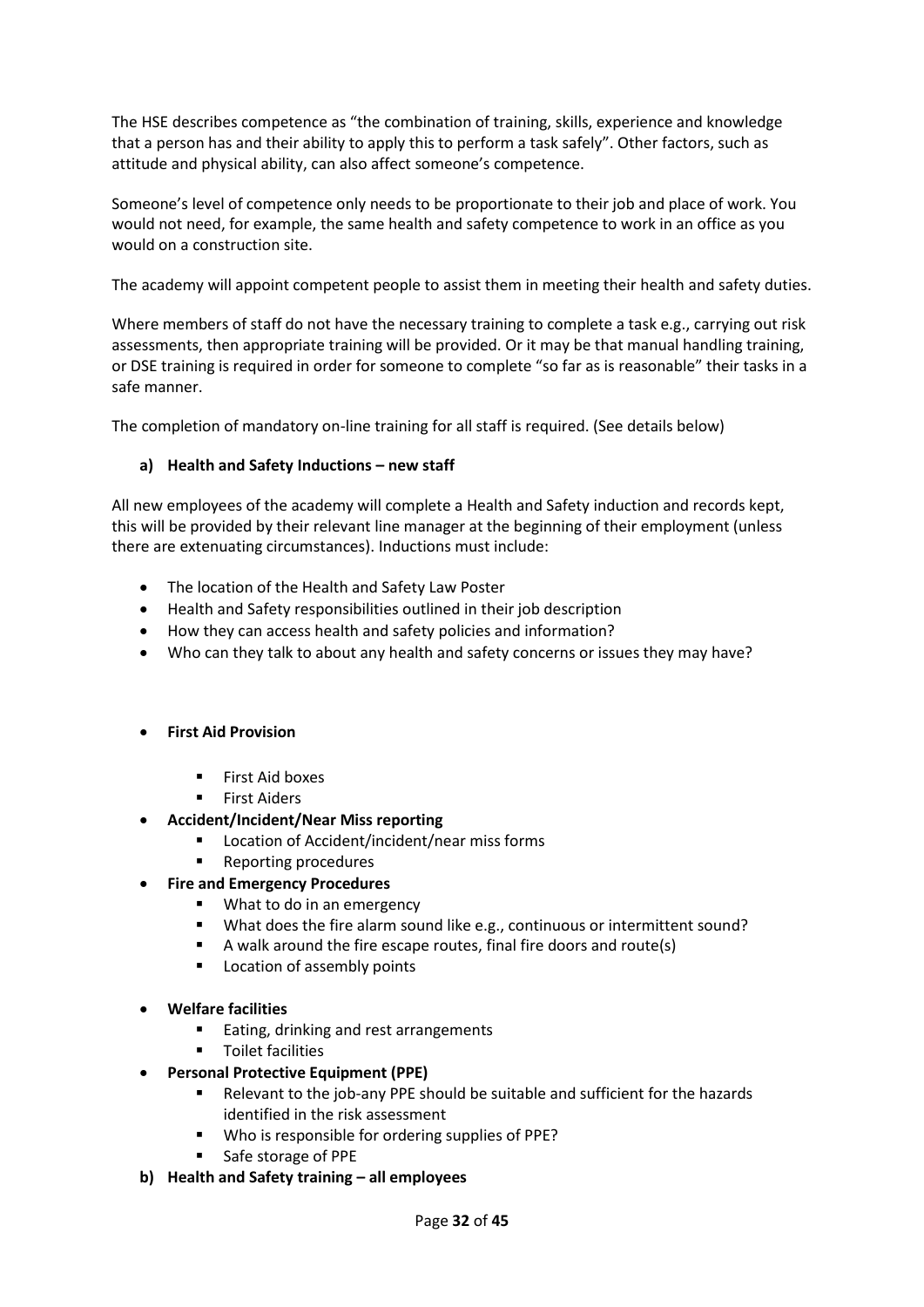- Mandatory on-line training vi[a HR Infospace](https://www.infospace.org.uk/hr/) must be completed by all employees and records kept within 8 weeks of start of employment.
	- Asbestos Awareness & Management Training is mandatory for the link Health and Safety Governor, Headteacher/Principal, School Business Manager and Site/Manager/Supervisor/Caretaker of all Trust academies.
	- Specific job training- dependant on job role. The line manager of the employee will identify the training required e.g., risk management, risk assessment training. This could be face-to-face delivery, or on-line and these are outlined as a matrix in Appendix HS21

In the case of an employee who has been employed before the above mandatory Health and Safety training requirements have been adopted by the academy, staff members must complete the mandatory training within 8 weeks from the date of this policy (unless there are extenuating circumstances) signed by the Chair of Governors.

In the case of the Asbestos Awareness and Management training the Chair of Governors, Head Teacher, School Business Manager, Site Manager/Supervisor/Caretaker, if not already, must complete the training within 8 weeks of taking up their post.

# **c) Health and Safety information and training records**

## • **Health and Safety Induction**

On completion of the health and safety induction, the employee will be required to sign the record form to say that they have been provided with, and understand the information provided.

• **On-line training**

Employees who complete on line health and safety training should ensure copies of certificates produced are kept by both the employee and School Business Managers.

• **Face-to-face delivery of health and safety training**

Certificates and records of attendance for employees who have attended and successfully completed courses in health and safety should be kept by both the employee and School Business Managers.

# **13. Control of Substances Hazardous to Health (COSHH)**

The COSHH Regulations 2002 require employers to control substances hazardous to health and to put in place control measures to prevent or reduce employee's exposure to such substances. All reasonable steps will be taken to substitute substances for safer alternatives, as is reasonably practicable, and to ensure that employees, pupils and visitors are not exposed to substances hazardous to health (see appendix HS17).

Using chemicals or other hazardous substances at work can put people's health at risk. Even within seemingly low risk environments people can encounter a range or substances capable of being hazardous to health.

## **a) Actions to evaluate and control risks include:**

- Completing an inventory identifying all hazardous substances used on the academy premises and obtaining material safety data sheets.
- Wherever possible replace hazardous substances with safer alternatives.
- A risk assessment is completed for the use of any substances, which present a significant health risk.
- Ensuring that any equipment required for controlling risk is being adequately maintained.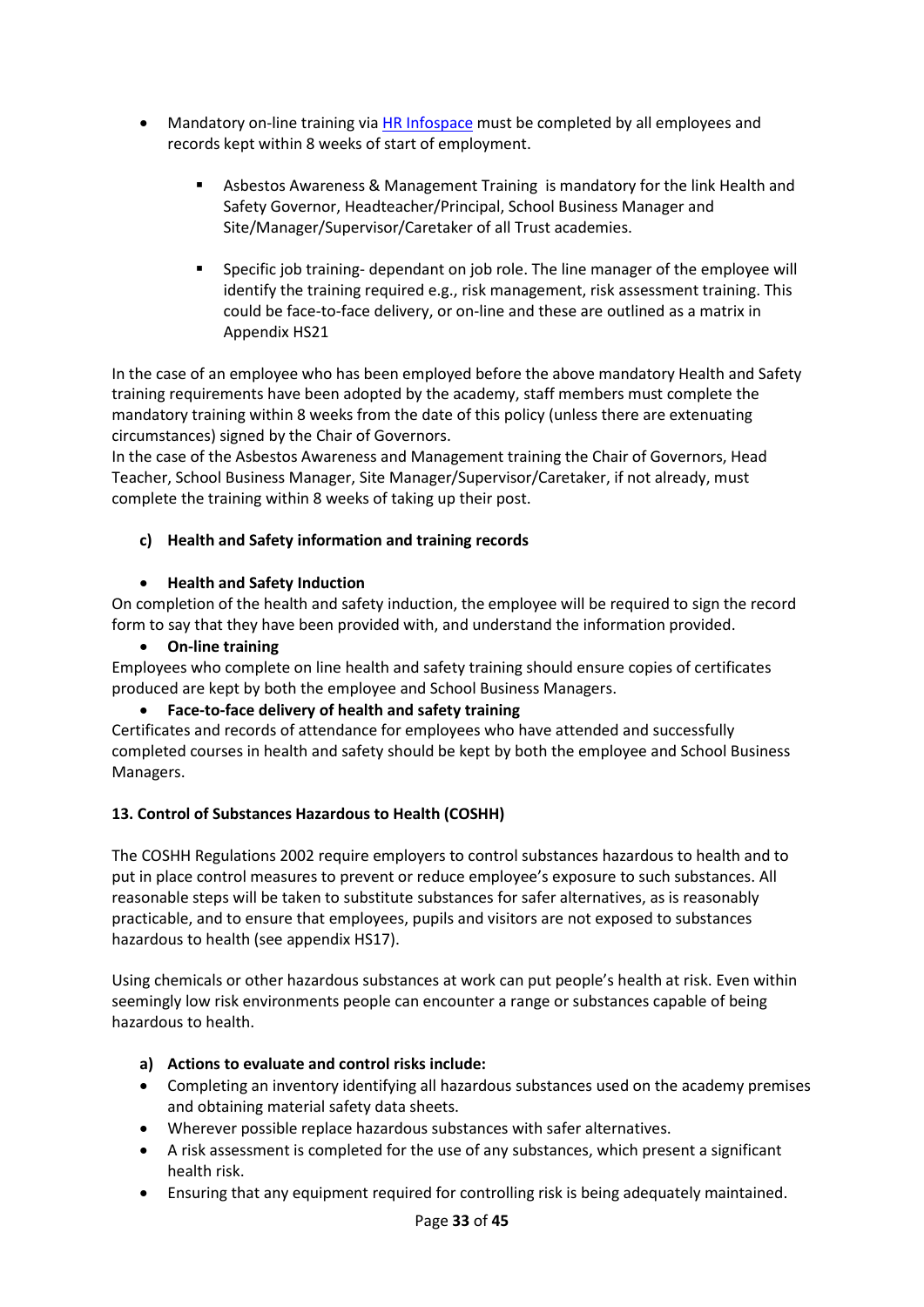- Ensuring all staff have received information, instruction and training where required.
- Ensuring records of assessments are being kept on the premises and made available on request to any relevant people.
- Ensure that the exposure of personnel to substances hazardous to health is either prevented or adequately controlled.
- Ensure that any equipment provided to control the risk e.g., local exhaust ventilation, fume cupboards, personal protective equipment (PPE) is adequately maintained.

## **b) Hazard symbols and hazard pictograms**

Classified substances can be identified by their warning labels and carry the pictograms detailed below

| Old CHIP Symbol | New CLP symbol<br>(Pictogram) | Illustration |
|-----------------|-------------------------------|--------------|
|                 |                               | <b>Toxic</b> |
|                 |                               | Harmful      |
|                 |                               | Oxidising    |
|                 |                               | Explosive    |
|                 |                               | Flammable    |

There are also new pictograms, which symbolize serious longer term hazards such as: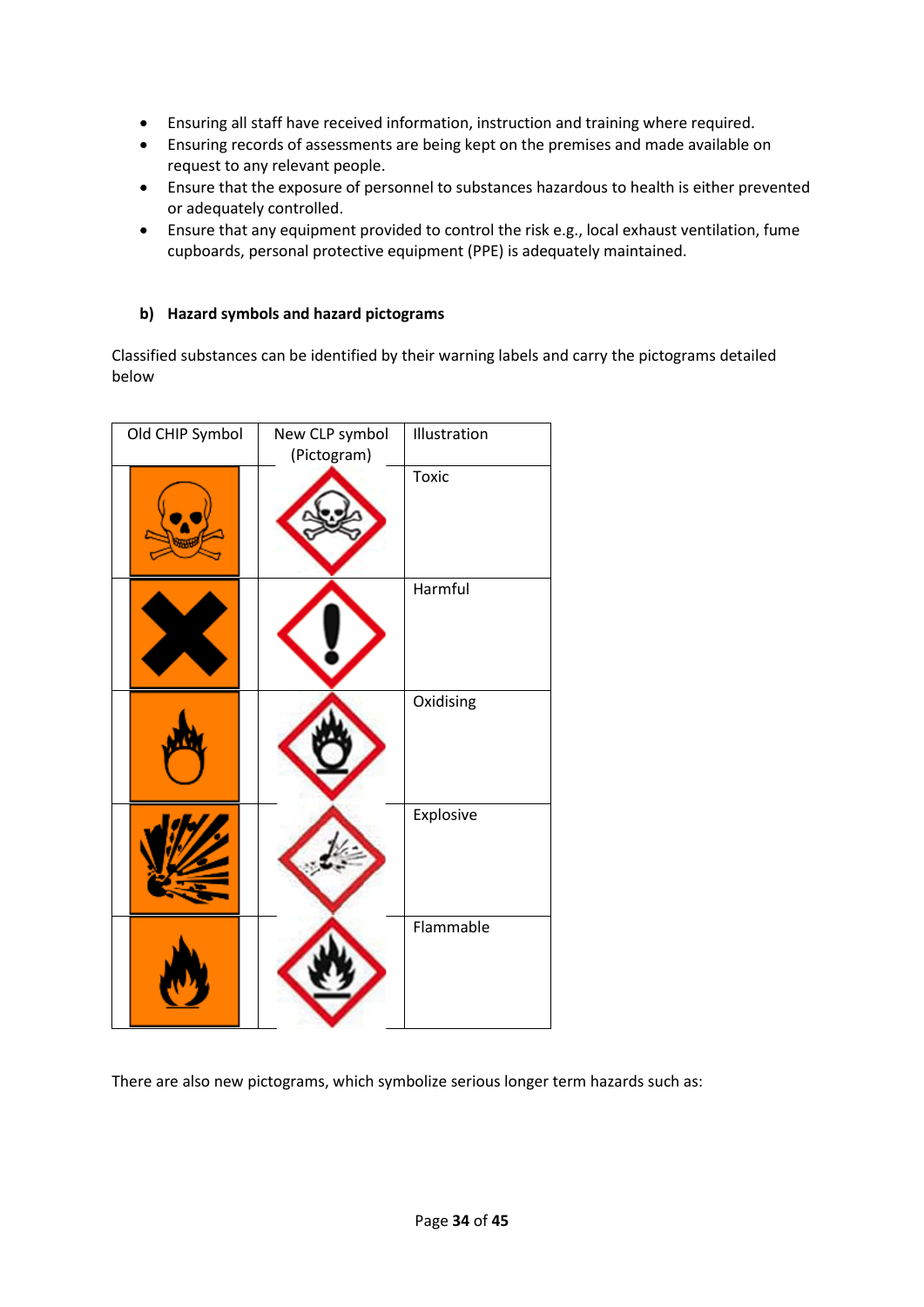

Serious health hazard (Symbol: health hazard) Carcinogenic and respiratory

sensitization



Gas under pressure (Symbol: Gas cylinder)

Such substances may be hazardous through inhalation, ingestion, absorption or contact through the skin.

## **c) Material Safety Data Sheets**

Should be obtained from the manufacturer/supplier. Data sheets are not by themselves suitable and sufficient COSHH risk assessment. The information in the data sheet must be compared to the particular task and circumstances in which the substance is to be used and a decision made about the measures necessary to adequately control exposure.

#### **d) Health Surveillance**

Health surveillance is only required in certain circumstances and is dependent on individual circumstances. Where there is a reasonable likelihood that an identifiable disease or adverse health effect associated with exposure will occur and the risk assessment shows that health surveillance is appropriate for the protection of employees these should be carried out. Advice must be sought from the DoNESC Head of Operations/Health and Safety Committee prior to initiating health surveillance.

- Records relating to named individuals must be kept for 40 years.
- Advice should also be sought from Occupational Health (contact Georgia Evans [georgia.evans@donesc.org](mailto:georgia.evans@donesc.org) for further information on OH provider) if there is any uncertainty regarding the need for health surveillance.

#### **e) Exceptions to COSHH Regulations**

There are exceptions to these regulations, which are already being controlled by their own specific legislation. E.g. asbestos, lead, radioactive substances.

#### **14 Gas Safety**

The Gas Safety (Installation and Use) Regulations 1998 requires employers and self-employed persons to ensure that any gas appliance, installation, pipework or flue installed at any place of work under their control is maintained in a safe condition, so as to prevent risk of injury to any persons.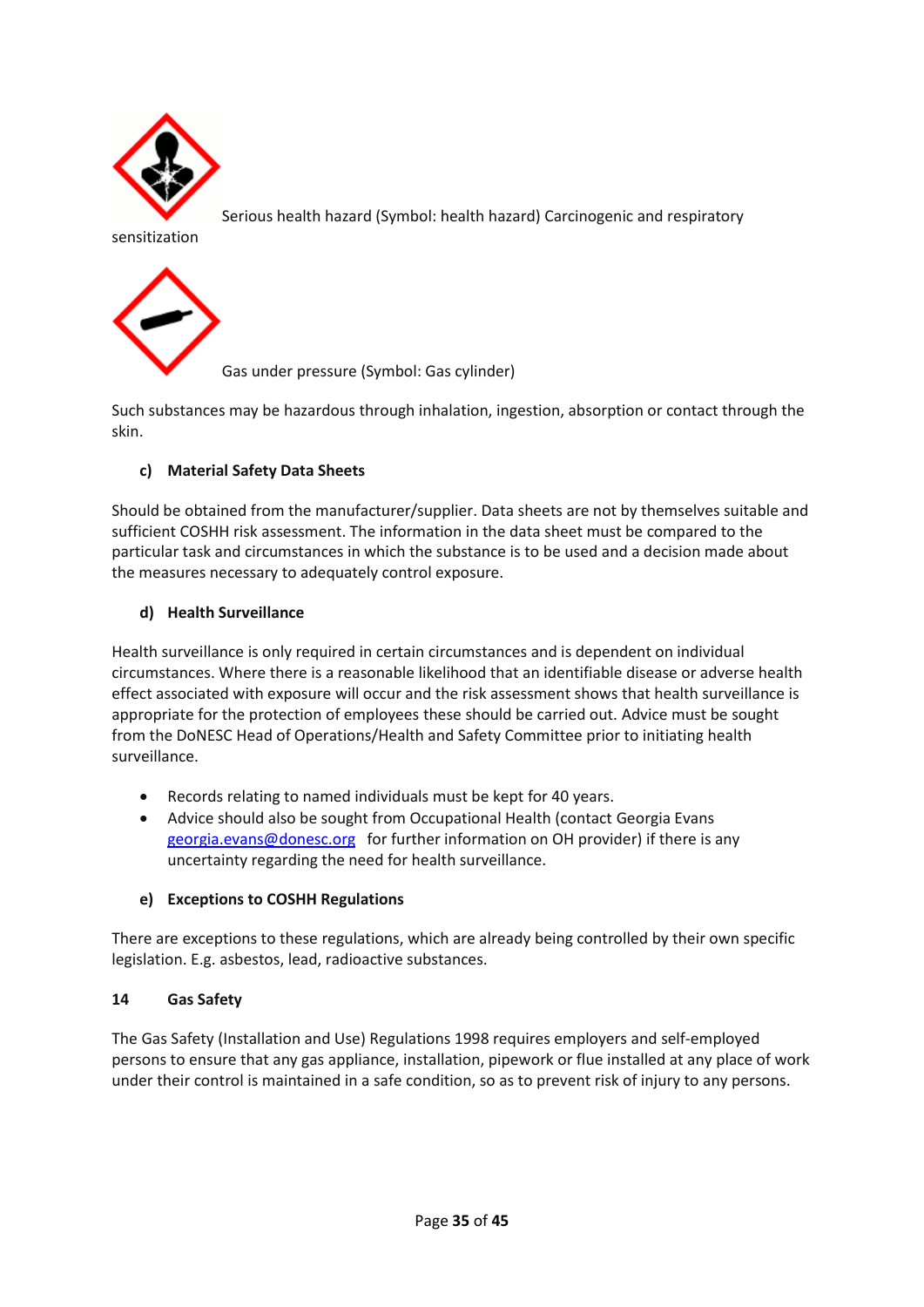# **a) Competence**

No person may work on gas fittings or appliances unless they are competent to do so. These requirements apply to both natural and liquefied petroleum gas (LPG). The work on gas fittings must be carried out by someone on the Gas Safe Register. Any work undertaken by KERSHAW will be undertaken by a competent person.

Registered engineers are issued with a unique license number and a photo ID card. The card will list specifically the types of work that the engineer is qualified to undertake. The School Business Manager or their delegated person must ensure that any contractor not provided via KERSHAW, who they have engaged to work on gas fittings, is Gas Safe Registered and appropriately qualified for the work to be carried out.

This can be checked by contacting the Gas Safe Register online or calling on 0800 4085500

## **b) Gas work**

Includes:

- The installation, repair or service of a gas boiler.
- Installation or repair of a gas fire, gas cooker, hob or water heater.
- Any other work on heat producing appliances involving the gas supply pipework, flues, or combustion chambers if connected to either a natural gas of LPG supply.

## **c) Monitoring**

The Gas Safe Register will periodically monitor the work undertake by registered gas engineers to ensure that they understand and continue to work to the standards set out in legislation and in accordance with the rules of registration. They will also investigate complaints about unsafe gas work.

## **d) The basic requirements**

The Headteacher/Principal or their delegated employee will ensure:

- All gas systems and appliances are operated and maintained so as to prevent, as far as is reasonably practicable, danger to persons or property.
- Only persons authorised to work on gas installations do so (See above "Competence").
- Use a competent engineer to install, maintain or repair appliances.
- Ensure that gas pipework, appliances and flues are regularly maintained.
- Check all rooms with gas appliances have adequate ventilation do not block air inlets to prevent draughts, and do not obstruct flues and chimneys.

## **e) If you suspect a gas leak**

- Turn off the supply and immediately call the **National Gas Emergency Service** on **0800 111 999** for natural gas.
- For LPG call the supplier if in doubt, evacuate the building and inform the police and well as the National Gas Emergency Service or your gas supplier.
- Do not turn a gas supply back on until a leak has been dealt with by a Gas Safe Registered Engineer.
- Contact the appropriate DNEAT/ST BENET'S personnel nominated on the DNEAT/ST BENET'S Incidents Reporting form (see appendix HS03 and Incident form HS09)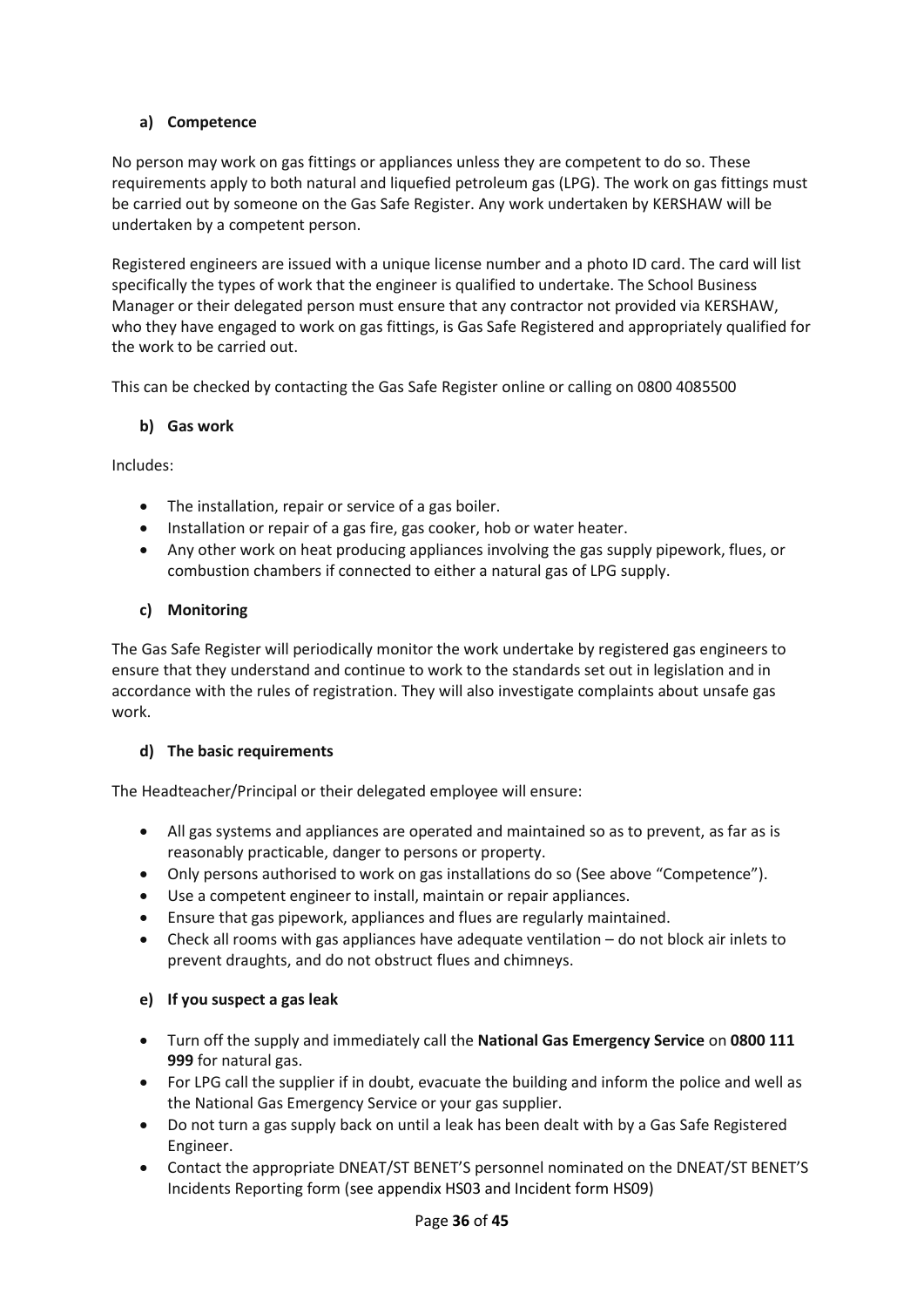## **f) Maintenance**

All gas appliances, flues, pipe work and safety devices will be maintained in a safe condition. The Headteacher/Principal or their delegated person will ensure they are inspected by a competent person who is a Gas Safe Registered engineer, in accordance with current industry practice. Periods between inspections may vary depending on the equipment and use and should follow manufacturer's recommendations. Annual inspections will be a minimum frequency.

- Equipment should be designed, operated and maintained to make sure dangerous levels of carbon monoxide are not produced.
- It should not be used in poorly ventilated spaces
- There should be enough ventilation to remove combustion products.
- Operators are fully trained use a safe procedure for purging, lighting up and shutting down.

## **15 Asbestos Management**

Asbestos awareness training has been covered in section 13 Training and Competence (see HS13)

Many schools, built before 2000, will contain some form of asbestos. Asbestos-containing materials (ACMs) include:

- asbestos lagging used as thermal insulation on pipes and boilers
- sprayed asbestos used for thermal insulation, fire protection, partitioning and ducts
- asbestos-insulating board (AIB) used for fire protection, thermal insulation, partitioning and ducts
- some ceiling tiles
- floor tiles
- cement roofing and guttering
- textured coatings

Those most at risk of disturbing ACMs are tradespeople, caretakers, etc. The school's plan needs to contain provisions to ensure that information about the location and condition of ACMs is given to anyone who might disturb these materials. The Headteacher/Principal should also ensure that staffs likely to disturb asbestos are suitably trained

The Headteacher/Principal need to ensure staff are made aware of the potential hazards when dealing with asbestos. All staff should be instructed not to disturb or damage ACMs, for example by pinning work to walls. They should also report damage to school fixtures or fittings that could lead to the release of asbestos fibres, e.g. damage to ceiling or floor tiles, or to column seals in system-built schools.

The Headteacher responsibilities include:

- keeping an up-to-date record of the location and condition of ACMs in the school (Asbestos Management Plan see HS20 and guidance HS13 )
- assessing the risks from any ACMs in the school
- making plans to manage the risks from ACMs in the school
- putting those plans into action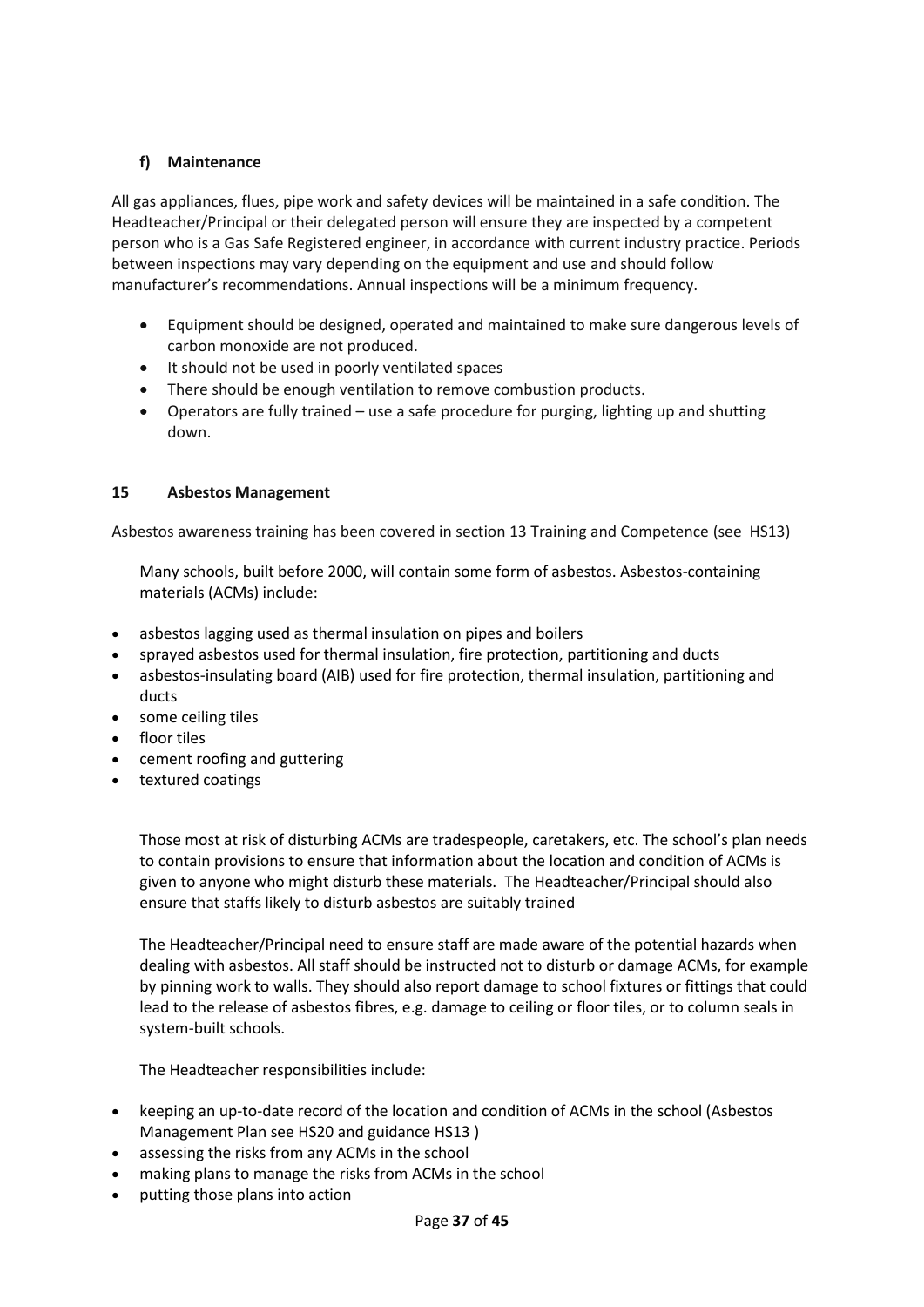## **16 Keeping Livestock and School Dogs**

Schools may wish to keep a small number of animals (eg chickens or rabbits) to encourage children to learn about animals and their care and to teach them about the sources of food. The keeping of hooved animals is not sanctioned by the Trust due to the risk of disease and the possible impact on the business continuity of the academy and this must be noted when introducing new animals to the school environment. Reading Dogs for Schools must be fully risk assessed, the training and qualification of the dog handlers checked and relevant insurance in place before dogs are allowed on the premises. Academies who wish to introduce a school dog must also seek written permission from the CEO of the Trust.

Issues to consider include the following.

• Ensuring that someone involved is experienced in the housing, feeding, handling and care requirements.

• Ensuring that continuous animal care will be available at all times, including at weekends and over the holidays.

• Ensuring that funding for setting up and maintaining stock, including veterinary fees, will remain available.

• Considering for how long the animals will be kept and where they will go if not kept permanently.

• Checking that anyone that may be affected by the animals, e.g., other members of the school and neighbours are happy with arrangements.

• Ensuring that suitable secure housing and containment is provided for the animals and that their other needs are met.

• Ensuring the health and safety of pupils, staff and other people that may come into contact with the animals and follow the CLEAPSS guidelines.

• Registration with DEFRA may be required (and anyone keeping poultry is encouraged to do so too) and check the DEFRA web site regularly for the current requirements.

## **17 Mental Health and Wellbeing**

Mental health includes an individual's emotional, psychological, and social well-being. It affects how people think, feel, and act. It also helps determine how pupil, staff and other people handle stress, relate to others, and make choices.

The Trust and academy leaders will promote positive mental health in the workplace by:

- Training and supporting Mental First Aiders in the work place,
- Using the HSE Management Standards across the Trust to highlight areas of stress factors and work with staff and managers to review current working practice.
- Promoting and using th[e ACAS framework](https://www.acas.org.uk/index.aspx?articleid=1900) for positive mental health at work

# **18 Individual Academy Policy Arrangements**

## **Beacon Federation Procedures and Arrangements**

The following procedures and arrangements have been adopted to ensure compliance with the Trust's Statement of Intent. All up to date guidance can be found on the Norfolk LA [HRInfospace](https://www.infospace.org.uk/hr/) and/or Trust templates provided under the appendices to this policy.

## **Lead Governor for Health and Safety**

The lead governor with responsibility for scrutiny of health and safety performance is Martin Wilby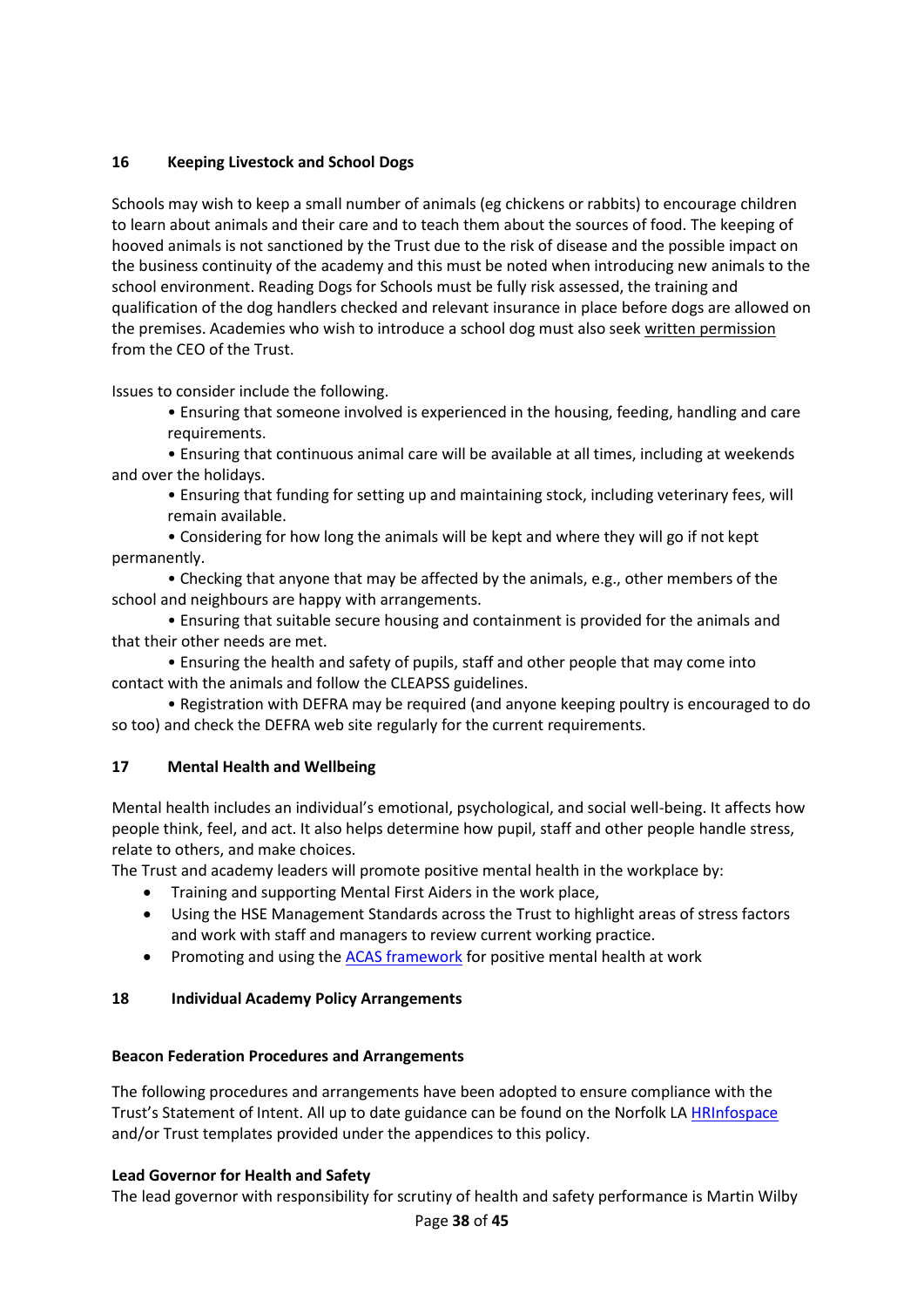#### **Risk Assessment:**

#### **General Risk Assessment**

General Risk Assessment will be coordinated by Louise Foulger following guidance and templates available. They will be responsible for ensuring the actions required are implemented (see appendices HS01,HS01a&HS07)

#### **Fire Safety**

A fire risk assessment will be carried out and local fire safety procedures developed for the premises by Louise Foulger, Jo Green following guidance and templates available (see appendices HS04/a/b) A copy of the competency questionnaire (HS04a) is completed and held with the risk assessment

#### **Manual Handling**

Manual handling risk assessments will be carried out by Louise Foulger, Jo Green following guidance and templates available (see appendices HS16 a-c).

#### **Computers and Workstations**

Computer and workstation risk assessments will be carried out by Alec Sanders, Alex Boothby following guidance and templates available (see appendix HS15/15a).

#### **Hazardous Substances**

Louise Foulger, Jo Catt will identify hazardous substances for which no generic assessment exists in the Codes of Practice mentioned below, following guidance and templates (see appendix HS17) available.

#### **Violence to Staff**

Assessment of the risks of violence to staff will be carried out by Moira Croskell following guidance and templates available (see appendix HS18). This assessment cross-refers to the academy's behaviour policy.

#### **Lone Working**

Assessment of the risks of lone working staff will be carried out by Louise Foulger, Jo Green following guidance (Trust Lone Working Policy) and templates available (see appendix HS18).

#### **Caretaking Code of Practice**

Assessment of the risks to Caretakers will be assessed by Louise Foulger, Jo Catt following the Caretaking Code of Practice guidance available (see appendix HS06).

#### **Home Working**

Assessment of the risks of staff working from home will be carried out by Moira Croskell, Alec Sanders, Alex Boothby following guidance and templates available.

#### **Consultation with Employees**

Union-appointed safety representatives are Alec Sanders

Consultation with employees not represented by a union is provided through Moira Croskell

#### **Safe Plant and Equipment**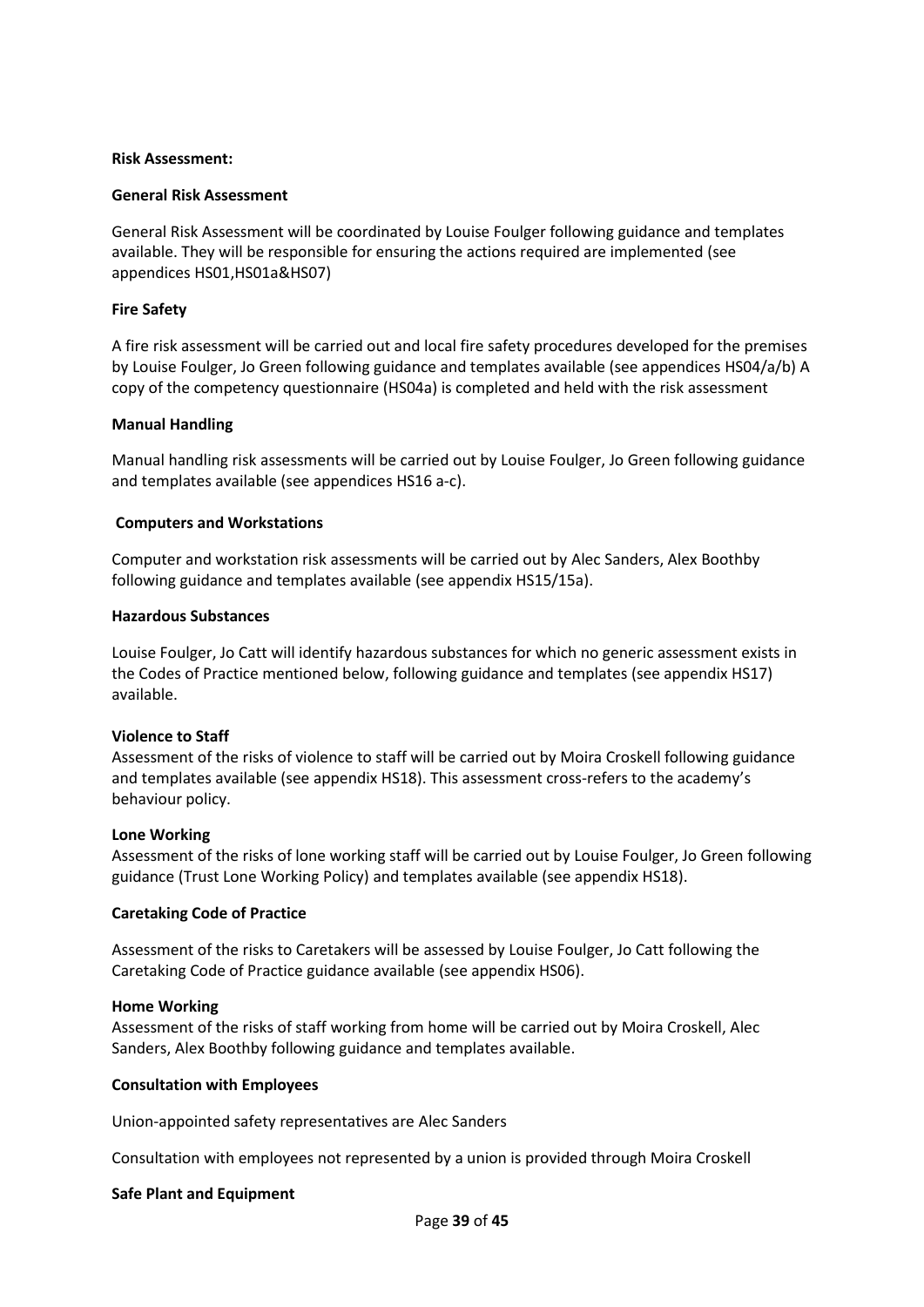Plant and equipment will be inspected, maintained and, where necessary, tested by appropriate contractors (KERSHAWS) appointed by the Trust.

Routine local testing of emergency lighting, fire alarm call points, flushing of infrequently used water outlets and monthly water temperature monitoring will be carried out by the caretaker/site manager.

Any problems or defects regarding plant and equipment should be reported to Louise Foulger, Jo Green

#### **Cleaning arrangements**

The academy is cleaned by: Minster Cleaning, Pauline Sharman and Sally Catt following guidance set out in the Trust approved Cleaning Policy These procedures are held: Premises Manager office Problems relating to cleaning are dealt with by: Louise Foulger, Jo Green

#### **Information, Instruction and Training**

#### **Information and Advice**

A [Health and Safety Law Poster](http://www.hse.gov.uk/pubns/books/lawposter.htm) is displayed in the main office

Health and safety advice is available from the Headteacher/Principal/health and safety coordinator/Sharon Money [sharon.money@donesc.org](mailto:sharon.money@donesc.org) 01603 882329

#### **Health and Safety Training:**

#### **Induction**

Health and safety induction training will be provided for all new employees and for work experience placement students by Louise Foulger following guidance and templates available. This covers the following areas as a minimum:

- **•** Fire arrangements for the workplace, including assembly point, exit routes, fire alarm sounder and specific details as they relate to the premises.
- First aid arrangements first aid contacts and location of first aid equipment.
- Details of asbestos containing materials which are relevant to the place(s) of work
- Welfare facilities toilets, kitchen, rest areas.
- Incident reporting requirements.
- Display Screen Equipment assessment/home working if applicable
- Staff responsibilities (general, specific arrangements such as checking portable electrical equipment using the checklist, responsibility for pupil safety in lesson planning and delivery).
- Relevant risk assessments which apply to the work and safe working practice
- **■** Arrangements for competency development such as mentoring, job shadowing, training courses and what work tasks cannot be carried out until the required competency level is achieved.
- **■** Means to report building defects and Premises Headteacher/Principal/line manager information.
- Premises security and any lone working requirements.
- Pupil safety and safeguarding

Short health and safety e-learning modules are provided which cover core subjects including manual handling, display screen equipment and fire. Use of these courses may not necessarily replace the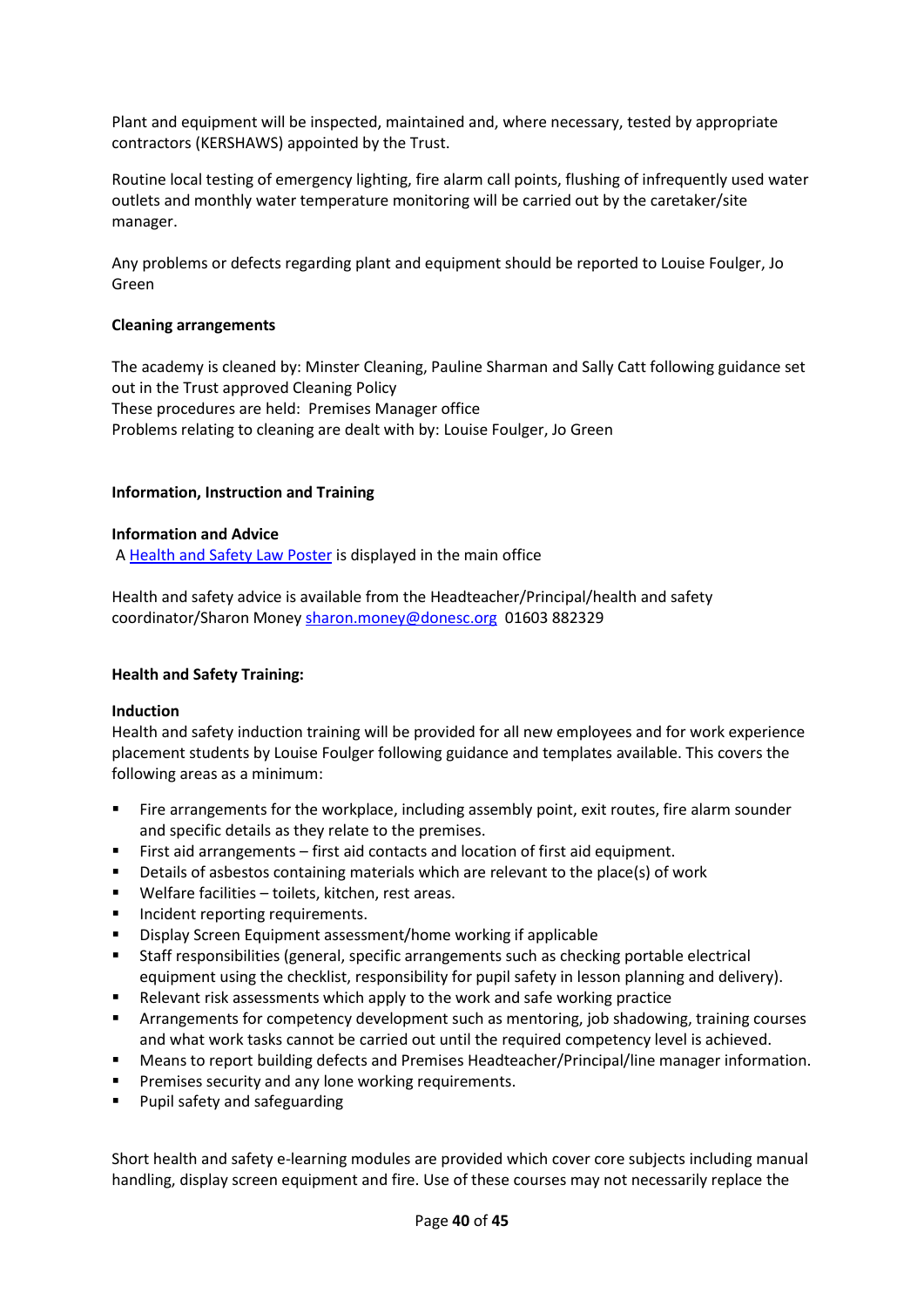need for staff to attend a formal training course or receive further instruction and information, for example, lifting techniques for manual handling.

Staff and governors named below have received or will receive health and safety training in the following areas:

#### **Strategic Health and Safety Management and Premises Management Training**

- Health and Safety Awareness for Governors: Martin Wilby, Sandy Clark
- Health and Safety Management for Headteacher: Moira Croskell
- Premises Management 1 General: Louise Foulger
- Premises Management 2 Asbestos: Jo Catt
- Premises Management 3 Fire Safety Risk Assessment: Louise Foulger
- General Risk Assessment: Moira Croskell

#### **Curriculum/Subject Specific Health and Safety Training**

#### **Primary and Secondary PE and School Sport**

- Risk Management in PE (primary and secondary subject leaders): Rheanna Lascelles
- Ensuring Pupils are Safe in PE (primary teachers and coaches): Rheanna Lascelles
- Safe Supervision of Swimming: Tim Millet

#### **Occupational Risks**

- First Aid at Work: Rachael Huxtable, Linda Harris
- Emergency First Aid at Work: All support staff (list in outer office)
- Paediatric First Aid (for schools with children up to age 5): Pre-School Staff

#### **Caretaking/Site Management**

- IOSH Working Safely: Jo Catt
- Ladder Use and Inspection: Jo Catt
- Health and Safety Workshop (COSHH): Jo Catt

#### **Health and Well-Being**

- Well-Being Facilitators: Moira Croskell, Liz Boon
- Mental Health First Aider: Liz Boon, Debbie Raven

#### **Minibuses**

• Approved Minibus driver training: Caron Wright

#### **Training Records and Training Needs Identification**

Health and safety training records are held by: Louise Foulger

Training needs will be identified, arranged and monitored by: Moira Croskell

#### **Incident Reporting and Investigation**

All accidents and cases of work-related ill health involving employees (or non-employees where the injury is potentially caused by a deficiency in activity, equipment or premises must be recorded and reported to the Trust (see Section 4 and Appendix HS09) Forms should be completed on line.

Minor injuries to non-employees (i.e. pupils and visitors) where first aid is given will be reported on the First Aid Record of Treatment form. These forms are kept in the main office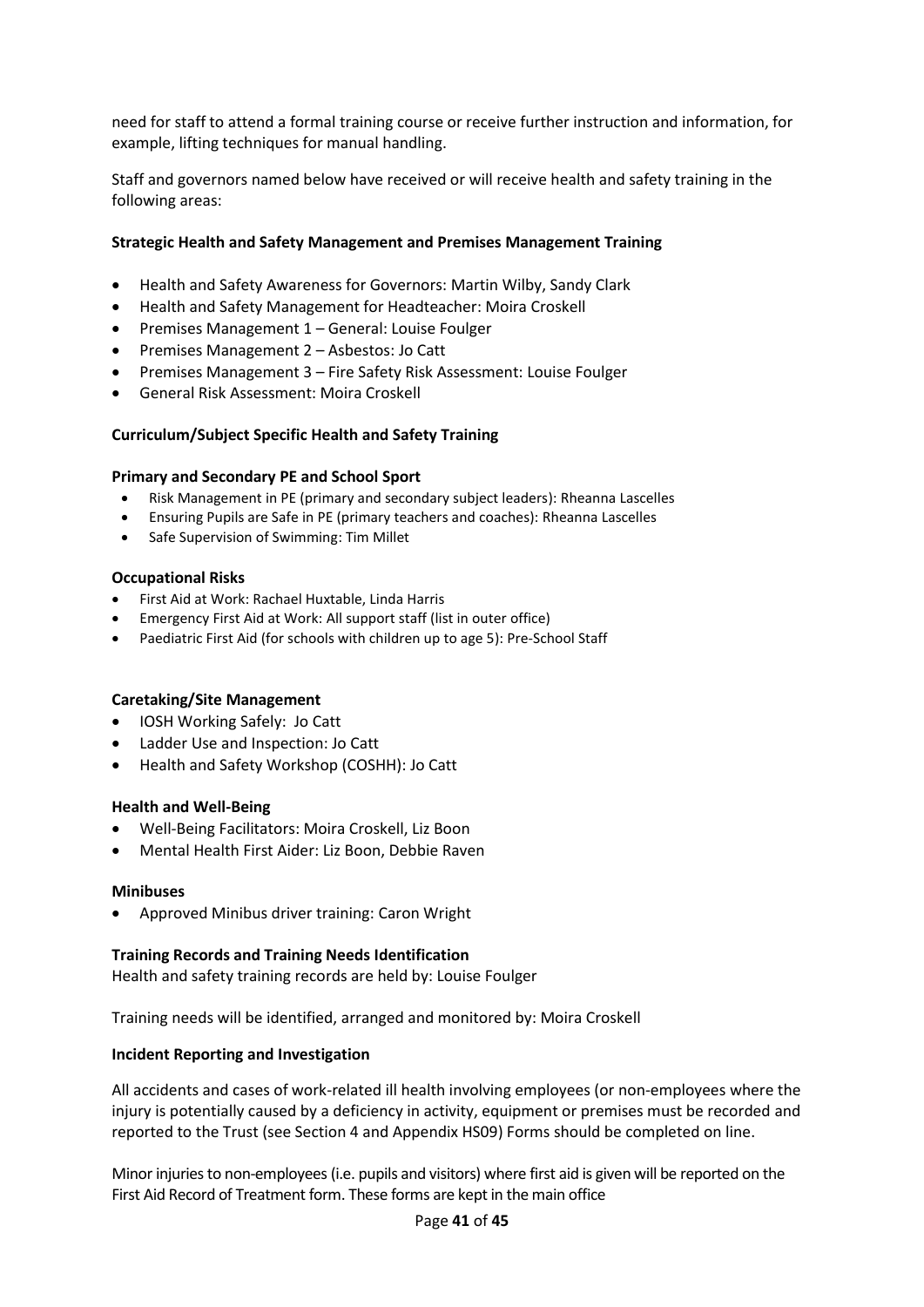Moira Croskell will investigate all incidents and act on findings to prevent a recurrence.

#### **First Aid**

First aid boxes kept in the Mobile Building and Technology Room

The following employees are available to provide first aid: List on staff Safeguarding Boards

#### **Supporting Pupils with Medical Conditions**

Prescribed medication will be administered to pupils following the Trust approved core policy

Natalie Lewis, Jo Green is responsible for management of administration of medicines to pupils following the Trust approved core policy for Administration of Medicines to Pupils

#### **Site Security and Visitors**

All visitors must report to the main office where they will be asked to sign the visitor's book and wear a visitors' badge.

#### **Selection and Management of Contractors / Construction & Refurbishment works**

Contractors and Construction Projects are selected approved and managed by the Trust. Guidance and templates available (Section 5 and Section 8).

#### **Management of Asbestos**

The asbestos register and asbestos management plan (HS20)is held at the front of school in the main office

Office Managers at both sites are responsible for ensuring that contractors who may be working in areas where asbestos has been identified sign the register and that any changes to the register are notified to the Trust (emai[l fiona.garner@donesc.org](mailto:fiona.garner@donesc.org)).

#### **Educational Visits**

Educational Visits The academy's Educational Visit Coordinator is Alec Sanders

The academy utilises the advice and procedures for Educational Visits provided EVOLVE

#### **Occupational Health**

Access to occupational health services is via Workplace Health & Wellbeing NNUH

#### **Emergency Procedures – Fire and Evacuation**

Escape routes are checked Louise Foulger, Jo Catt and SLT team Fire extinguishers are maintained and checked TP Fire, annually Alarms are tested by TP Fire, biannually Emergency evacuation procedures will be tested once every term.

#### **Monitoring**

Routine inspections of the premises to ensure safe working practices are being followed will be carried out by The Governing Body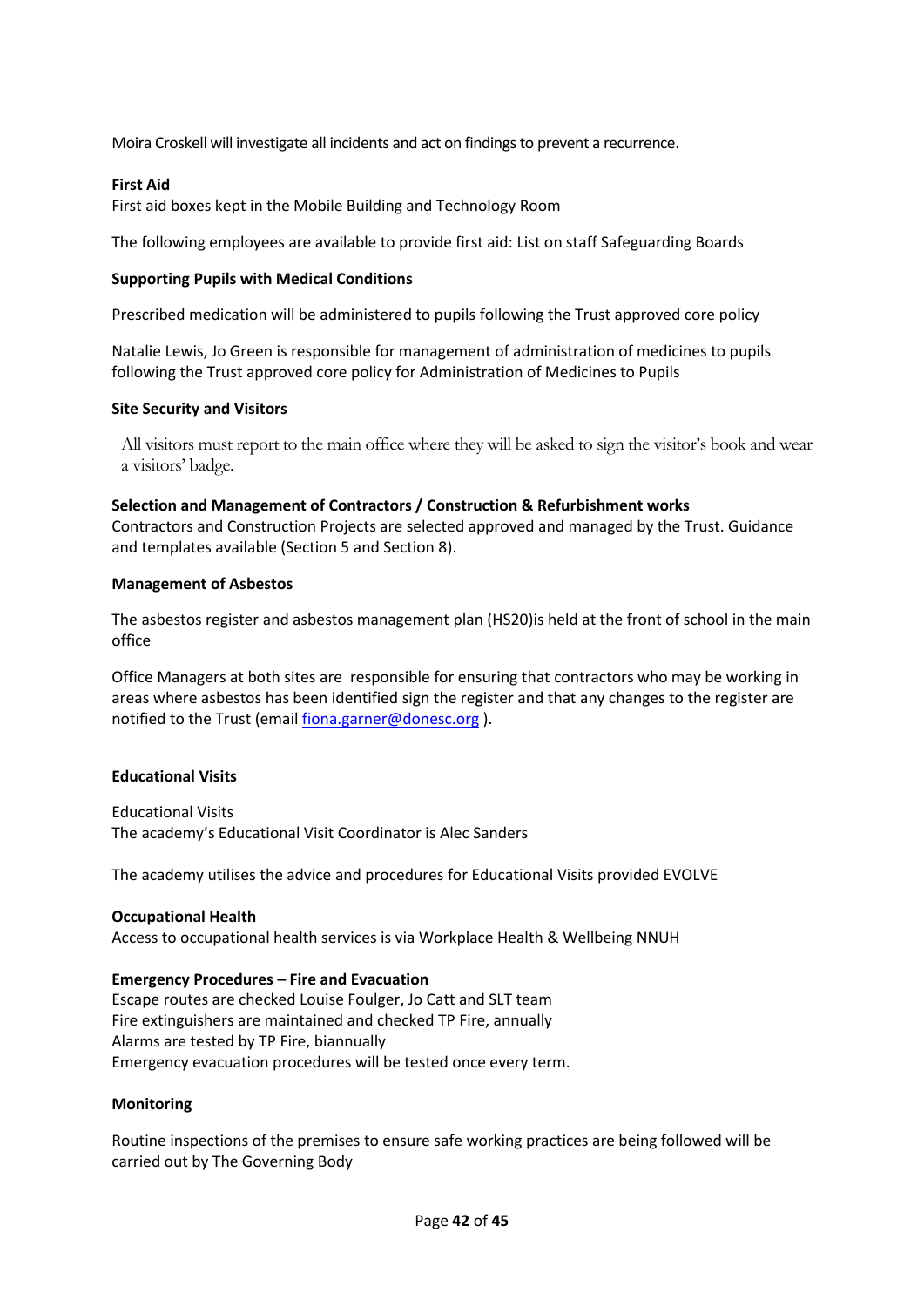**Review of Policy** This policy will be reviewed annually.

# **Headteacher signature and date:**

Werestell

 **26/11/2021**

**Chair of Local Governing Body signature and date:**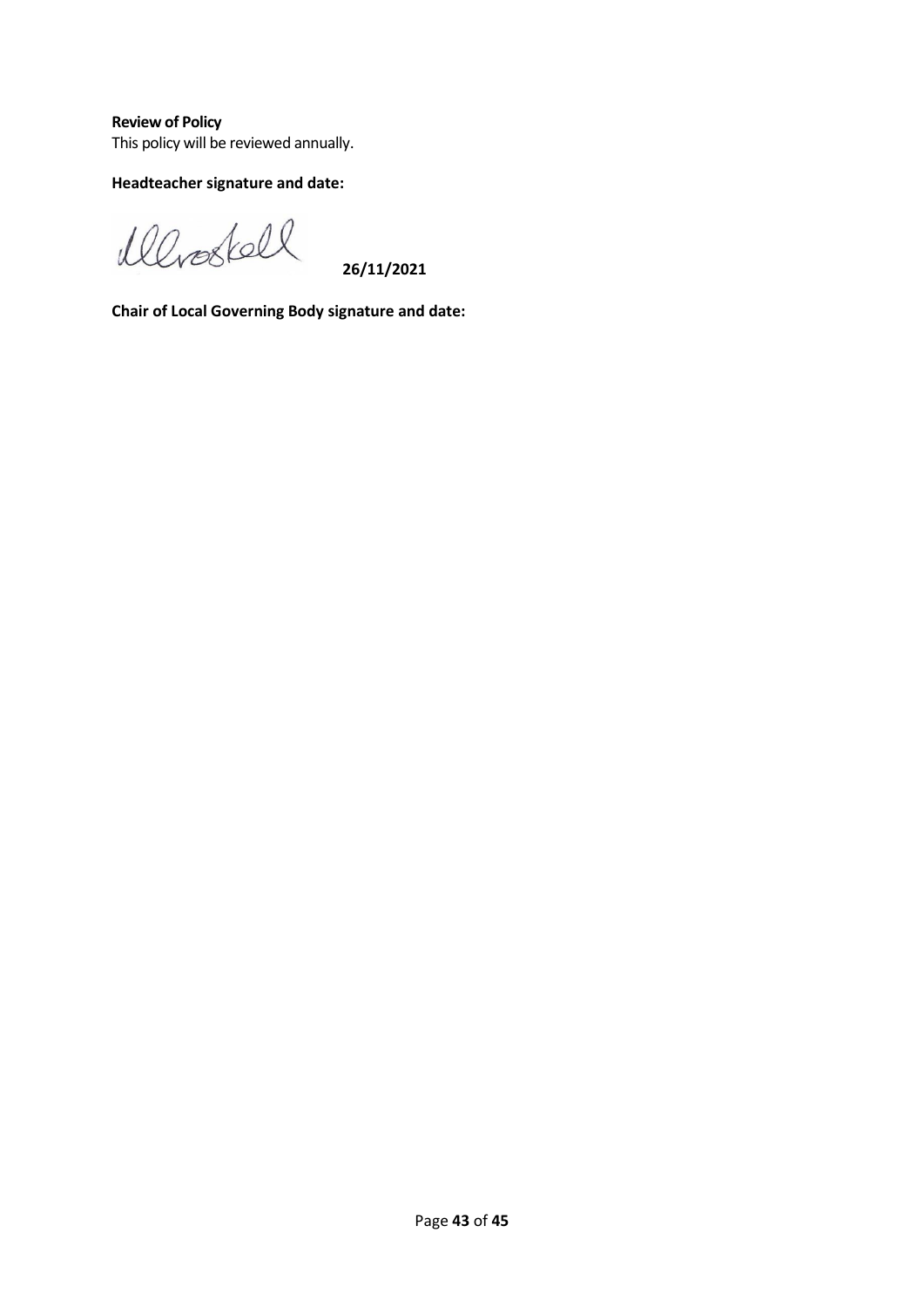#### **19. COVID 19 GUIDANCE AND TEMPLATES TO BE USED DURING THE PANDEMIC**

19.1 All academies are required to follow the current COVID 19 risk assessment guidance and templates found on the [Norfolk County Council Website](https://www.schools.norfolk.gov.uk/coronavirus/health-safety-and-wellbeing) . The Trust will disseminate updates and current government information to all academies via the headteacher on an ongoing basis during the pandemic.

#### **List of Appendices for Trust Health and Safety Policy**

| <b>Appendix Form number and name</b>                                                 | <b>Version</b> | <b>Date Reviewed</b> |
|--------------------------------------------------------------------------------------|----------------|----------------------|
| <b>HS01 General Risk Assessment Checklist</b>                                        | 3              | October 2021         |
| HS01a Risk Assessment Template                                                       | 1              | October 2021         |
| HS02 List of recognised TU H&S representatives                                       | 3              | October 2021         |
| HS03 Incident & High Priority Contact information                                    | 5              | November<br>2021     |
| <b>HSO4 Fire Risk Assessment</b>                                                     | 3              | October 2018         |
| HS04a Fire Risk Assessor Competency questionnaire                                    | $\mathbf{1}$   | October 2020         |
| HS04b Fire log                                                                       | $\mathbf{1}$   | October 2020         |
| HS04c Fire Evacuation Plan - simple premises                                         | $\mathbf{1}$   | October 2020         |
| HS05 PEEP form pupils                                                                | 3              | November<br>2021     |
| HS05a PEEP self-assessment form staff/students                                       | $\mathbf{1}$   | October 2020         |
| HS06 Caretaking Code of Practice                                                     | 3              | November<br>2021     |
| HS07 Inspection Checklist for Premises                                               | 4              | October 2020         |
| HS08 Health and Safety HT Annual Report                                              | 3              | October 2020         |
| HS09 Incident Report Form for Academies online reporting via Trust<br><b>Website</b> | 3              | October 2020         |
| HS10 First Aid in Educational Establishments                                         | 4              | September<br>2020    |
| HS10a First Aid Needs Assessment                                                     | $\overline{2}$ | November<br>2021     |
| HS11 Permit to Work (if not arranged through Kershaws/Trust)                         | 3              | October 2020         |
| HS12 Safe selection of contractors                                                   | 3              | October 2020         |
| HS13 Asbestos Management in Schools                                                  | $\overline{2}$ | February 2017        |
| HS13a Asbestos Management Plan and log book                                          | $\mathbf{1}$   | October 2019         |